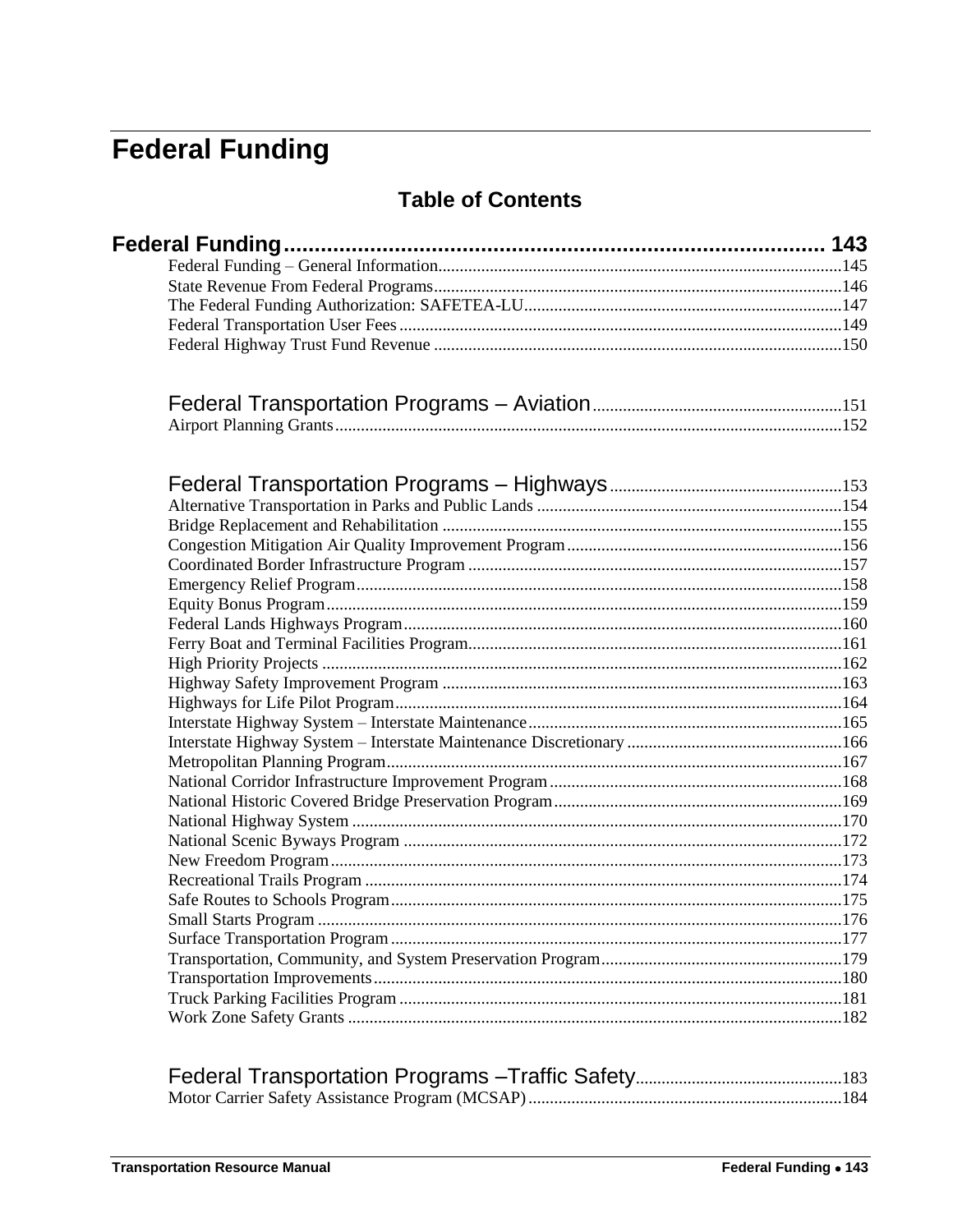| Grants for Transportation to Meet Special Needs of Elderly and Persons with Disabilities (Section |  |
|---------------------------------------------------------------------------------------------------|--|
|                                                                                                   |  |
|                                                                                                   |  |
|                                                                                                   |  |
|                                                                                                   |  |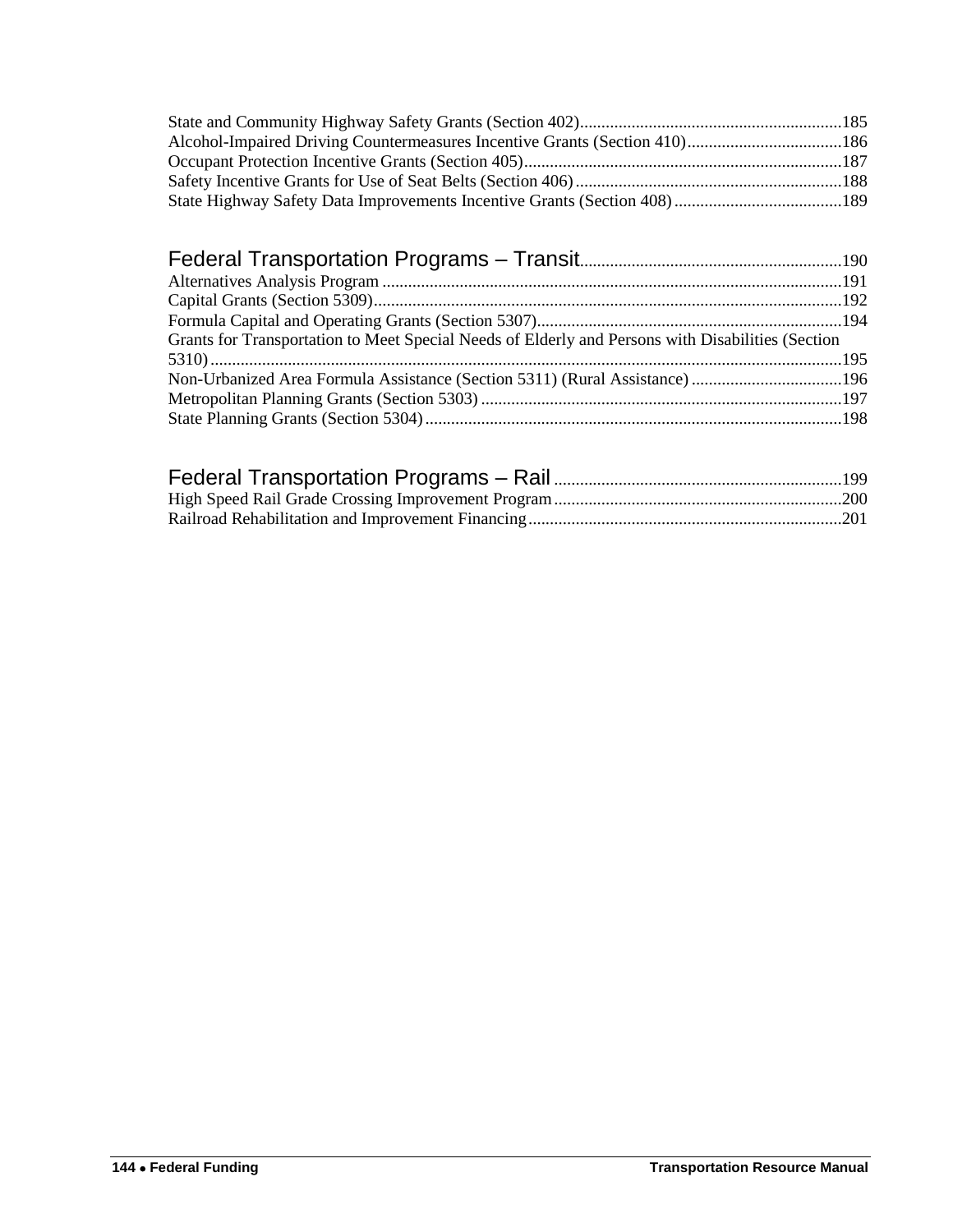<span id="page-2-0"></span>**Federal Funding – General Information**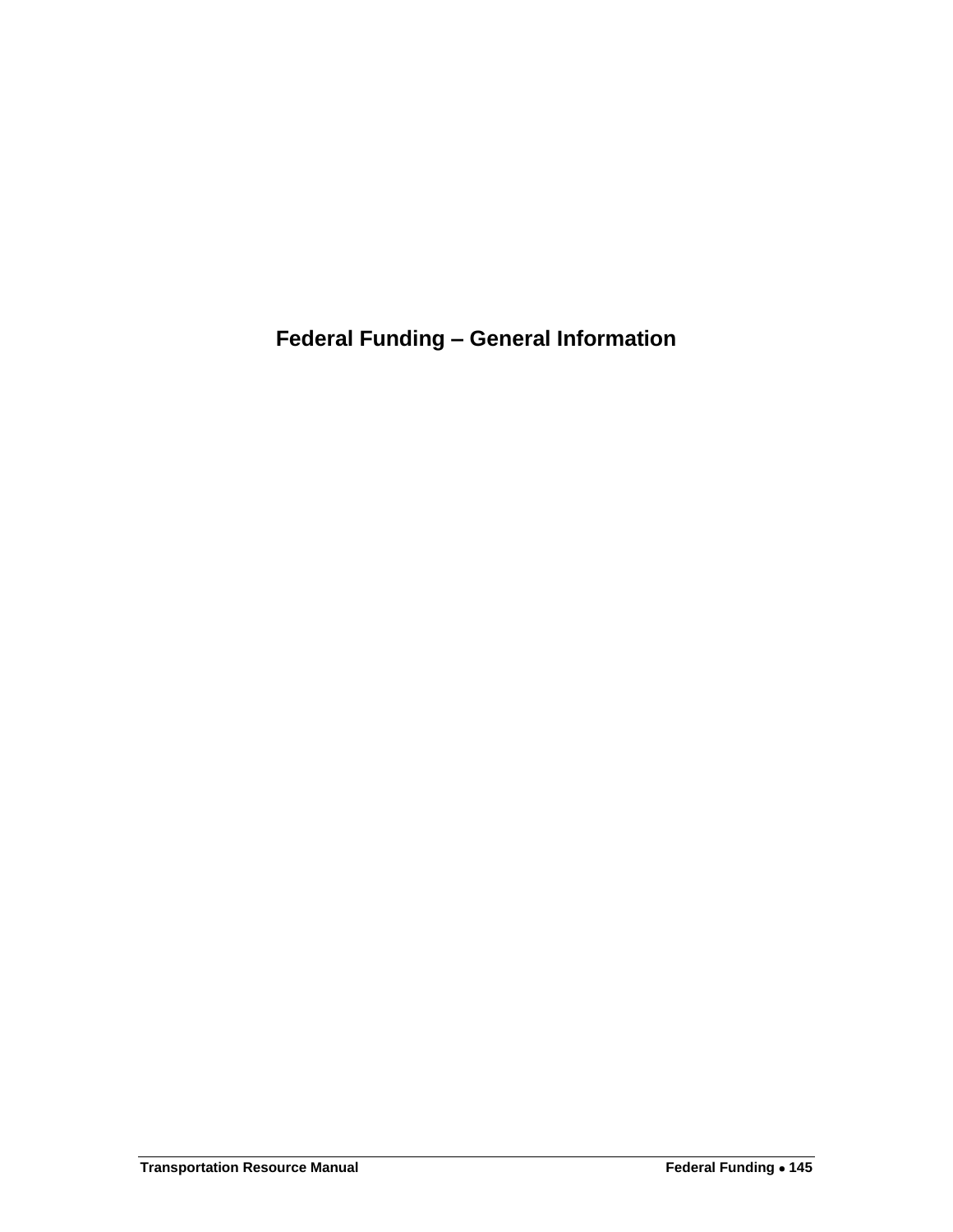## **State Revenue From Federal Programs**

<span id="page-3-0"></span>The state receives apportionments and allocations of federal funds from a variety of Federal Highway Administration (FHWA) and Federal Transit Administration (FTA) programs. Listed below are the actual apportionments and allocations to the state and local agencies from the statutory federal programs. In addition, the state was eligible for certain discretionary programs administered by the U.S. Department of Transportation.

### **FHWA Formula Program Apportionments To Washington**

(Dollars in Millions)

|                                           | <b>FFY 2007</b> | <b>FFY 2006</b> |
|-------------------------------------------|-----------------|-----------------|
| Program                                   | Apportionments  | Apportionments  |
| Interstate Maintenance                    | \$98.37         | \$88.02         |
| National Highway System                   | 112.78          | 97.00           |
| Bridge Replacement & Rehabilitation       | 153.28          | 144.83          |
| <b>Surface Transportation Program</b>     | 126.34          | 111.61          |
| <b>Equity Bonus</b>                       | 14.10           | 1.74            |
| Congestion Mitigation and Air Quality     | 32.41           | 28.40           |
| <b>Recreational Trails</b>                | 1.69            | 1.56            |
| Metropolitan Planning                     | 6.30            | 6.13            |
| State Planning & Research                 | 11.34           | 9.98            |
| <b>Highway Safety Improvement Program</b> | 18.38           | 17.29           |
| Railway-Highway Crossings                 | 4.02            | 3.98            |
| Border Infrastructure Program             | 9.91            | 8.52            |
| Safe Routes to Schools                    | 2.27            | 1.70            |
| <b>High Priority Projects</b>             | 55.34           | 54.79           |
| <b>TOTAL</b>                              | \$646.55        | \$575.55        |

### **FTA Program Allocations To Washington**

(Dollars in Millions)

|                                             | <b>FFY 2008</b>    | <b>FFY 2007</b> | <b>FFY 2006</b> |
|---------------------------------------------|--------------------|-----------------|-----------------|
| Program                                     | <b>Allocations</b> | Allocations     | Allocations     |
| Fixed Guideway Modernization $(5309)^1$     | \$38.2             | \$31.9          | \$26.3          |
| New Starts $(5309)^2$                       | 101.9              | 80.0            | 83.3            |
| Bus & Bus Facilities $(5309)^3$             | 14.6               | 45.9            | 18.0            |
| Capital and Operating Grants $(5307)^4$     | 115.7              | 101.8           | 129.4           |
| Rural Assistance (5311)                     | 2.4                | 8.3             | 8.0             |
| Rural Transit Assistance Program (5311)     | 9.1                | $\cdot$ 1       | 0.1             |
| Elderly/Disabled Assistance Programs (5310) |                    |                 | 2.1             |
| MPO Planning (5303)                         | 1.8                |                 | 1.7             |
| State Planning (5304)                       | .38                |                 |                 |
| Alternative Analysis (5339)                 |                    | 1.1             | 0.3             |
| <b>Job Access/Reverse Commute</b>           | 3.4                | 2.5             | 2.5             |
| New Freedom                                 | 2.1                | 1.6             | 1.6             |
| <b>TOTAL</b>                                | \$290.1            | 273.2           | \$273.3         |

<sup>1</sup> Direct allocations to Puget Sound Regional Council for Seattle and Tacoma area projects benefiting fixed guideway systems.

<sup>2</sup> Allocated for Puget Sound Sounder Commuter Rail, Central Link Light Rail, University Link LRT,  $\&$ Pacific Highway South BRT.

<sup>3</sup> Allocated discretionary grants for transit purposes in Washington State.

<sup>4</sup> Direct allocations to Transportation Management Areas (TMAs) for the Portland-Vancouver area, Seattle, Bremerton, Spokane, Marysville; allocation to the Washington State Department of Transportation for Bellingham, Longview, Olympia, Tri-Cities, Yakima, Wenatchee, Mount Vernon, Lewiston, ID-WA.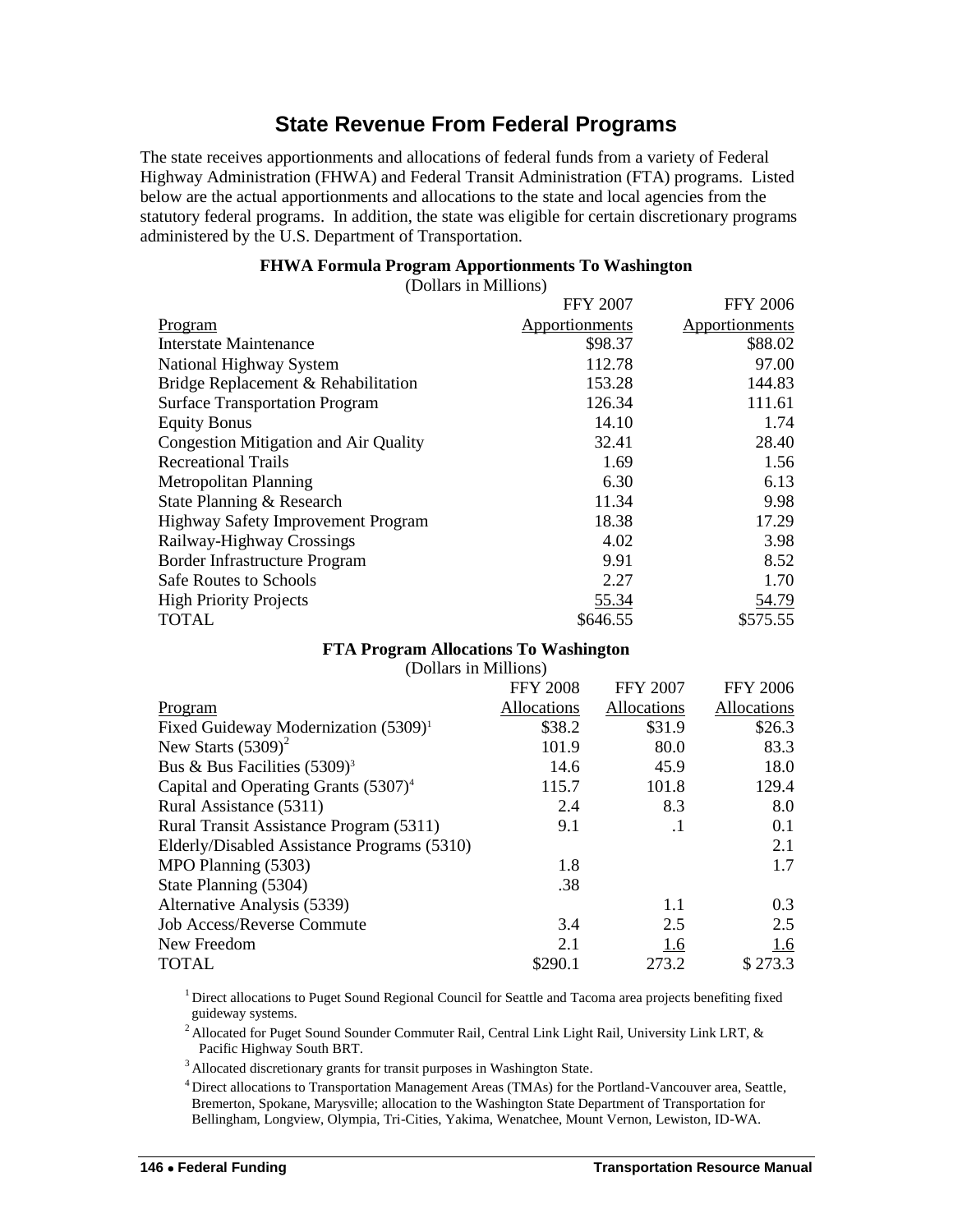## **The Federal Funding Authorization: SAFETEA-LU**

<span id="page-4-0"></span>On August 10, 2005, President Bush signed into law the **Safe, Accountable, Flexible, Efficient Transportation Act: A Legacy for Users (SAFETEA-LU)** (Public Law 109-59), the newest version of the federal surface transportation authorization law. Enactment of SAFETEA-LU followed several extensions of the prior authorization, the Transportation Equity Act for the  $21<sup>st</sup>$ Century (TEA-21). SAFETEA-LU built on the program structure established in the Intermodal Surface Transportation Efficiency Act of 1991 (ISTEA) and the funding guarantees created by TEA-21. Like both of those bills, SAFETEA-LU provided a significant increase in federal surface transportation funding.

### **Increased Spending on Surface Transportation**

SAFETEA-LU provided a total of \$286.4 billion in guaranteed funding between FFY 2004 and 2009, a 42% increase over the guaranteed funding provided under TEA-21 (FFY 1998–2003). That funding level includes \$227 billion in guaranteed funding for the federal highway program (a 40% increase over TEA-21) and \$53 billion in guaranteed funding for the federal transit program (a 46% increase).

### **The New Equity Bonus Program**

SAFETEA-LU replaced the Minimum Guarantee Program with a new Equity Bonus Program in an effort to better ensure an equitable return on federal gas tax contributions for every state. The new program has three features. First, it ensures that each state's return on its share of contributions to the Highway Trust Fund would be at least 90.5% in 2005, building toward a minimum of 92% relative rate of return by 2008. In addition, every state is guaranteed a specified rate of growth over its average annual TEA-21 funding level, and selected states are guaranteed a share of apportionments and High Priority Projects not less than the state's average annual share under TEA-21.

### **Expanded Tolling Options**

SAFETEA-LU provided states with increased flexibility to use tolling under two new programs the Interstate System Construction Toll Pilot Program and the Express Lanes Demonstration Program—along with continued funding for the Interstate System Reconstruction and Rehabilitation Toll Pilot Program and the Value Pricing Pilot Program.

### **Enhanced Innovative Financing**

SAFETEA-LU sought to make it easier and more attractive for the private sector to participate in highway infrastructure projects through increased eligibility for private activity bonds, broader TIFIA and State Infrastructure Bank loan policies, and the expanded tolling options just mentioned above.

### **Environmental Streamlining**

SAFETEA-LU includes a new environmental review process for surface transportation projects, a statute of limitation for litigation, and delegation of some environmental authorities to states.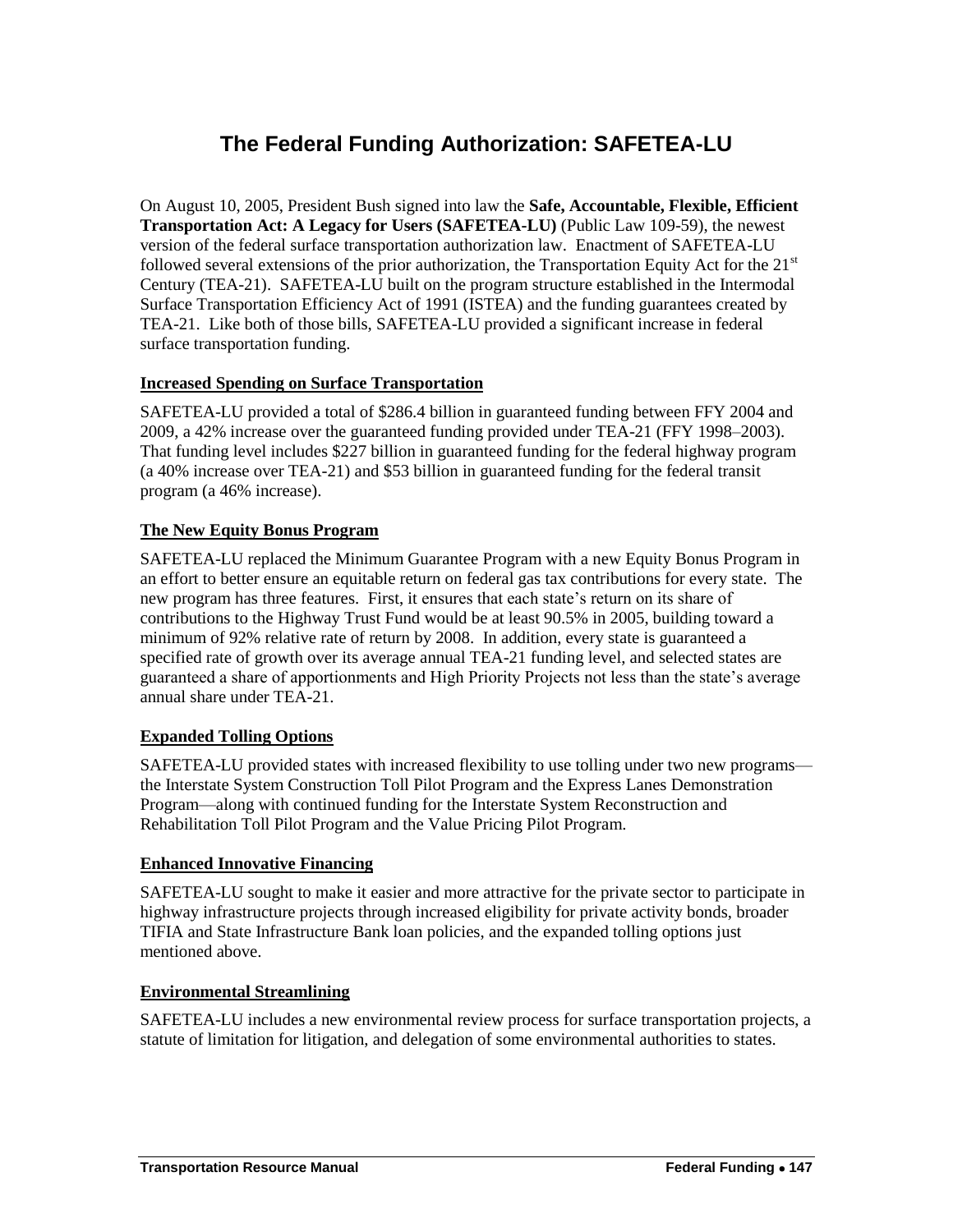### **Freight Mobility**

Although the final version of SAFETEA-LU dropped the separate freight programs in the House and Senate bills, it provided billions of dollars in funding for specific projects with major freightrelated components. It also made programmatic changes designed to improve freight mobility and analyze freight impacts.

SAFETEA-LU expires on September 30, 2009. The House Transportation and Infrastructure Committee, which has House jurisdiction over most of the bill, will probably produce a detailed outline of their proposal by Inauguration Day. They expect to mark up their bill in the spring and bring it to the House floor in the summer. The Senate committees of jurisdiction have not set a schedule, but they are expected to move more slowly than their House counterparts.

The Bush Administration produced a "framework" for reauthorization in July, 2008, but they do not intend to submit draft legislation. The Obama Administration is expected to provide suggestions for reauthorization in the spring or summer. Most close observers of the reauthorization debate expect Congress to miss the September 30, 2009 deadline and extend the provisions of SAFETEA-LU for at least several months.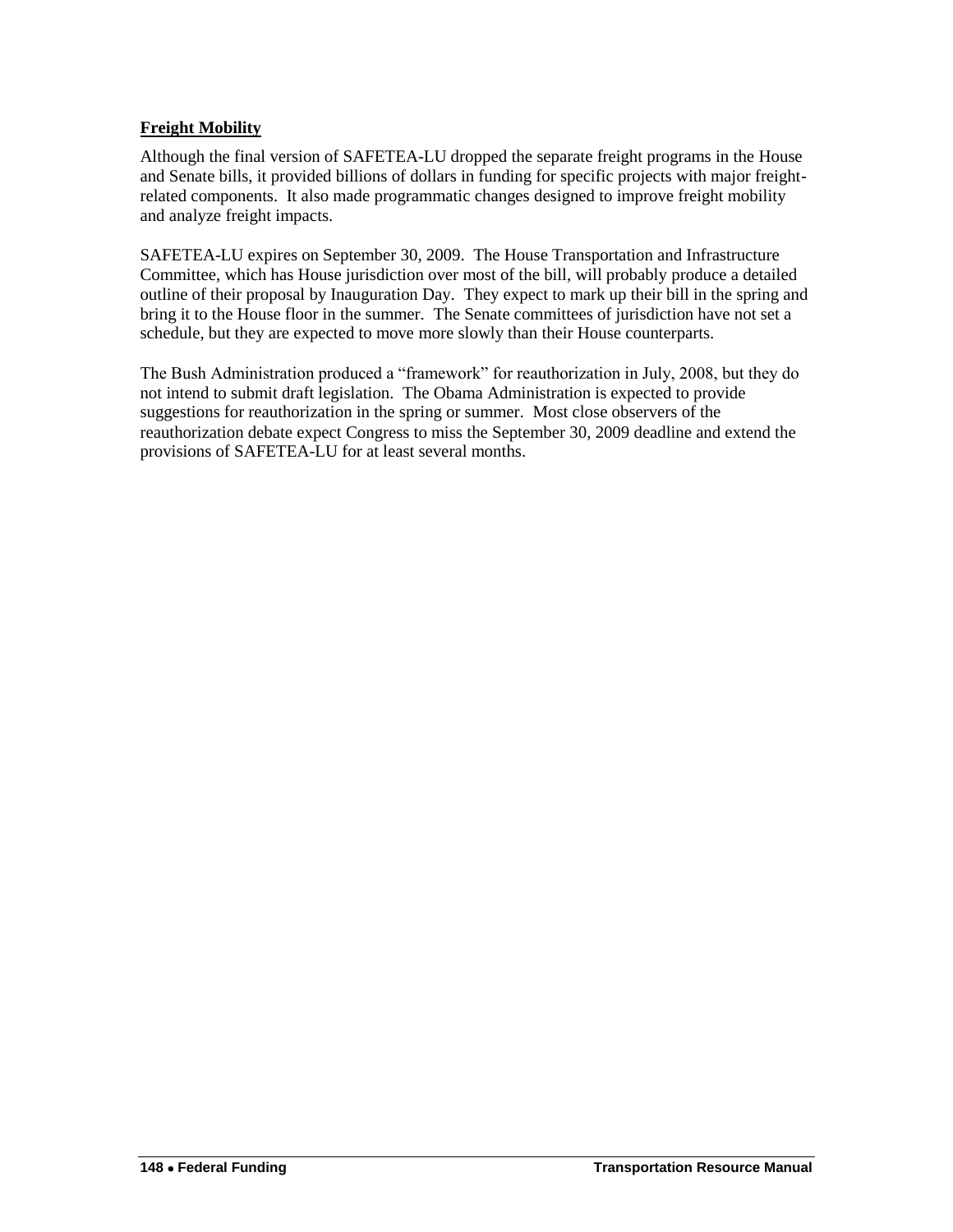## **Federal Transportation User Fees**

### <span id="page-6-0"></span>**Motor Fuel**

Gasoline: 18.4¢ per gallon

- $\bullet$  15.44¢ for Highway Account
- 2.86¢ for Mass Transit Account
- 0.1¢ for Leaking Underground Storage Tank Trust Fund

Diesel Fuel: 24.4¢ per gallon

- 21.44 $\phi$  for Highway Account
- 2.86¢ for Mass Transit Account
- 0.1¢ for Leaking Underground Storage Tank Trust Fund

Special Fuels: 18.4¢ per gallon

- $\bullet$  15.44¢ for Highway Account
- 2.86¢ for Mass Transit Account
- 0.1¢ for Leaking Underground Storage Tank Trust Fund

Gasohol (10% Gasohol made with Ethanol): 18.44¢ per gallon

- $\bullet$  15.44¢ for Highway Account
- 2.86¢ for Mass Transit Account
- 0.1¢ for Leaking Underground Storage Tank Trust Fund

### **Other Highway User Fees (Dedicated To Highway Account)**

**Tires** 

9.45 $\phi$  for each 10 lbs. of the maximum rated load capacity over 3,500 lbs.

Truck and Trailer Sales

 12% of retailer's sales price for all tractors and trucks over 33,000 lbs. gross vehicle weight (GVW) and trailers over 26,000 lbs. GVW.

Heavy Vehicle Use (Annual Tax)

- Trucks 55,000–75,000 lbs. GVW, \$100 plus \$22 for each 1,000 lbs. over 55,000 lbs.
- Trucks over  $75,000$  lbs. GVW, \$550.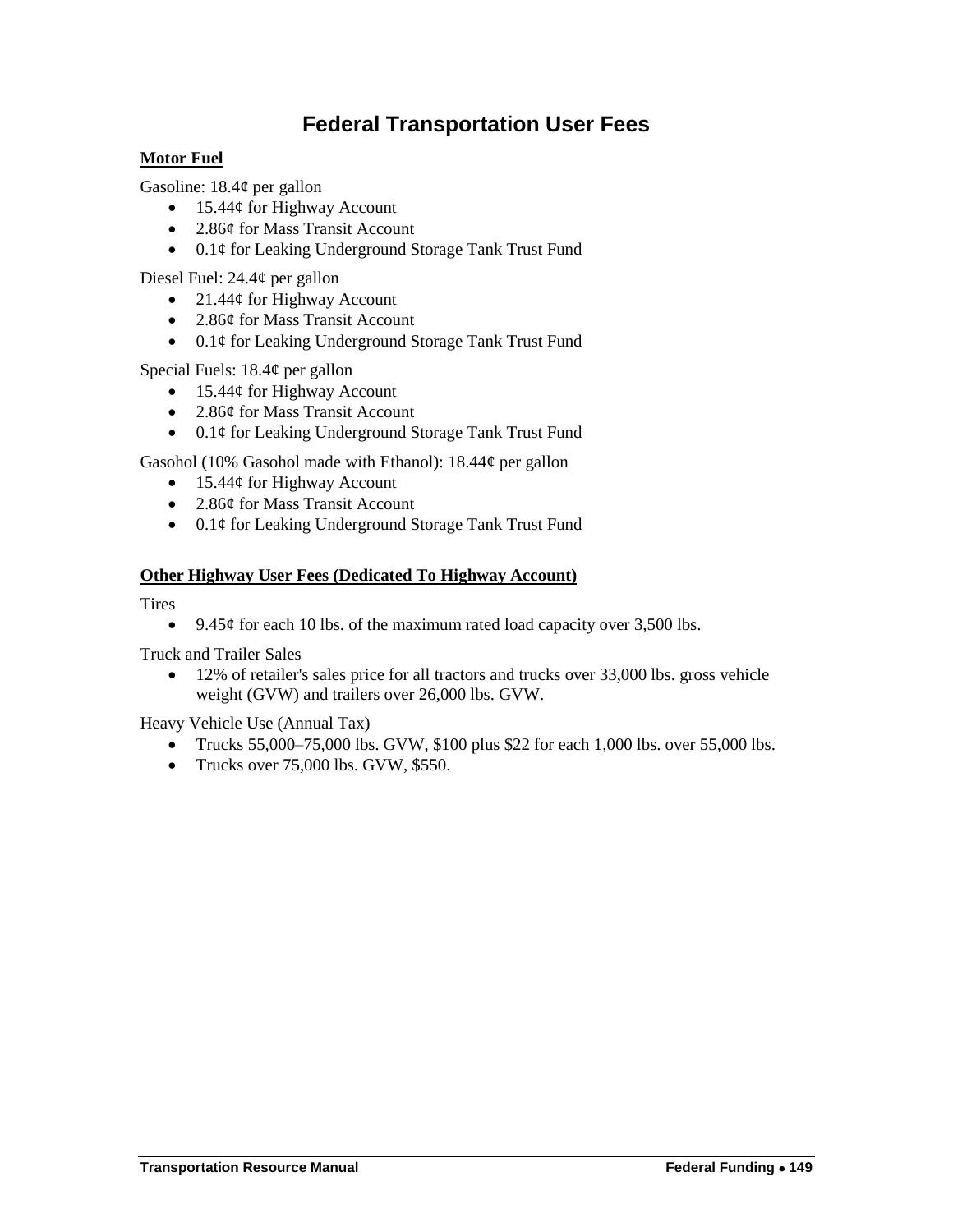## **Federal Highway Trust Fund Revenue**

<span id="page-7-0"></span>The Highway Trust Fund (HTF) was established by the Highway Revenue Act of 1956 as a mechanism to fund construction of the Interstate Highway System. Taxes dedicated to the HTF are extended periodically by Congress—most recently as part of SAFETEA-LU.

Like other federal trust funds, such as the Social Security Trust Fund, the HTF is a financing mechanism established by law to account for receipts that are collected by the federal government and designated for a specific purpose. The Highway Revenue Act provided that revenues from certain highway user taxes, primarily the federal gasoline tax and a variety of tire and truck sales taxes, would be credited to the HTF to finance the highway program enacted in the Federal-Aid Highway Act of 1956.

Originally, the HTF focused solely on highways. In the early 1980's, Congress decided that some revenues should be used to fund transit needs. As a result, two separate accounts were created within the HTF—one for highways and the other for mass transit. Today the federal gasoline tax is the primary source of revenue to the HTF accounts. The federal gasoline tax is 18.4¢ per gallon. Of this, 2.86 $\phi$  flows to the Mass Transit Account and 15.44 $\phi$  flows to the Highway Account. Other taxes and fees flowing into the HTF are displayed earlier in this document (see *[Federal Transportation User Fees](#page-6-0)* on page 151).

Each penny of federal motor fuel tax results in about \$1.1 billion annually. With SAFETEA-LU, all federal gasoline tax revenue goes into the HTF and is directed to transportation.

### **Federal Fiscal Year 2006 (October 1, 2005 – September 30, 2006)**

### **Highway Account Fund Revenue**

*Income:*

| .                |                   |
|------------------|-------------------|
| Motor Fuel Taxes | $$29.362$ billion |
| Other Taxes*     | 5.511 billion     |
| Total Income     | \$34,873 billion  |

\*Includes taxes on tires, trucks and trailers, and heavy vehicle use.

### **Mass Transit Account Revenue**

| Income:          |                 |
|------------------|-----------------|
| Motor Fuel Taxes | \$4.996 billion |
| Total Income     | \$4.996 billion |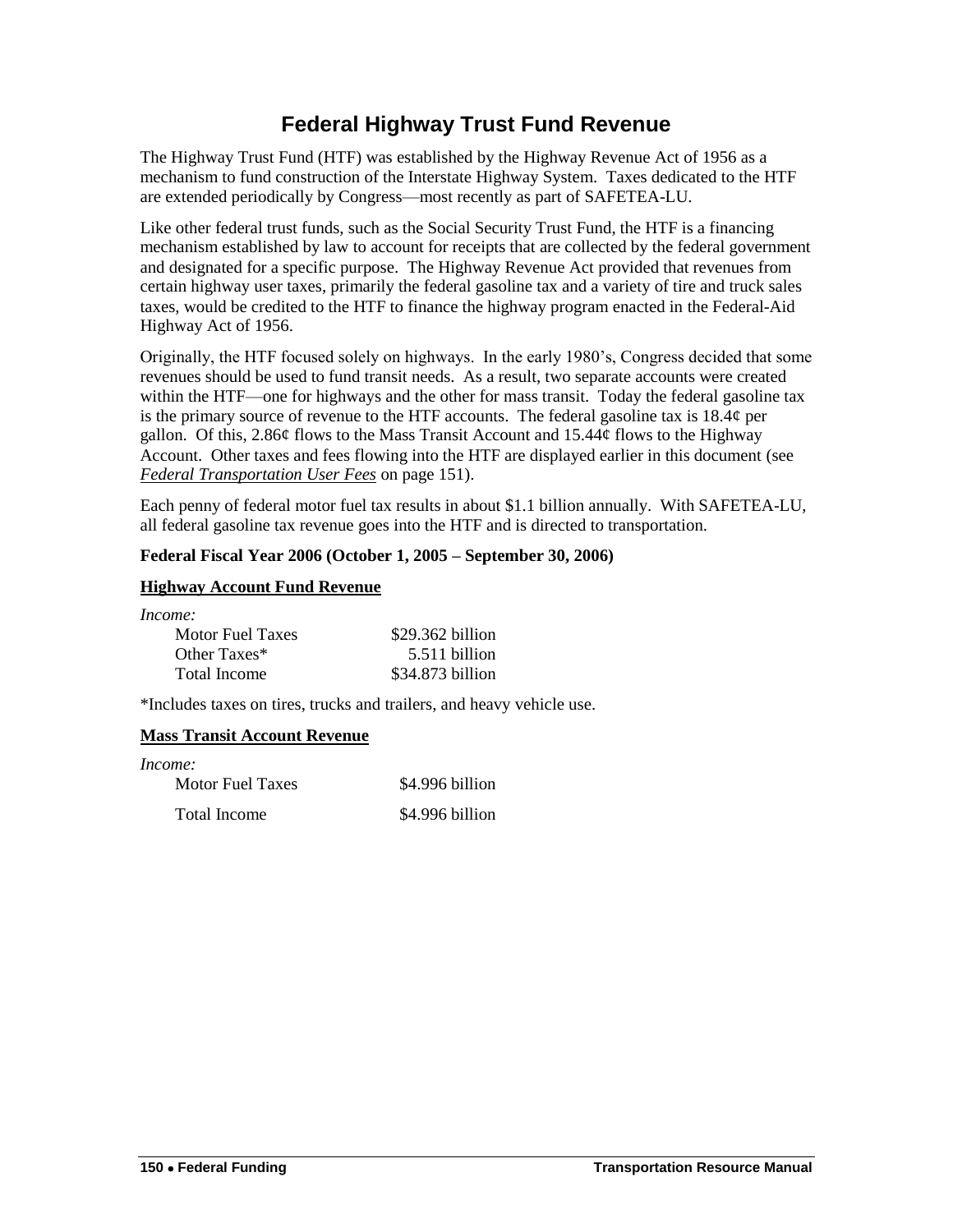<span id="page-8-0"></span>**Federal Transportation Programs – Aviation**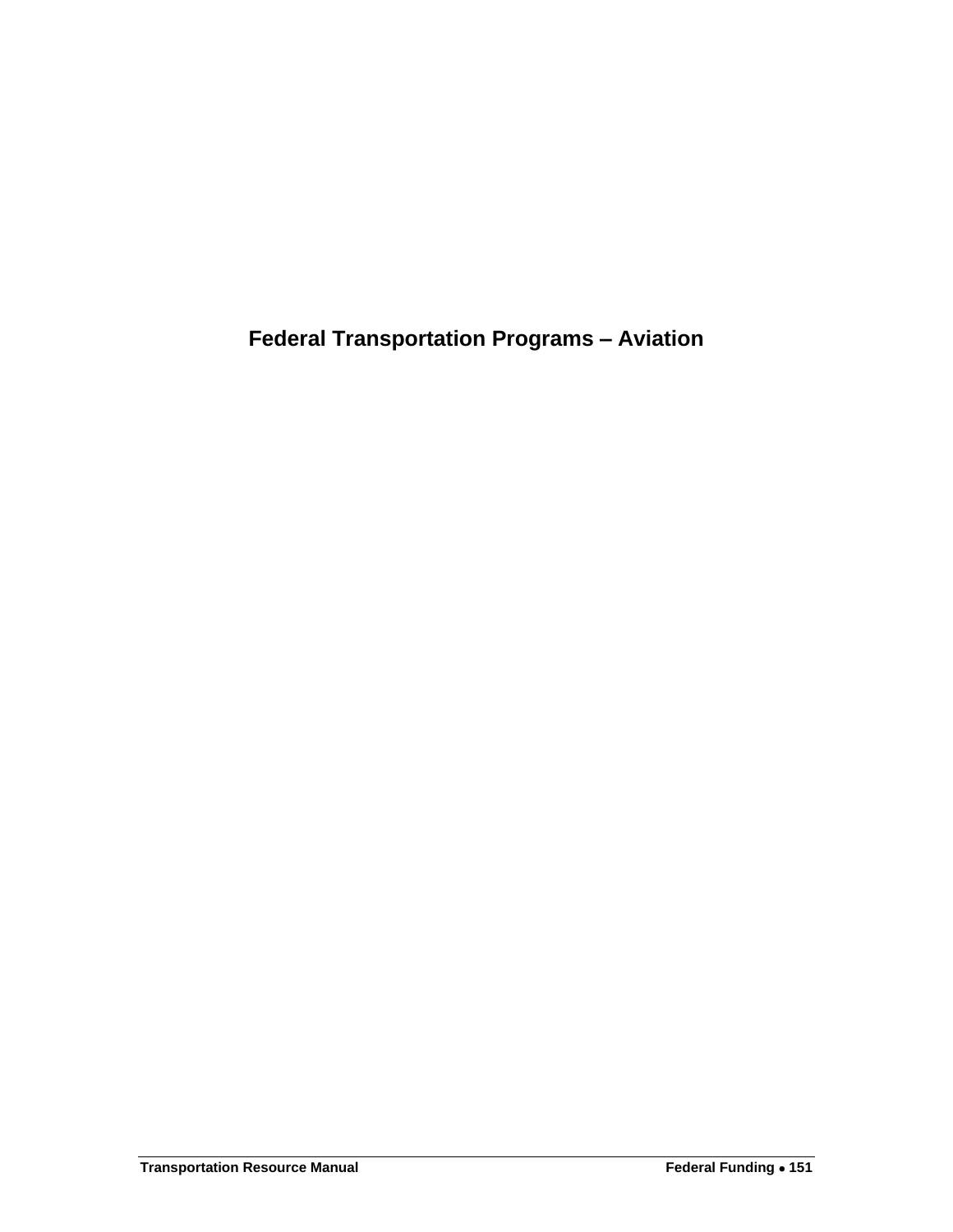### <span id="page-9-0"></span>FEDERAL PROGRAM: **Airport Planning Grants**

### FEDERAL AGENCY: Federal Aviation Administration

### PROGRAM DESCRIPTION

Program funds are distributed on a grant basis and are currently used to support the following Aviation Division effort:

Production and update of the Air Transportation System Plan for Washington State. Identifies the state's interest in air transportation and provides a statewide management strategy to effectively manage the system in the state. The system plan also identifies the type and attributes of all public use airport facilities , passenger enplanements, aircraft operation levels and based aircraft, as well as air cargo trends and forecasts by airport, region and statewide. Determines level of construction, maintenance, and improvement necessary throughout the system. Provides the information necessary for the FAA to develop the Washington State portion of the Federal National Plan of Integrated Airport Systems (NPIAS). Provides the information necessary for the aviation mode in the Washington State Transportation Plan.

### STATE RECIPIENTS

WSDOT Program F (Aviation Division).

#### DISTRIBUTIONS

Funds have been distributed by grant based on regional needs. The Federal System Planning Program has been eliminated as a stand-alone program and has been combined into the Airport Improvement Program (AIP), which provides discretionary grants to states for airport improvements and planning.

#### MATCHING REQUIREMENTS

95% federal share; 5% state share.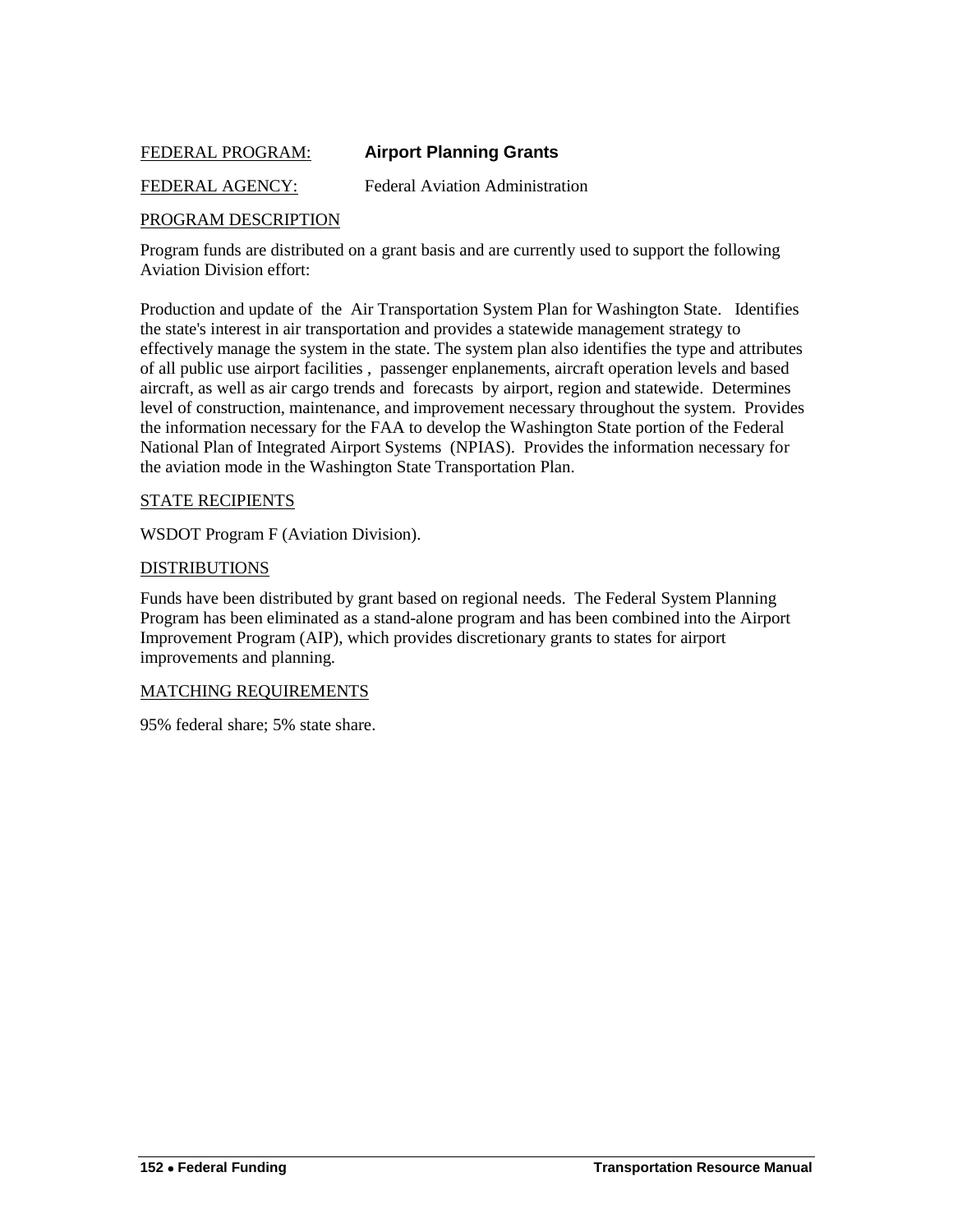<span id="page-10-0"></span>**Federal Transportation Programs – Highways**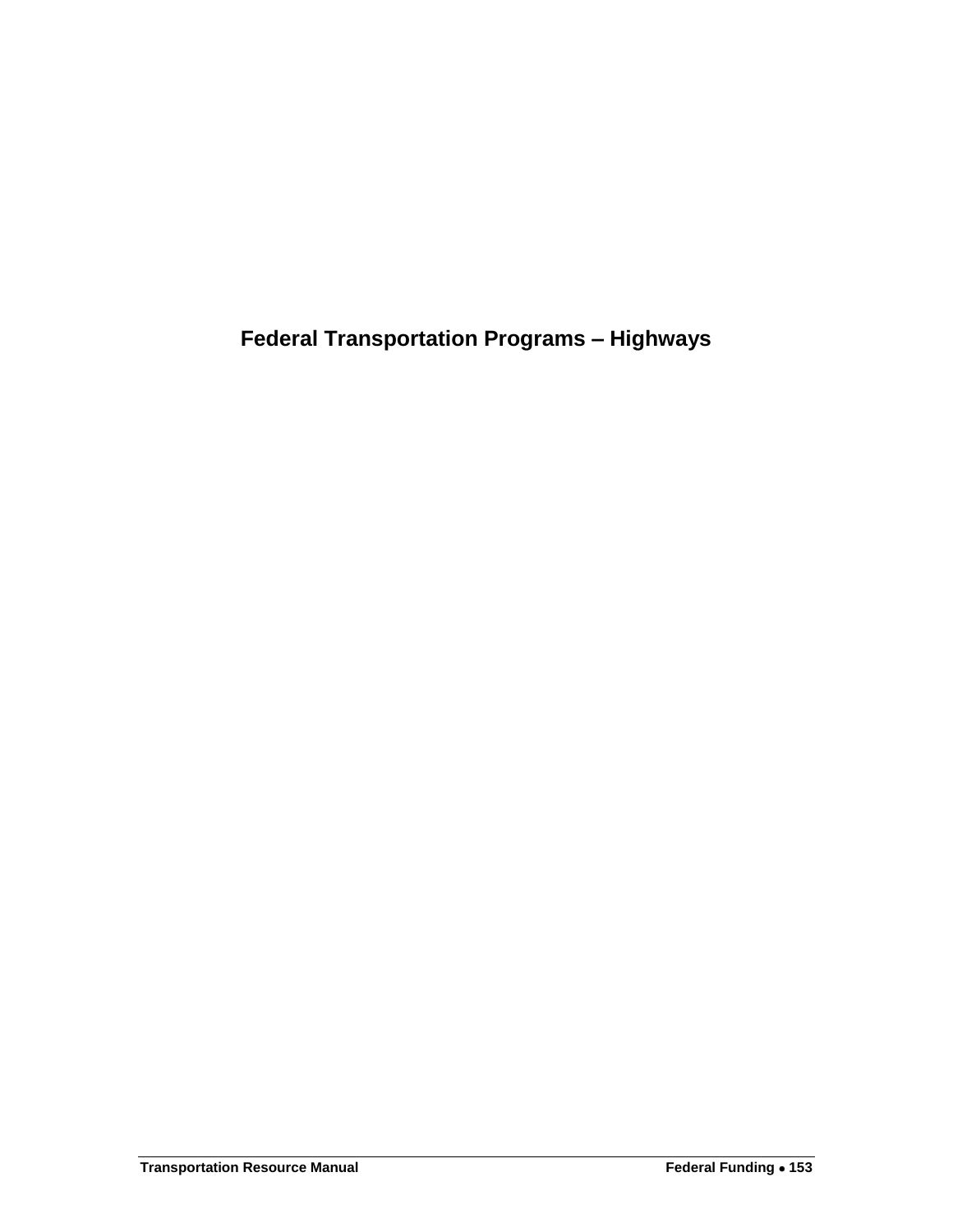### <span id="page-11-0"></span>FEDERAL PROGRAM: **Alternative Transportation in Parks and Public Lands**

FEDERAL AGENCY: Federal Transit Administration and the Department of the Interior

#### PROGRAM DESCRIPTION

This program seeks to support public transportation projects in parks and public lands by providing grants for planning or capital projects in or near federally-owned or -managed parks, refuges, or recreational areas that are open to the general public.

### DISTRIBUTIONS

Grants may be made to federal land management agencies and to states, tribes, and local governments at the discretion of the Secretaries of Transportation and the Interior.

#### MATCHING REQUIREMENTS

At the discretion of the Secretaries of Transportation and the Interior.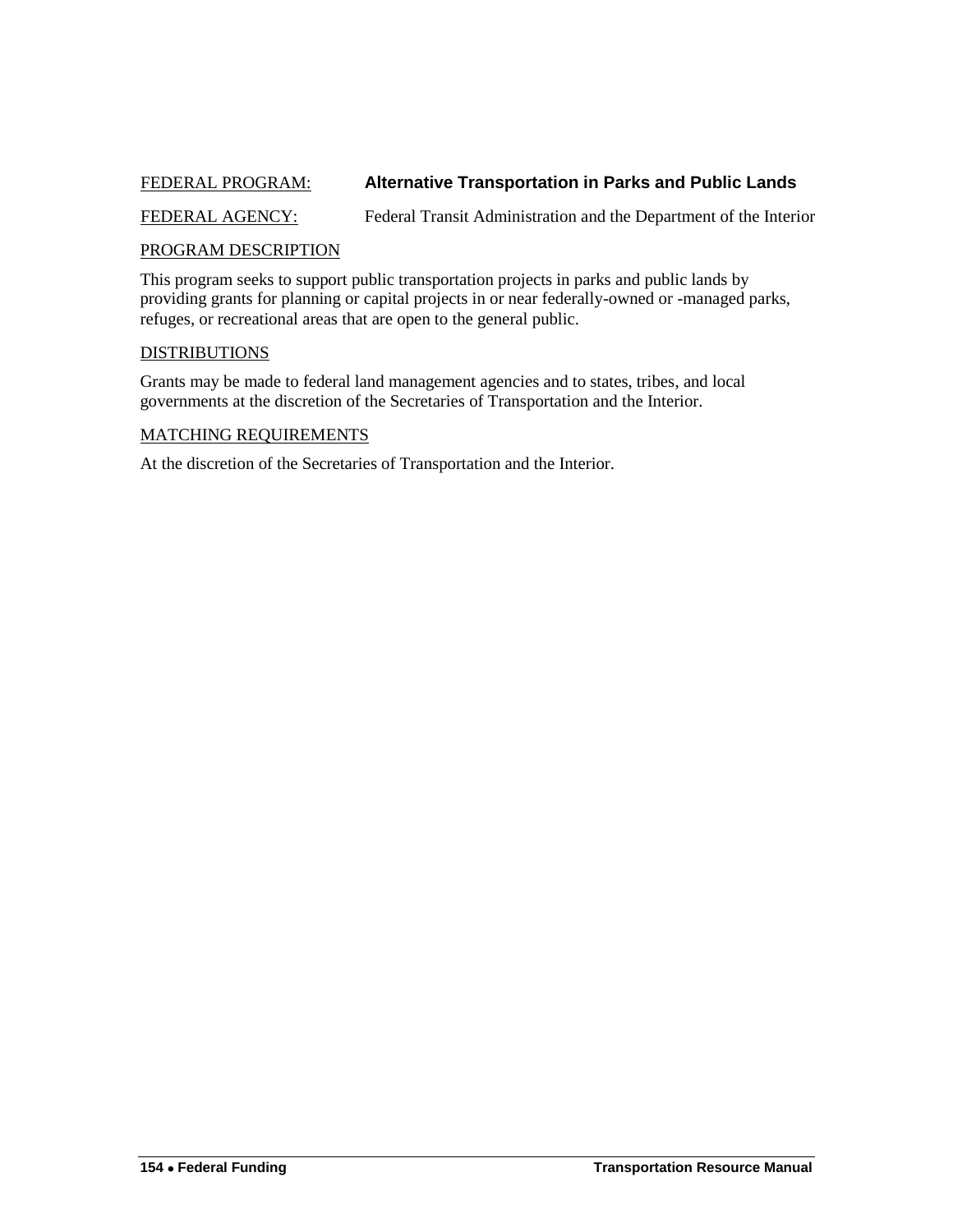### <span id="page-12-0"></span>FEDERAL PROGRAM: **Bridge Replacement and Rehabilitation**

### FEDERAL AGENCY: Federal Highway Administration

### PROGRAM DESCRIPTION

The Bridge Replacement and Rehabilitation Program provides funds to states for the replacement or rehabilitation of deficient bridges (bridges that are unsafe because of structural deficiencies, physical deterioration, or functional obsolescence) both on and off the federal-aid highway system. The state maintains an inventory of all bridges, classified according to serviceability, safety, and importance for public use. Based on that classification, each bridge is assigned a priority and cost to either replace or rehabilitate. The state, in cooperation with city and county agencies, selects bridges for replacement or rehabilitation, according to the funds available. Under federal law, apportioned funds must be split with not less than 15% and not more than 35% being expended on public off-system bridges.

Under ISTEA, bridge seismic retrofitting, bridge structure painting, and the application of calcium magnesium acetate became eligible uses of federal bridge funds. Through TEA-21, eligible uses expanded to include application of certain anti-icing and de-icing compositions and installation of scour countermeasures.

### STATE RECIPIENTS

WSDOT Program P2 (Structures Preservation) and Program Z for local agency share.

#### DISTRIBUTIONS

Distributions are based on the state's share of the total cost to replace deficient bridges as a percentage of the national total of such cost. No state may receive more than 10% or less than 0.25% of the national amount available for apportionment.

Over the 6-year life of TEA-21, Washington received \$624.6 million for this program.

### MATCHING REQUIREMENTS

86.5% federal share; 13.5% state share. Bridge Program funds are not subject to adjustment for federal lands.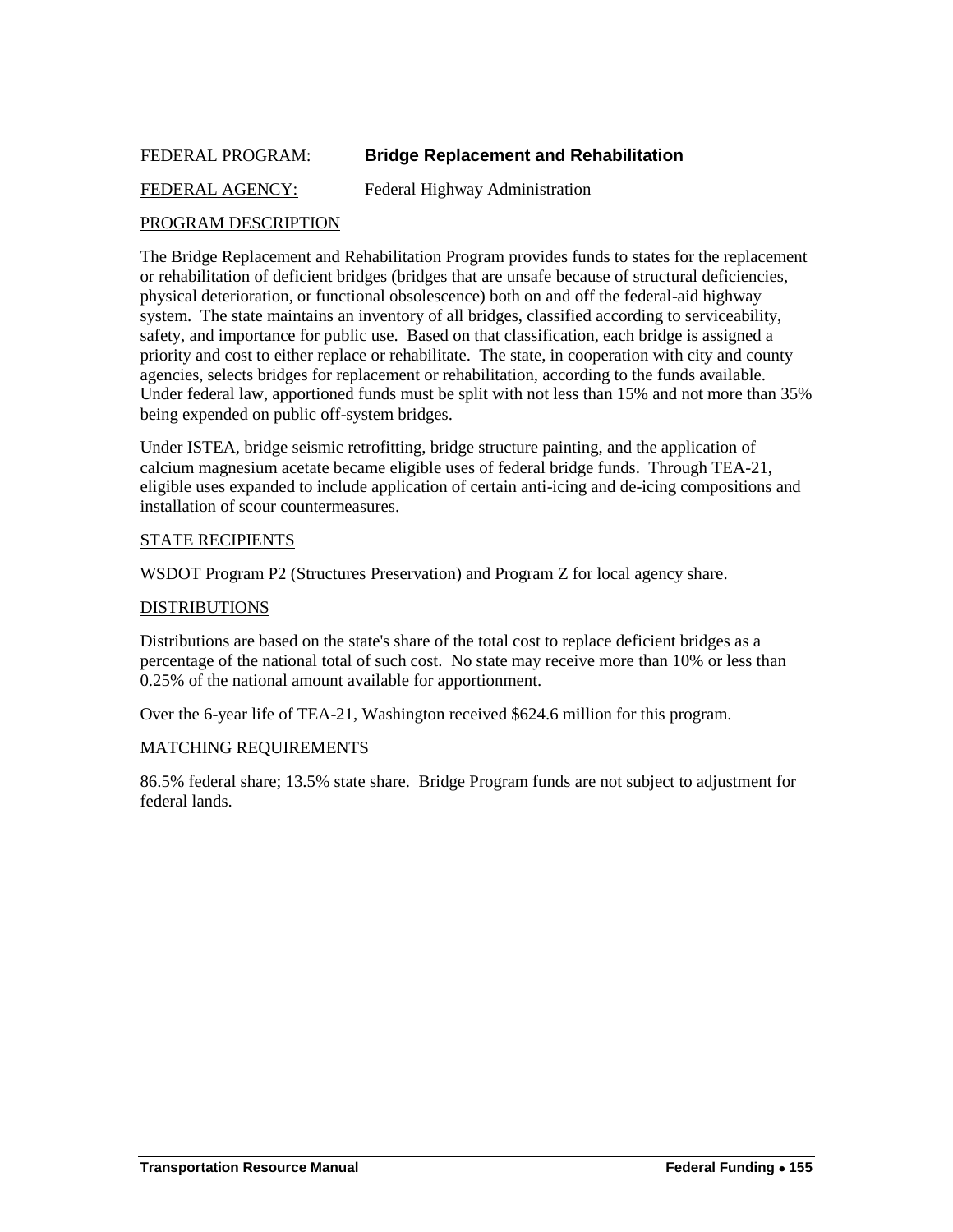### <span id="page-13-0"></span>FEDERAL PROGRAM: **Congestion Mitigation Air Quality Improvement Program**

### FEDERAL AGENCY: Federal Highway Administration

### PROGRAM DESCRIPTION

The Congestion Mitigation and Air Quality Improvement Program (CMAQ) was first established under ISTEA. The CMAQ Program provides funds to states for transportation programs and projects that are likely to contribute to the attainment and maintenance of national ozone, carbon monoxide, or particulate (PM-10) ambient air quality standards. Examples of such projects are programs for improved transit; construction of lanes for use by buses or HOVs; employer-based transportation management plans; trip reduction ordinances; traffic flow improvement programs; fringe and corridor parking facilities; carpool and vanpool programs; flexible work schedule programs; and nonmotorized transportation facilities. ISTEA originally established the CMAQ for ozone and carbon monoxide non-attainment areas. Under TEA-21, ozone and carbon monoxide maintenance areas as well as

PM-10 nonattainment and maintenance areas became eligible to receive funds. Eligibility was also expanded to include extreme low temperature cold start programs and alternative fuels programs, including infrastructure development and vehicle purchase.

No CMAQ funds may be used for new single occupant vehicle lanes unless the lanes are used as HOV lanes during peak travel times.

In Washington, the Seattle-Tacoma-Everett, Spokane, Vancouver, and Yakima areas qualify as ozone, carbon monoxide, or PM-10 nonattainment or maintenance areas.

### STATE RECIPIENTS

WSDOT Programs I1 and Z.

### DISTRIBUTIONS

State apportionments are based on the state's population in ozone or carbon monoxide nonattainment or maintenance areas as a percentage of the national population in such areas. Population is weighted depending on the severity of the ozone or carbon monoxide nonattainment or maintenance area. Each state is guaranteed a minimum 1/2 of 1% share of the available national funds.

The WSDOT, the Metropolitan Planning Organizations in the three Transportation Management Areas (Seattle-Tacoma-Everett, Spokane, and Vancouver) covering the state's ozone and carbon monoxide nonattainment and maintenance areas, and Yakima, representing an unclassified carbon monoxide nonattainment area jointly developed a distribution formula for these funds.

Over the 6-year life of TEA-21, Washington received \$139.3 million for this program.

### MATCHING REQUIREMENTS

80% federal share; 20% state share. The federal share is increased up to 95% for states with large areas of federally-owned lands.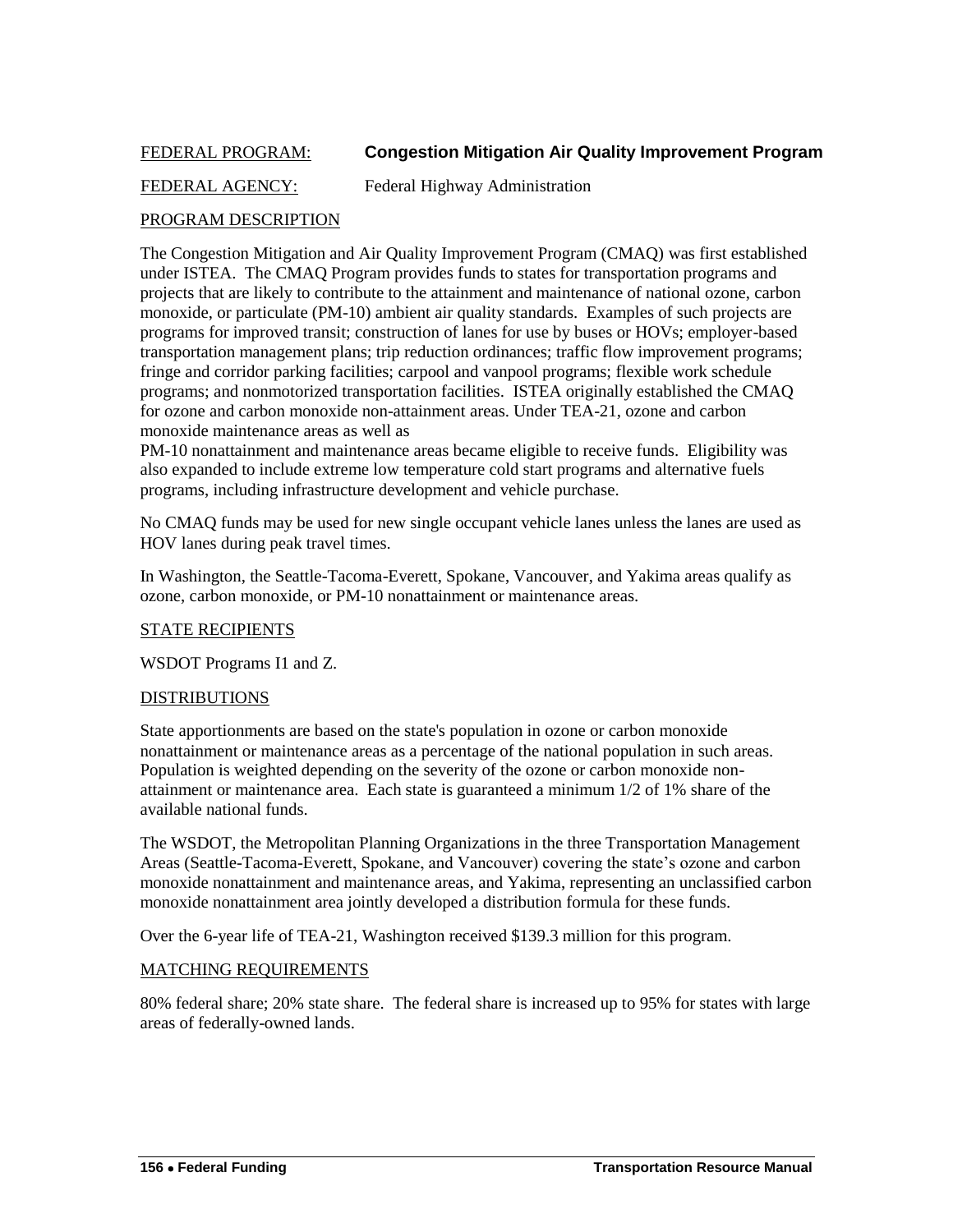### <span id="page-14-0"></span>FEDERAL PROGRAM: **Coordinated Border Infrastructure Program**

### FEDERAL AGENCY: Federal Highway Administration

### PROGRAM DESCRIPTION

This program provides funding to improve the safe movement of motor vehicles at or across the land border between the U.S. and Canada and the land border between the U.S. and Mexico. This program replaces the TEA-21 Coordinated Border Infrastructure discretionary program. States must use funds within 100 miles of the border to make improvements to existing transportation and supporting infrastructure; construct highway and safety and safety enforcement facilities related to international trade; make operational improvements; modify regulatory procedures; or improve coordination of transportation planning, programming, and border operations with Canada or Mexico. A border state may use these funds on projects in Canada or Mexico under certain conditions.

### DISTRIBUTIONS

Funds are apportioned to border states as follows: 20% based on the number of incoming commercial trucks; 30% based on the number of incoming personal motor vehicles and buses; 25% based on the weight of incoming cargo by commercial trucks; and 25% based on the number of land border ports of entry.

### MATCHING REQUIREMENTS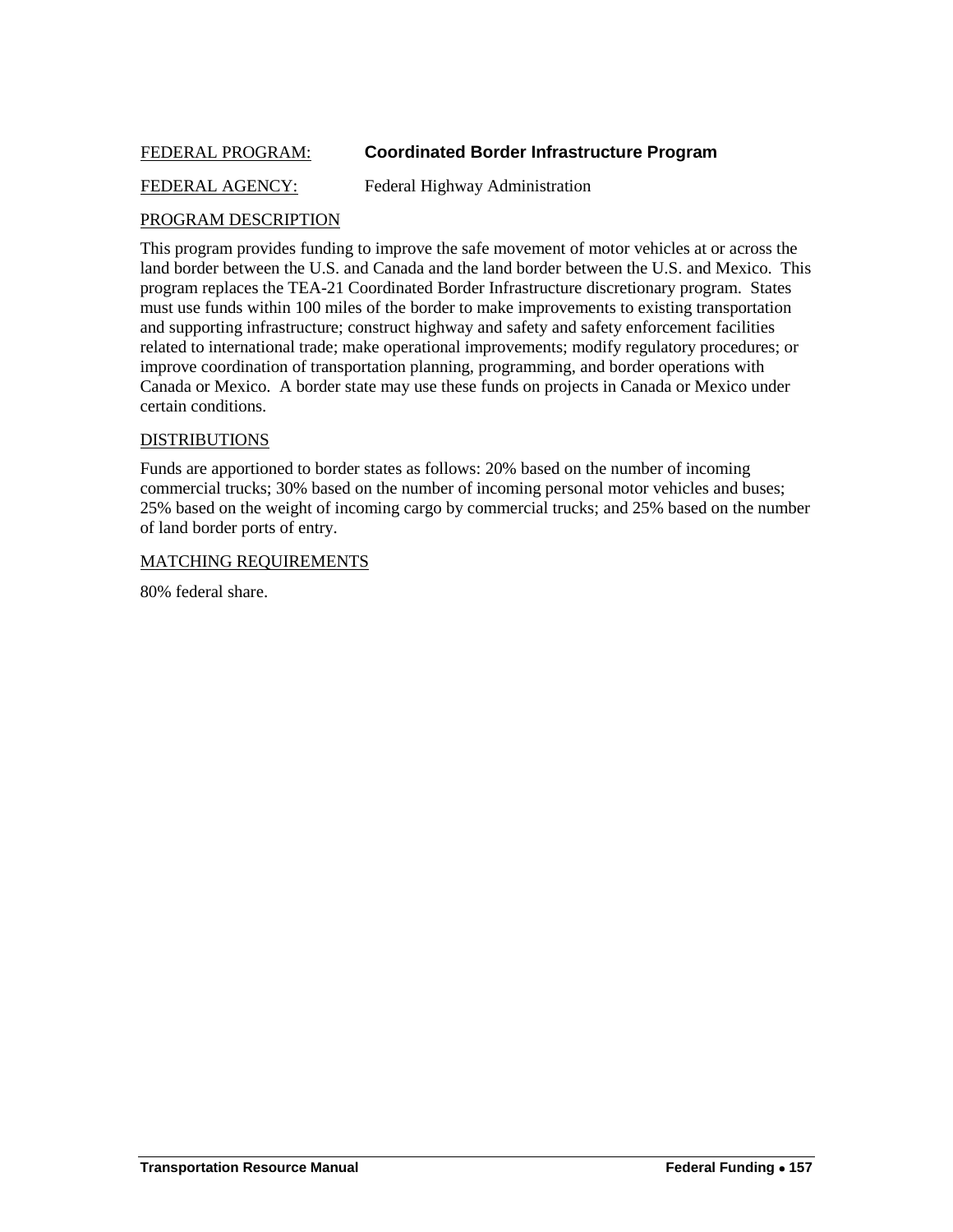### <span id="page-15-0"></span>FEDERAL PROGRAM: **Emergency Relief Program**

### FEDERAL AGENCY: Federal Highway Administration

### PROGRAM DESCRIPTION

The Emergency Relief Program authorizes the FHWA to render assistance for repair and reconstruction of federal-aid highways that have been damaged due to a natural disaster such as flooding or as a result of catastrophic failures from any cause. The federal share payable due to any repair or reconstruction is 100% of the costs incurred to minimize damage, protect facilities, or restore essential traffic services during the first 180 days after the occurrence. Thereafter, the federal share is equal to the federal share payable on a project on the system (generally, 90.66% on the Interstate System and 86.5% on all other routes).

In order to receive Federal Emergency Relief funds, the Governor must declare an emergency; the U.S. Secretary of Transportation must concur; and the FHWA must receive an application from the Washington State Department of Transportation (WSDOT). If the President has declared the emergency to be a major disaster for purposes of federal law, no concurrence of the U.S. Department of Transportation is required.

SAFETEA-LU authorizes \$100 million per year for the Emergency Relief Program.

The state has received Emergency Relief funds for a number of natural calamities, including the Hood Canal Bridge failure in 1979, (SR 104), the Mt. St. Helens eruption in 1980 (SR 504), the sinking of the Lacey V. Murrow Bridge in 1990 (I-90) and the Nisqually Earthquake in 2001. More recently, Washington received substantial funding for flood-related damage occurring in 2006 through 2008.

### STATE RECIPIENTS

WSDOT Programs I2, P1, P2, P3, M2, and Z for Local Agencies.

### DISTRIBUTIONS

Distributions are at the discretion of the U.S. Secretary of Transportation based on a declaration of emergency by the Governor (with concurrence of the Secretary) and application of the state. In the event the President has declared the emergency to be a major disaster, concurrence of the U.S. Secretary is not required.

#### MATCHING REQUIREMENTS

Federal share is 100% during the first 180 days after the occurrence. Thereafter, the federal share is equal to the federal share payable on a project on the federal-aid system (generally, 90.66% on the Interstate System and 86.5% on all other routes).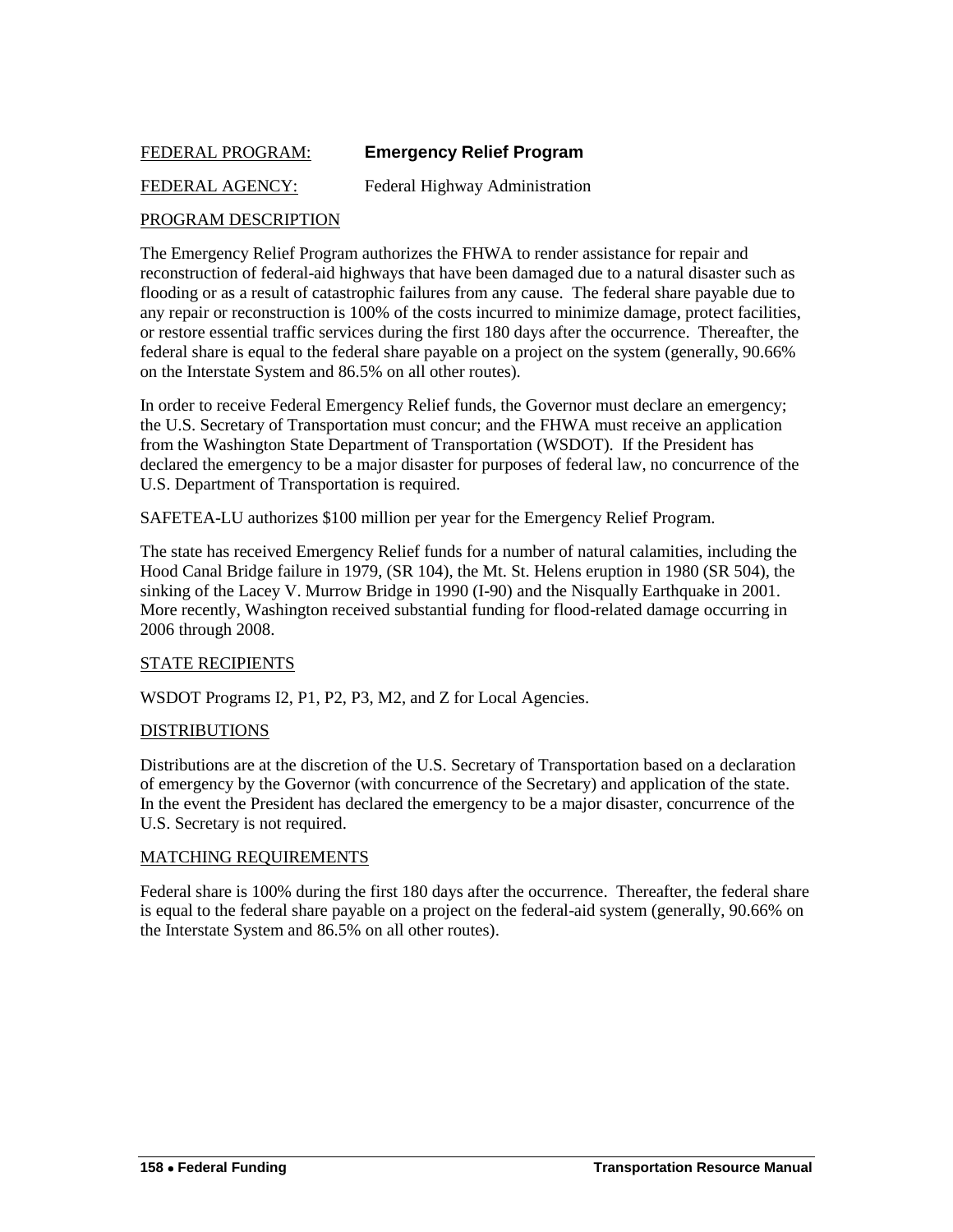### <span id="page-16-0"></span>FEDERAL PROGRAM: **Equity Bonus Program**

### FEDERAL AGENCY: Federal Highway Administration

### PROGRAM DESCRIPTION

ISTEA's five equity-based funding categories—Minimum Allocation, Donor State Bonus, Hold Harmless, 90% of Payments, and Interstate Reimbursement—were collapsed into one new category under TEA-21 and carried forward into SAFETEA-LU. This program, Equity Bonus, achieves two goals: (1) it disburses a large amount of money to the states, and (2) it ensures that each state will receive at least a minimum percentage of total funding each year regardless of the operation of other formulas.

The minimum percentage of funding guaranteed to each state is equal to 90.5% of the state's share of total contributions to the Highway Account of the Highway Trust Fund. For example, if a state is the source of 10% of all funds flowing into the Highway Account in a particular year, for the following year it is guaranteed 9.05% of the total amount given out. To achieve this goal, the amount of Equity Bonus funds given to each state will be increased or decreased each year by USDOT. For some states, this category will constitute a large portion of total federal funding. Some states may receive up to 40% of their funds through this program. Given this, Congress further directed that some of the Equity Bonus funds be funneled through the major policy categories: National Highway System, Interstate Maintenance, CMAQ, Bridge, and Surface Transportation Program (STP). The remaining Equity Bonus funds apportioned to a state may be used for any project for which STP funds may be used. The funds are very much like STP statewide flexible funds and are not subject to enhancement, safety, or population distribution requirements.

### STATE RECIPIENTS

WSDOT Programs I1, I2, I3, I4, P1, P3, T, W and Z for Local Agencies.

### DISTRIBUTIONS

Equity Bonus funds consist of two pieces: formula and flexible distributions. Over the 6-year life of TEA-21, Washington received \$54.4 million of formula funds and \$46.4 million in flexible distributions, for a total of \$100.8 million for this program.

### MATCHING REQUIREMENTS

The same matching requirements that are applicable to the STP are applicable to Equity Bonus funds. The general rule is 80% federal share, 20% state share. The federal share is increased up to 95% for states with large areas of federally-owned lands. Washington's federal share for FFY 1999 was 86.5%. For projects on the Interstate System, the federal share is 90.66%, except for projects to add Interstate capacity other than HOV or auxiliary lanes, which are funded at an 86.5% federal share.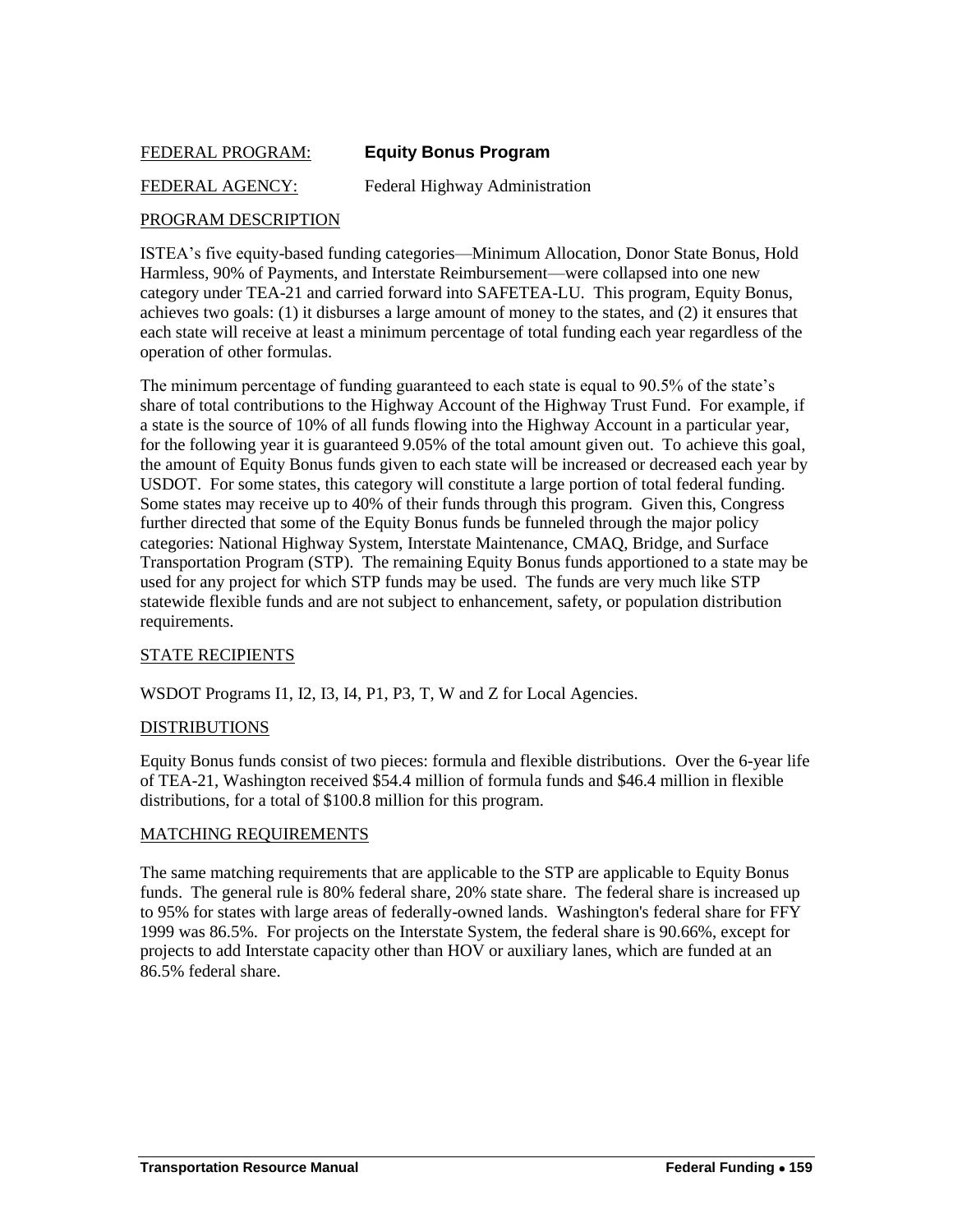### <span id="page-17-0"></span>FEDERAL PROGRAM: **Federal Lands Highways Program**

### FEDERAL AGENCY: Federal Highway Administration

### PROGRAM DESCRIPTION

The Federal Lands Highways Program provides funding for improvements to and preservation of highways on federal lands. The program has four categories: Indian Reservation Roads; Parkways and Park Roads (administered by the Department of the Interior); Public Lands Highways (which includes the previous Forest Highway category), and Refuge Roads. Under TEA-21, the Refuge Roads category was added to provide funds for access to or within national wildlife refuges. All categories of funds, except Refuge Roads, can be used for transit facilities.

### STATE RECIPIENTS

WSDOT Program P1, P2, or Z for Local Agencies.

### DISTRIBUTIONS

Funds are allocated to the states on the basis of relative need. The Forest Highway portion of the Public Lands Highways and the Indian Reservation Roads authorizations are allocated by administrative formula. Portions of the Federal Lands Highways program are at the discretion of the U.S. Secretary of Transportation, based on application of the states.

### MATCHING REQUIREMENTS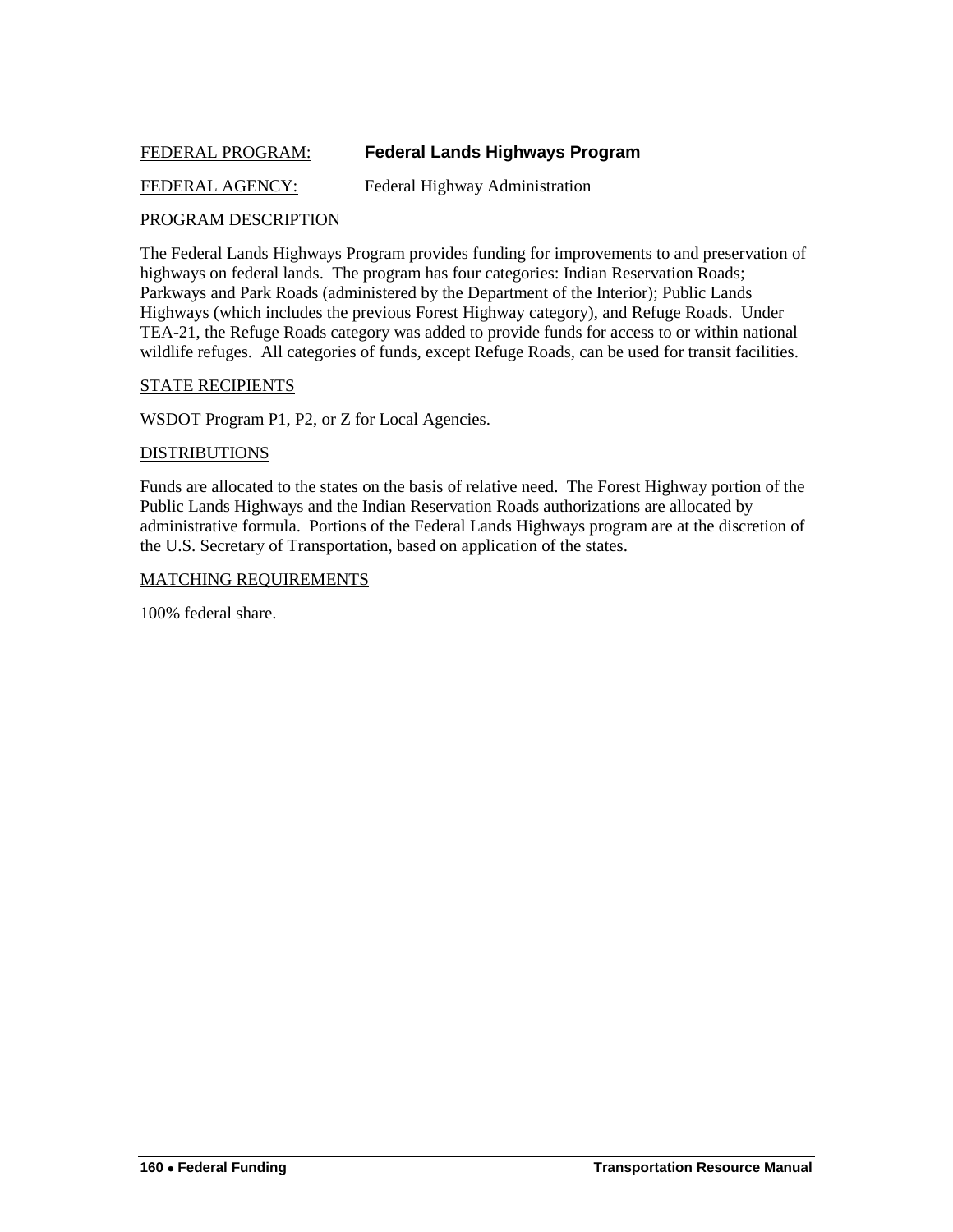### <span id="page-18-0"></span>FEDERAL PROGRAM: **Ferry Boat and Terminal Facilities Program**

### FEDERAL AGENCY: Federal Highway Administration

### PROGRAM DESCRIPTION

The Construction of Ferry Boats and Terminal Facilities Program provides discretionary funding of \$30 million in FFY 1998 and \$38 million per year in FFY 1999–2003 for the construction of ferry boats and ferry terminal facilities. Eligible ferries must operate on a route classified as a public road within the state, and that is not a part of the Interstate System. Projects may be eligible for both ferry boats carrying cars and passengers and ferry boats carrying passengers only. TEA-21 expanded the eligibility of the program beyond ferry boats and terminals that are publicly owned to also include those that are publicly operated or those that are majority publicly owned and provide a substantial public benefit. SAFETEA-LU expanded the eligibility of the program to include maintenance facilities.

#### STATE RECIPIENTS

Program W for Washington State Ferries and Program Z for local agency projects.

#### DISTRIBUTIONS

Distributions are at the discretion of the U.S. Secretary of Transportation, based on application by the state or at Congressional direction. Congress established a \$20 million per year set-a-side for 1999–2003 as follows: Washington – \$5 million; Alaska – \$10 million; and New Jersey – \$5 million. To date, Washington has only received the \$5 million earmark for each federal fiscal year.

Over the 6-year life of TEA-21, Washington received \$31.6 million for this program.

### REQUIREMENTS

80% federal share; 20% state share, without an adjustment for federal lands.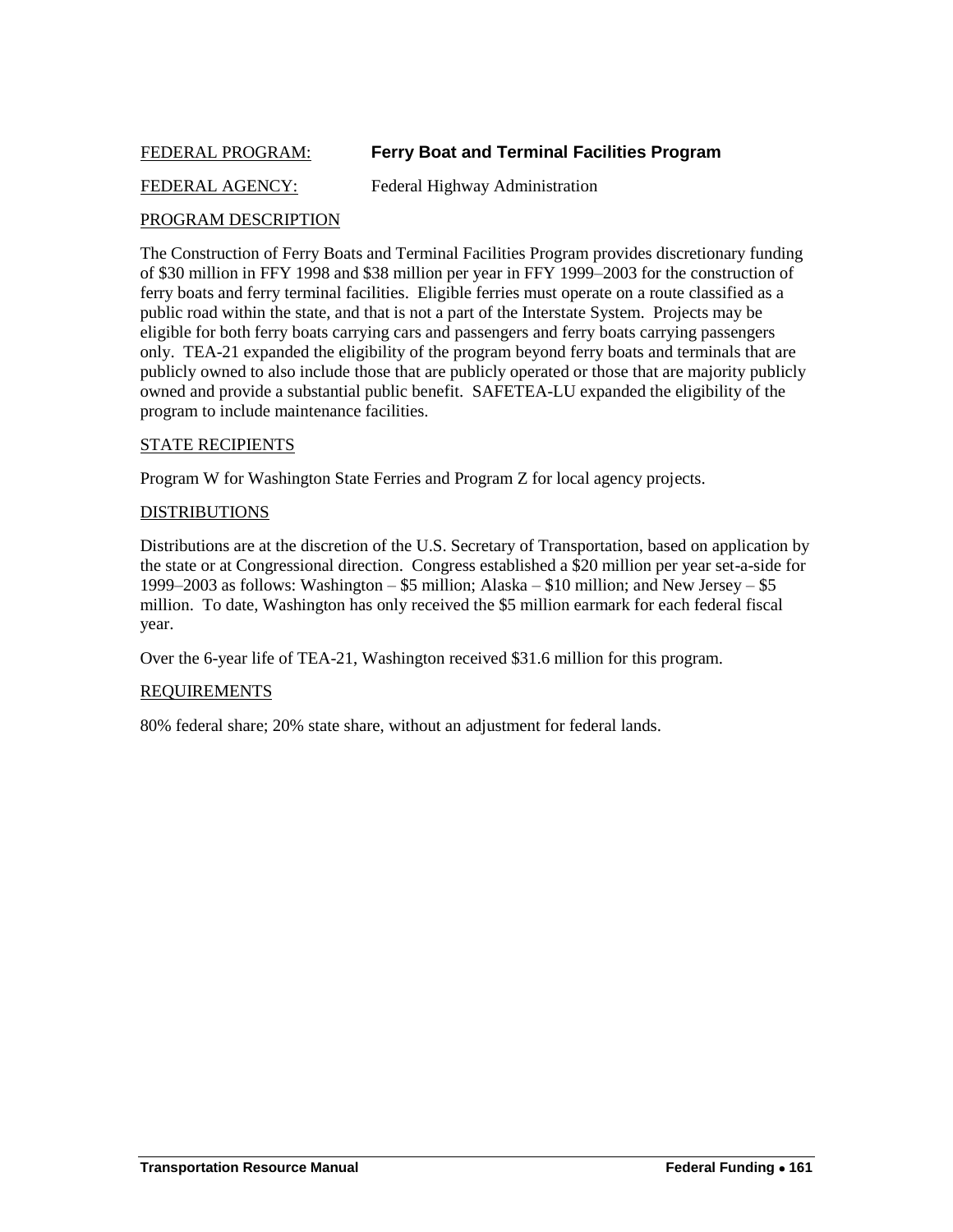### <span id="page-19-0"></span>FEDERAL PROGRAM: **High Priority Projects**

### FEDERAL AGENCY: Federal Highway Administration

### PROGRAM DESCRIPTION

In addition to formula-based distributions of various federal-aid highway program funds, such as for Interstate Maintenance, National Highway System, and Surface Transportation Program, Congress often provides funds for named high priority projects (in the past these projects have been called demonstration projects) in either highway aid authorization bills, such as SAFETEA-LU, or in annual U.S. Department of Transportation appropriations bills.

High priority project funds may only be spent for the project identified in either SAFETEA-LU or the appropriations bill or the Conference Reports to the appropriations bill.

#### STATE RECIPIENTS

WSDOT Programs I1, I2, I3, I4, P1, P2, P3, and Z.

#### **DISTRIBUTIONS**

High Priority Projects are discretionary on the part of Congress. SAFETEA-LU includes \$276.7 million for Washington State High Priority Projects.

#### MATCHING REQUIREMENTS

80% federal share; 20% state share.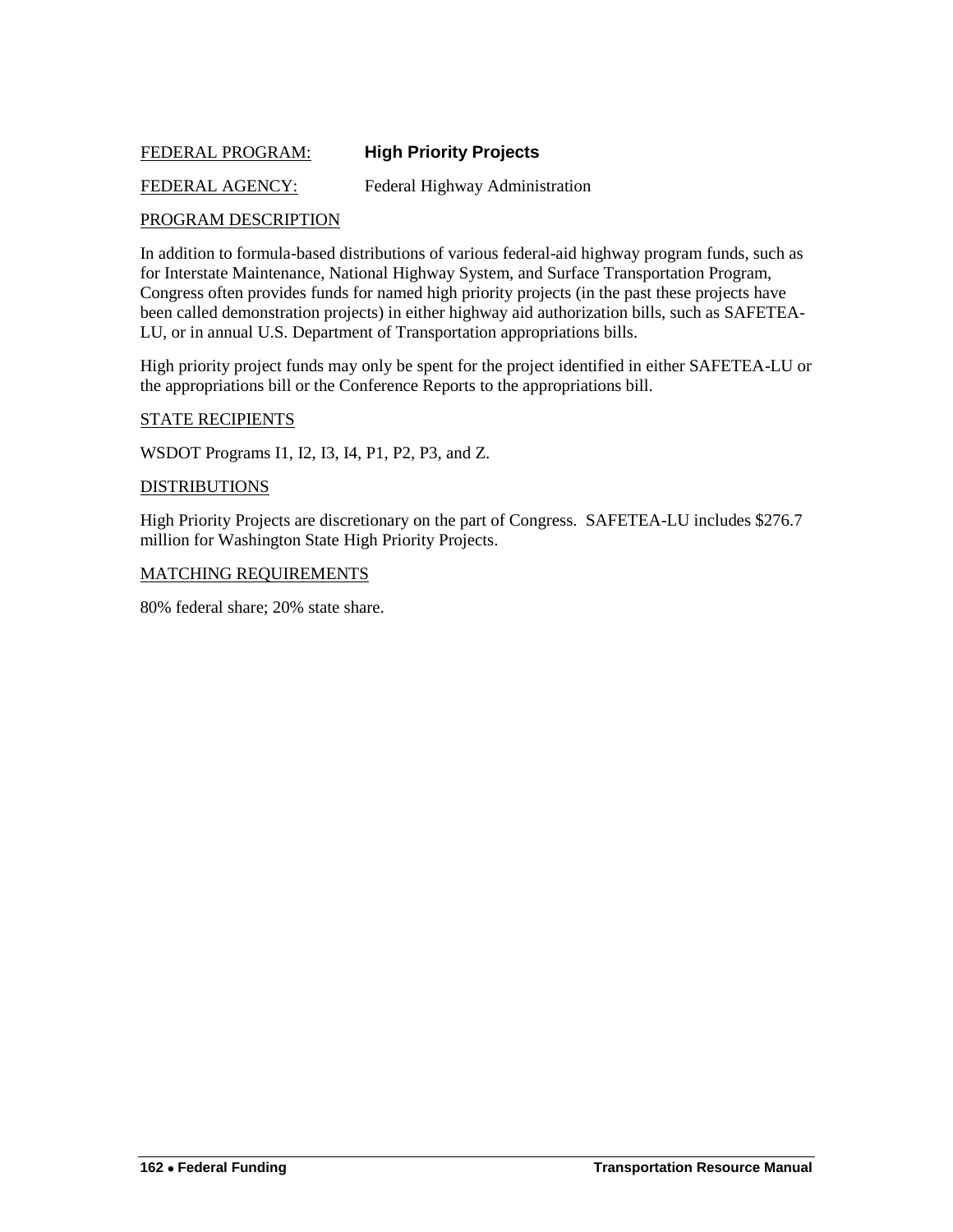### <span id="page-20-0"></span>FEDERAL PROGRAM: **Highway Safety Improvement Program**

### FEDERAL AGENCY: Federal Highway Administration

### PROGRAM DESCRIPTION

This program authorizes a new consolidated core federal-aid funding program designed to achieve a significant reduction in traffic fatalities and serious injuries on all public roads. States with Strategic Highway Safety Plans may use these funds to carry out any highway safety improvement project on any public road or publicly-owned bicycle or pedestrian pathway or trail. States without such plans may only use their apportionments for railway-highway crossings and hazard elimination.

### DISTRIBUTIONS

Distributions are apportioned to states based on the following: 1/3 based on lane miles of federalaid highways; 1/3 based on vehicle miles traveled on federal-aid highway lanes; and 1/3 based on the number of fatalities on the federal-aid system. Each state will receive at least ½ of 1% of total funds.

### MATCHING REQUIREMENTS

90% federal share for most projects and 100% federal share for certain safety projects involving traffic control signalization, pavement marking, commuter carpooling and vanpooling, and certain safety improvements at signalized intersections.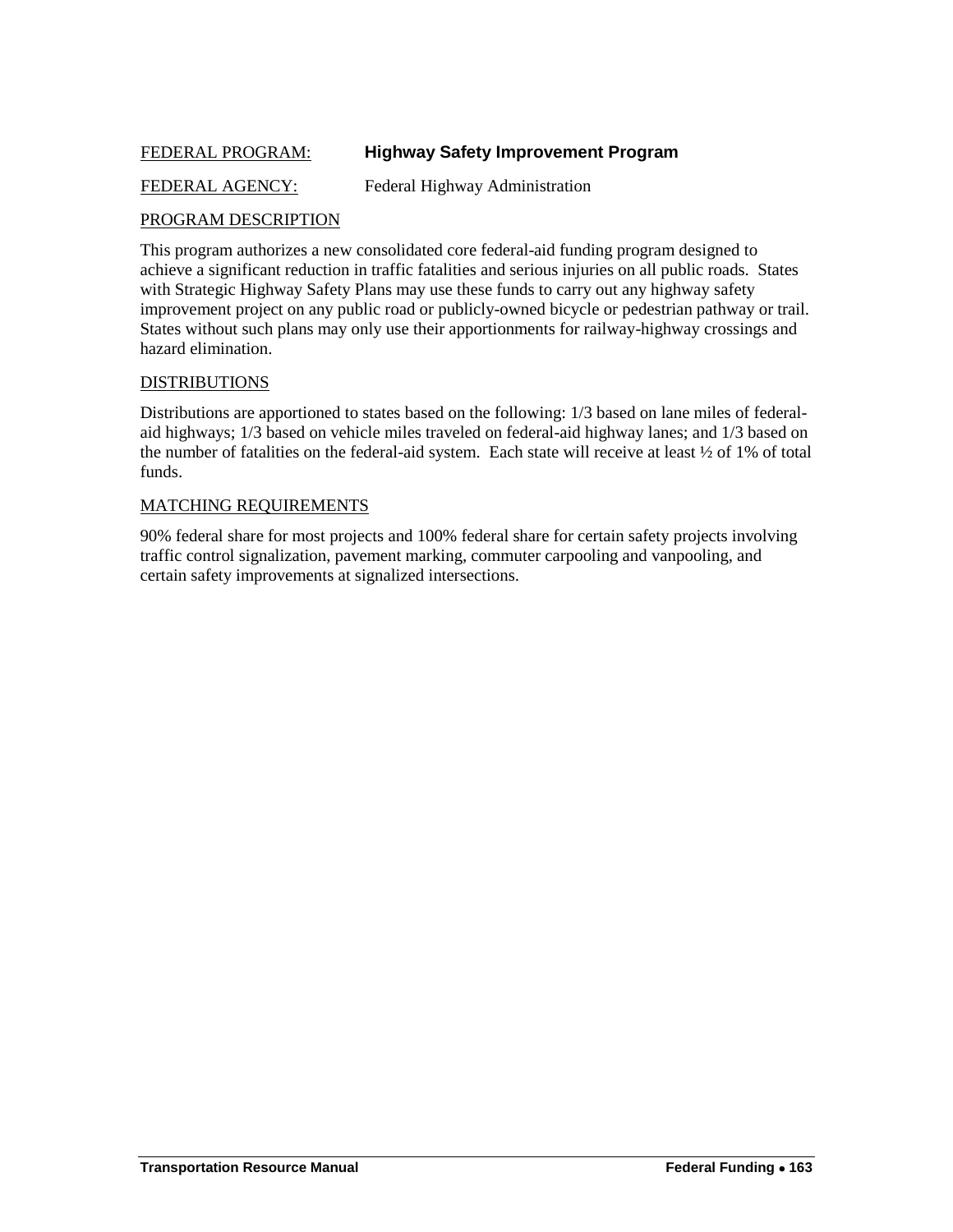### <span id="page-21-0"></span>FEDERAL PROGRAM: **Highways for Life Pilot Program**

### FEDERAL AGENCY: Federal Highway Administration

### PROGRAM DESCRIPTION

This new discretionary program provides funding to demonstrate and promote state-of-the-art technologies, elevated performance standards, and new business practices in the highway construction process that result in improved safety, faster construction, reduced congestion from construction, and improved quality and user satisfaction. Priority will be given to projects that are or will be ready for construction within one year of approval of the project proposal. The amount allocated may be up to 20% but not more than \$5 million of the total project cost, and may be used as nonfederal share of a project.

### DISTRIBUTIONS

For the period 2005–2009, at least one project in each state shall be approved, if possible. No more than 15 projects may be approved in any one fiscal year.

#### MATCHING REQUIREMENTS

Up to 100% federal share.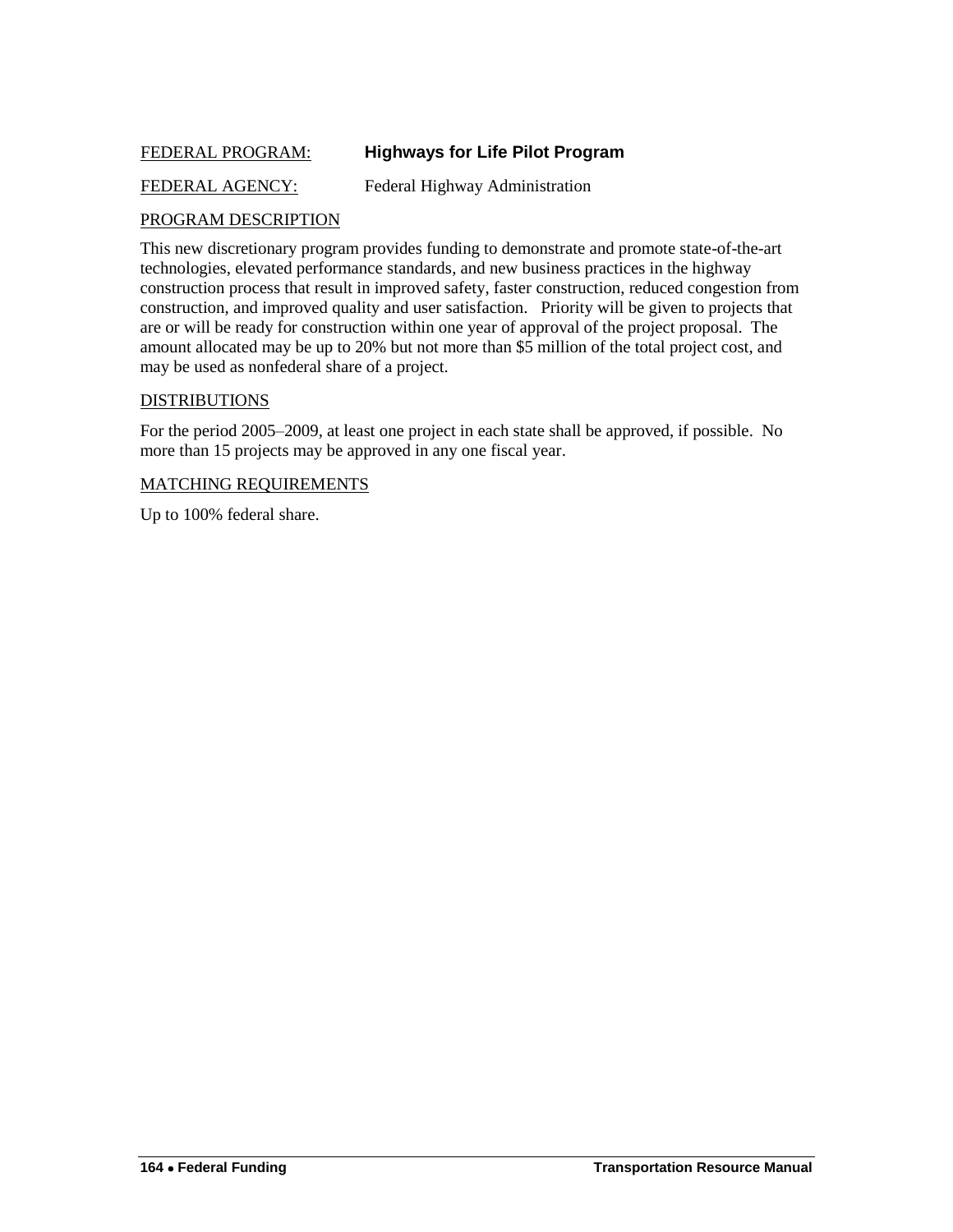### <span id="page-22-0"></span>FEDERAL PROGRAM: **Interstate Highway System – Interstate Maintenance**

### FEDERAL AGENCY: Federal Highway Administration

### PROGRAM DESCRIPTION

The Interstate Maintenance Program provides funds to states to maintain the Interstate System, and includes resurfacing, restoration, rehabilitation, and reconstruction (ISTEA did not include reconstruction, but TEA-21 expanded the allowed uses). Interstate Maintenance funds may not be used for the expansion of the capacity of any Interstate highway or bridge unless the capacity expansion consists of one or more travel lanes that are High Occupancy Vehicle (HOV) or auxiliary lanes.

### STATE RECIPIENTS

WSDOT Programs I1, I2, I3, P1, and P3.

### DISTRIBUTIONS

State apportionments are based on a three-part formula:

- 33 1/3% based on the state's Interstate lane miles as a percent of total Interstate lane miles in all states.
- 33 1/3% based on the state's Interstate VMT as a percent of total Interstate VMT in all states.
- 33 1/3% based on the state's annual contributions to the Highway Account of the Highway Trust Fund attributable to commercial vehicles as a percent of the such contributions by all states.

Each state must receive a minimum apportionment of at least 1/2 of 1% of the national total.

Over the 5-year life of SAFETEA\_LU, Washington received \$470.2 million for this program.

### MATCHING REQUIREMENTS

The general rule is 90% federal share; 10% state share. The federal share may be increased up to 95% for states with large areas of federally-owned lands. Washington's federal share is 90.66%.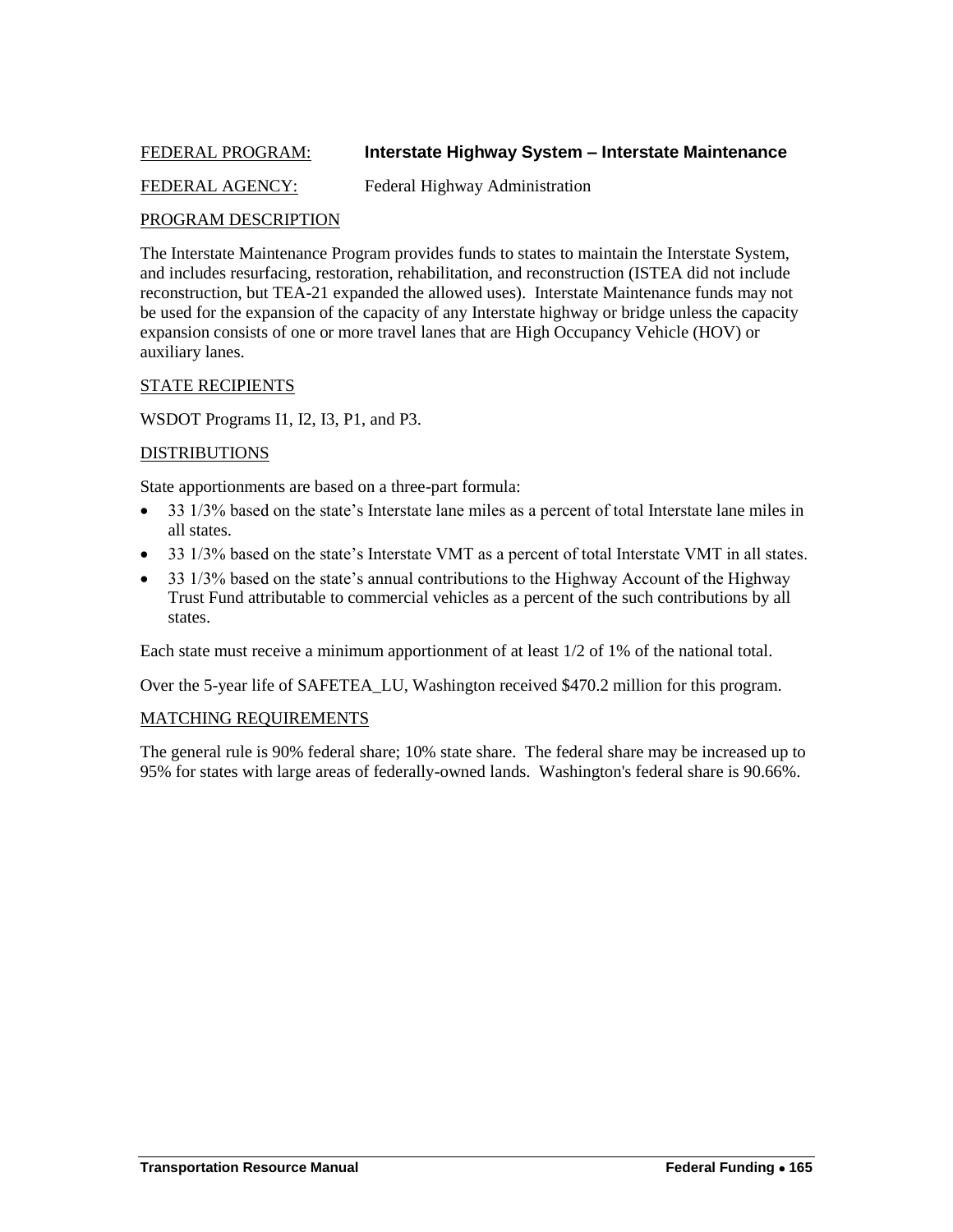### <span id="page-23-0"></span>FEDERAL PROGRAM: **Interstate Highway System – Interstate Maintenance Discretionary**

FEDERAL AGENCY: Federal Highway Administration

### PROGRAM DESCRIPTION

The Interstate Maintenance Discretionary Program provides funds at the discretion of the U.S. Secretary of Transportation to states for resurfacing, restoration, rehabilitation, and reconstruction projects on the Interstate System. To be eligible for these funds, a state must obligate all apportioned Interstate Maintenance (IM) funds and must not have transferred any IM funds to another program in the previous year. Congress authorized \$50 million for FFY 1998, and \$100 million per year for FFY 1999–2003.

### STATE RECIPIENTS

WSDOT Programs I1, I2, I3, P1, and P3.

### DISTRIBUTIONS

Distributions are made at the discretion of the U.S. Secretary of Transportation based on application of the states. Washington did not meet the eligibility requirements for these during the life of TEA-21.

### MATCHING REQUIREMENTS

The general rule is 90% federal share; 10% state share. The federal share may be increased up to 95% for states with large areas of federally-owned lands.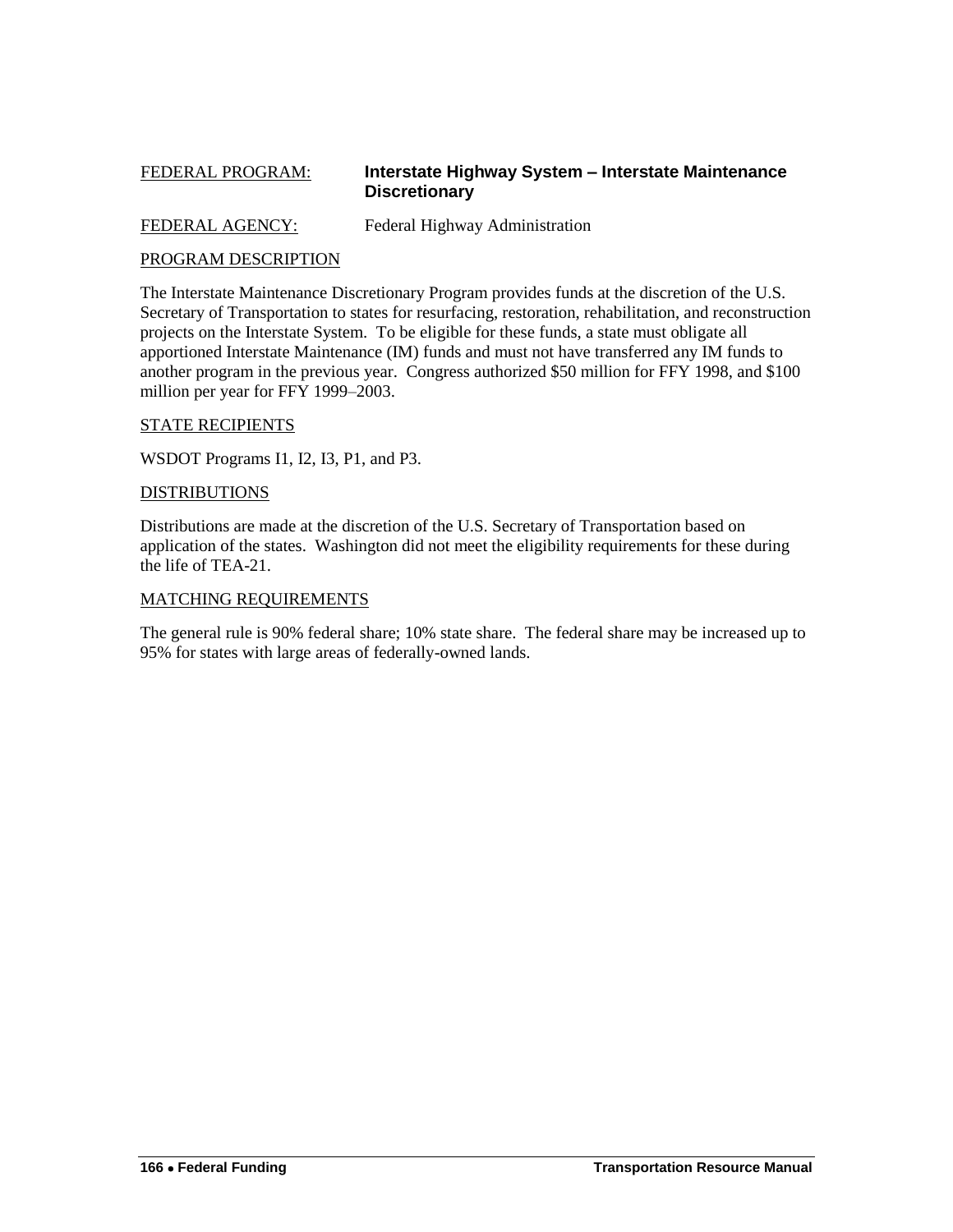### <span id="page-24-0"></span>FEDERAL PROGRAM: **Metropolitan Planning Program**

### FEDERAL AGENCY: Federal Highway Administration

### PROGRAM DESCRIPTION

Each year prior to making distribution of certain formula program funds, 1% of the funds available for apportionment to the states is set aside for the Metropolitan Planning Program. This program provides funds to states for further allocation to Metropolitan Planning Organizations (MPOs) to assist them in carrying out their planning requirements under Title 23, U.S.C. The programs subject to the 1% set-aside are the National Highway System, Surface Transportation Program, CMAQ, Interstate Maintenance and Bridge.

Funds are apportioned to states in the ratio which the population in urbanized areas or parts thereof in the state bears to the total population in such areas in all the states. No state receives less than 1/2% of the amount apportioned.

#### STATE RECIPIENTS

WSDOT Program T.

### DISTRIBUTIONS

Distribution of Metropolitan Planning funds within the state is in accordance with a formula developed by WSDOT in cooperation with the eight MPOs in the state. The eight MPOs cover the central Puget Sound area (Puget Sound Regional Council), Spokane, Vancouver, Bellingham, Yakima, Longview-Kelso, Richland-Kennewick-Pasco, and Olympia-Lacey-Tumwater.

Over the 5-year life of SAFETEA-LU, Washington received \$31.7 million for this program.

### MATCHING REQUIREMENTS

The general rule is 80% federal share; 20% local share. The federal share is increased up to 95% for states with large areas of federally-owned lands. For Washington, the federal share is 86.5%.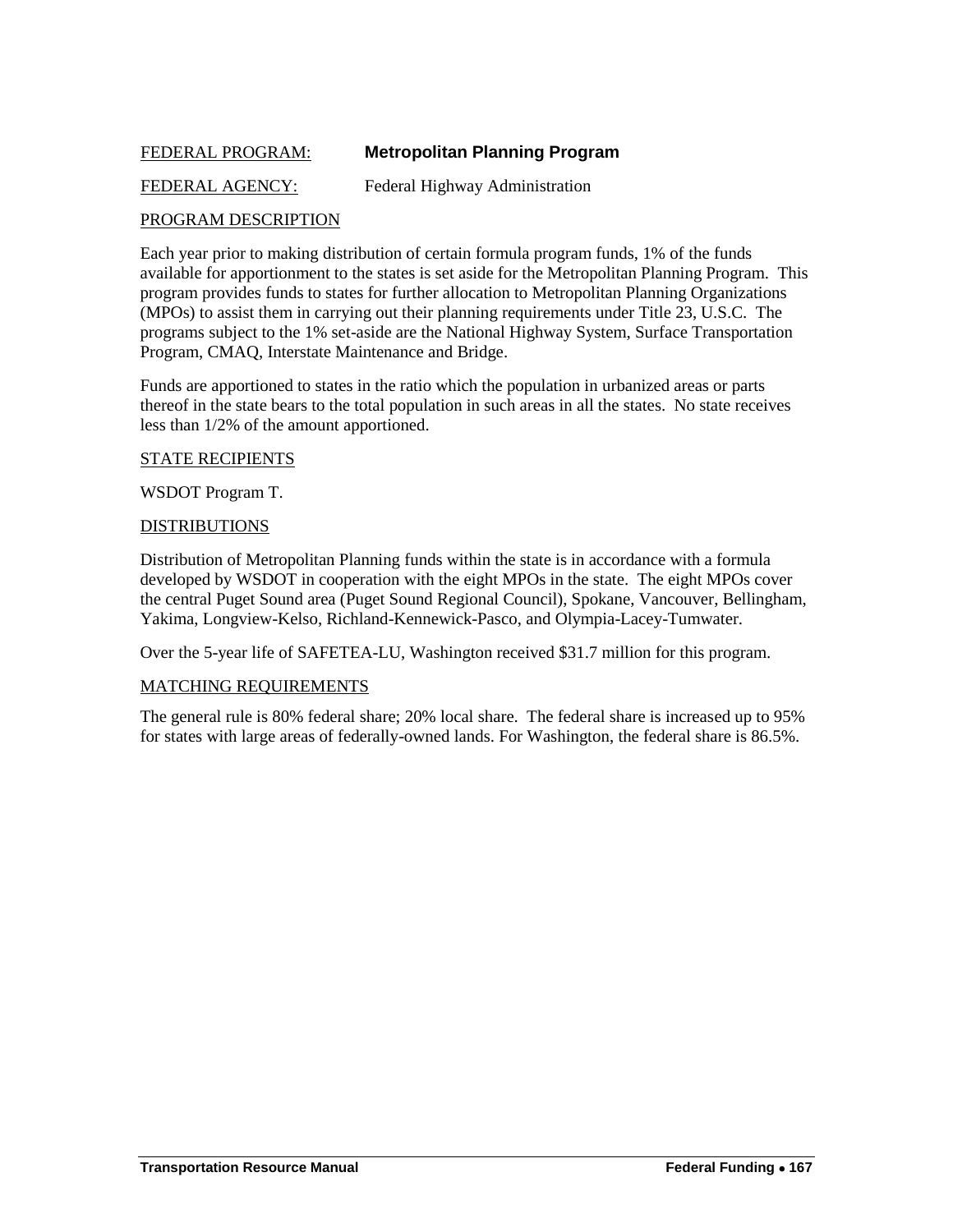### <span id="page-25-0"></span>FEDERAL PROGRAM: **National Corridor Infrastructure Improvement Program**

### FEDERAL AGENCY: Federal Highway Administration

### PROGRAM DESCRIPTION

This program provides funding for construction of highway projects in corridors of national significance to promote economic growth and international or interregional trade. It replaces Section 1118 of TEA-21, the National Corridor Planning and Development program.

### DISTRIBUTIONS

All of these funds were earmarked for specific projects by Congress. None of those projects was in Washington State.

### MATCHING REQUIREMENTS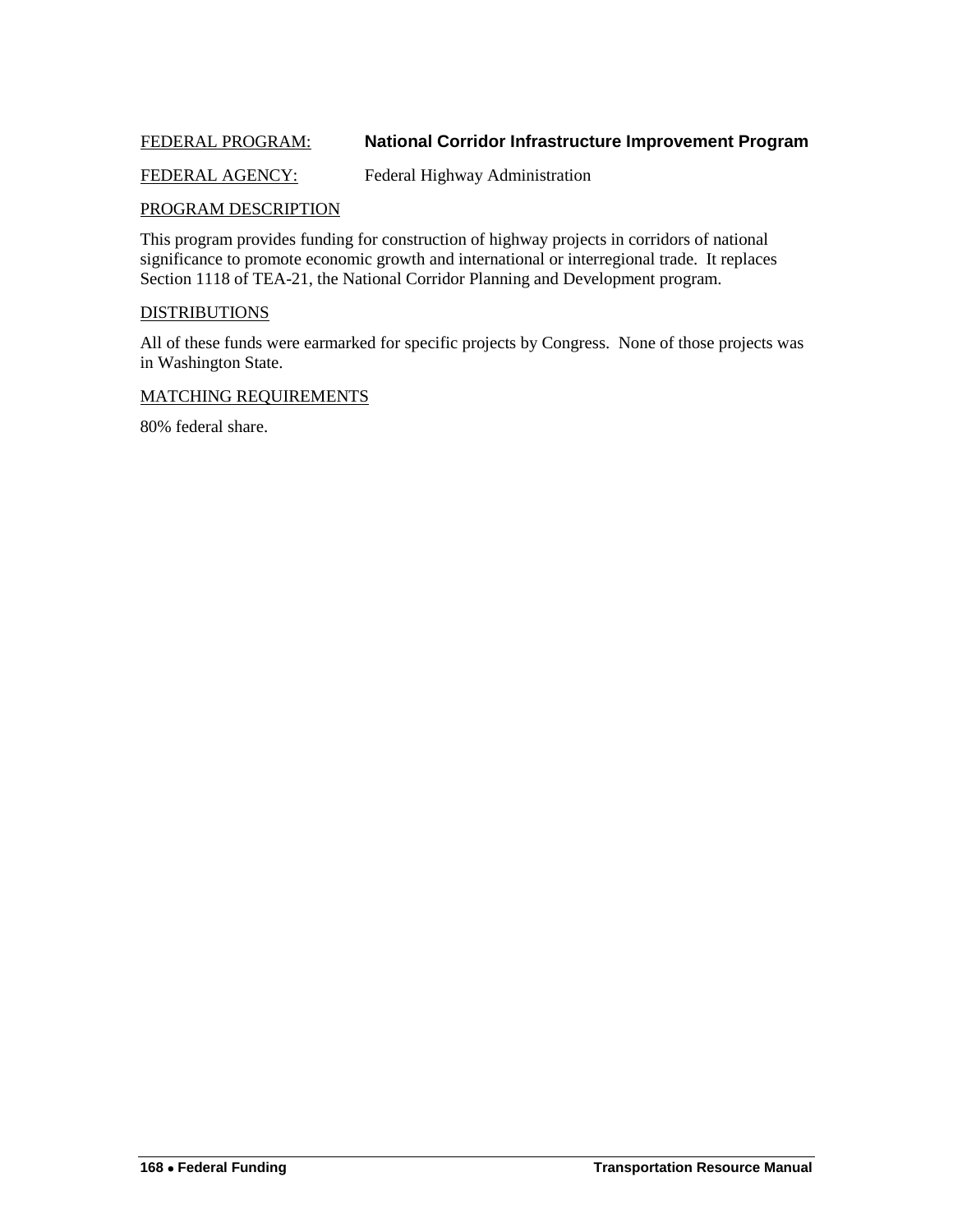### <span id="page-26-0"></span>FEDERAL PROGRAM: **National Historic Covered Bridge Preservation Program**

### FEDERAL AGENCY: Federal Highway Administration

### PROGRAM DESCRIPTION

This program provides funding for the rehabilitation, repair, or preservation of covered bridges that are listed or eligible for listing on the National Register of Historic Places.

### **DISTRIBUTIONS**

Distributions are made at the discretion of the U.S. Secretary of Transportation based on application of the states or at Congressional direction.

#### MATCHING REQUIREMENTS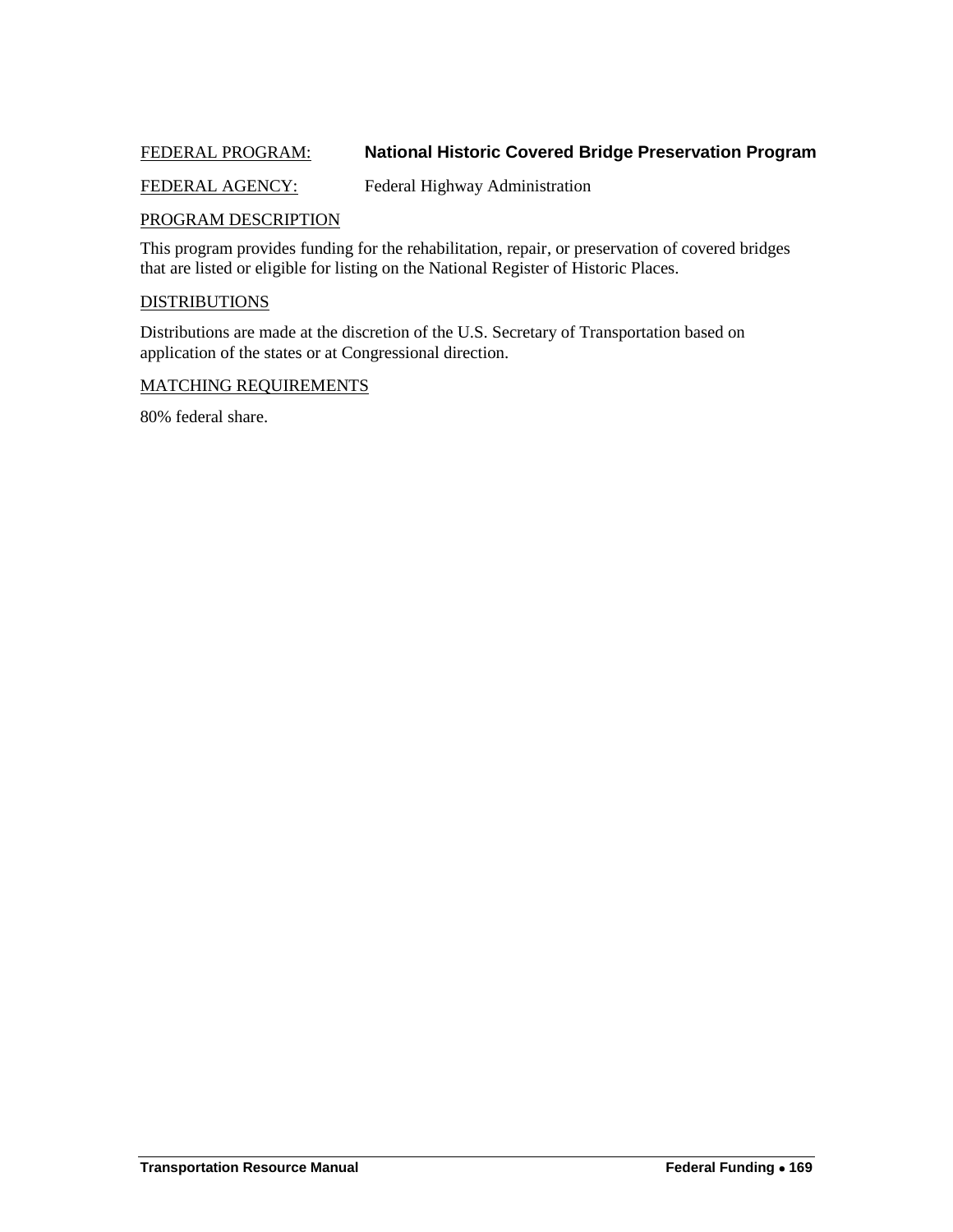### <span id="page-27-0"></span>FEDERAL PROGRAM: **National Highway System**

### FEDERAL AGENCY: Federal Highway Administration

### PROGRAM DESCRIPTION

The National Highway System Program was established under ISTEA. The system was officially designated by Congress in 1996. The National Highway System (NHS) is a 163,000 mile network of interconnected principal arterial routes that serves major population centers, international border crossings, ports, airports, public transportation facilities, and other intermodal transportation facilities and major travel destinations. The NHS is intended to meet national defense requirements and serve both interstate and interregional travel.

The designated NHS includes all Interstate System segments; other urban and rural principal arterials meeting the goals of the NHS; and all strategic highways and strategic highway connectors. Congress designated the system through enacting the National Highway System Designation Act on November 18, 1996.

Federal funds provided for the NHS Program may be used for a wide variety of projects on the NHS, including: construction, reconstruction, resurfacing, restoration, and rehabilitation; operational improvements; construction of and operational improvements for a non-NHS highway; construction of a transit project eligible for assistance under the Federal Transit Act (if the project is in an NHS corridor and in proximity to a fully access controlled NHS highway, if the project improves the level of service on the access controlled highway, and the project is more cost-effective than improvements to the highway); highway safety improvements; transportation planning; highway research and planning; technology transfer activities; start-up costs for traffic management and control; fringe and corridor parking facilities; carpool and vanpool projects; bicycle and pedestrian facilities; development of certain required management systems; and a variety of wetland mitigation efforts.

TEA-21 expanded the eligible uses of NHS funds to include natural habitat mitigation, publiclyowned intracity and intercity bus terminals and intelligent transportation system (ITS) capital improvements.

### STATE RECIPIENTS

WSDOT Programs I1, I2, I3, I4, P1, P3, T and Z.

### DISTRIBUTIONS

State apportionments are based on a four-part formula:

- 25% based on the state's total lane miles of principal arterials (excluding the Interstate System) as a percent of total principal arterial lane miles in all states
- 35% based on the state's VMT on principal arterials (excluding the Interstate System) as a percent of total VMT on principal arterials in all states
- 30% based on the state's diesel fuel used on all highways as a percent of diesel fuel used on highways in all states
- 10% based on the state's total lane miles of principal arterials divided by the state's total population as a percent of such ratio for all states

Each state must receive a minimum of at least 1/2 of 1% of the combined NHS and IM national apportionments.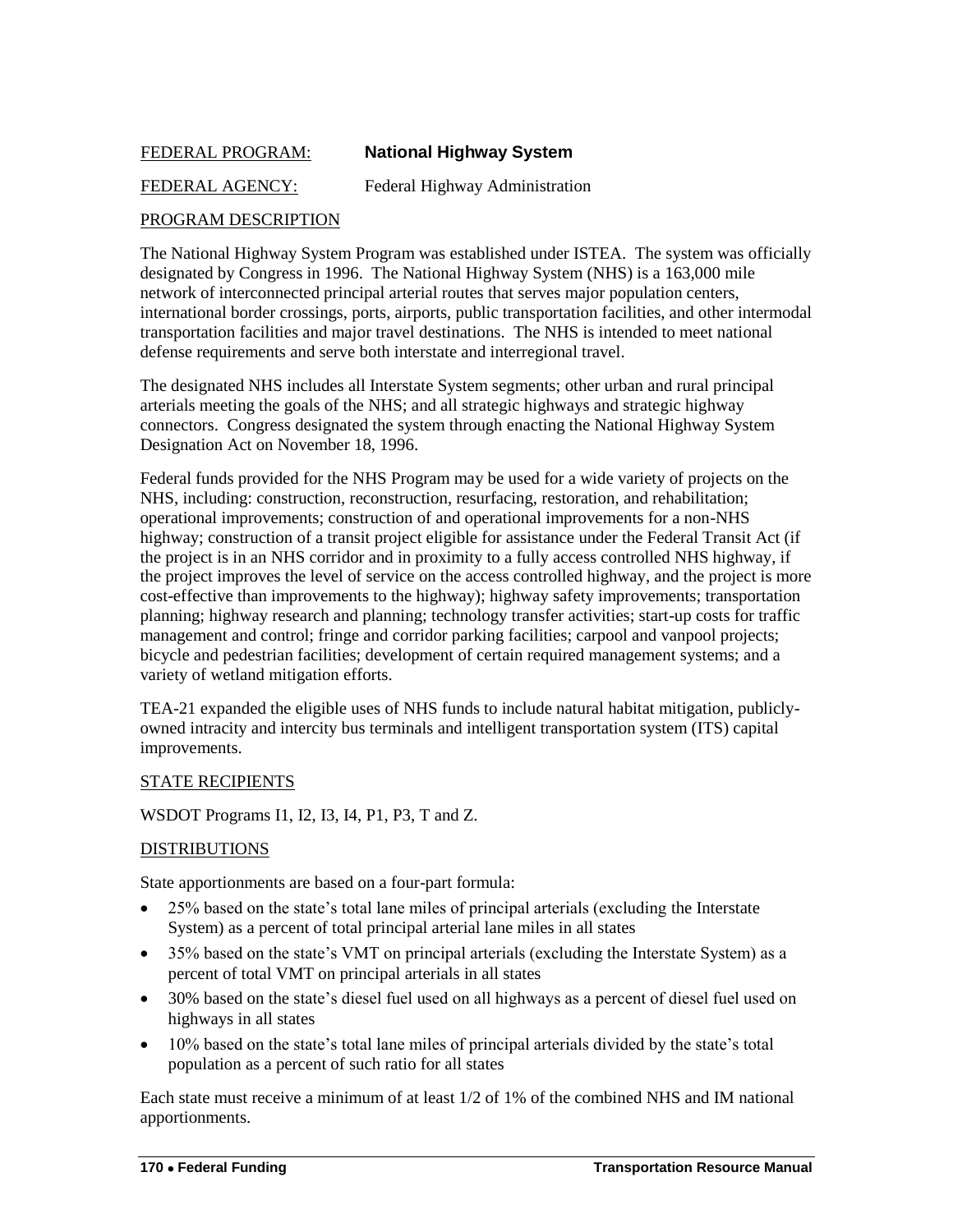Over the 5-year life of SAFETEA-LU, Washington received \$522.1 million for this program.

### MATCHING REQUIREMENTS

The general rule is 80% federal share; 20% state share. The federal share may be increased up to 95% for states with large areas of federally-owned lands. Washington's federal share for FFY 1999 was 86.5%. For NHS projects on the Interstate System, the federal share is 90.66%, except for projects to add Interstate capacity other than HOV or auxiliary lanes, which are funded at an 86.5% federal share.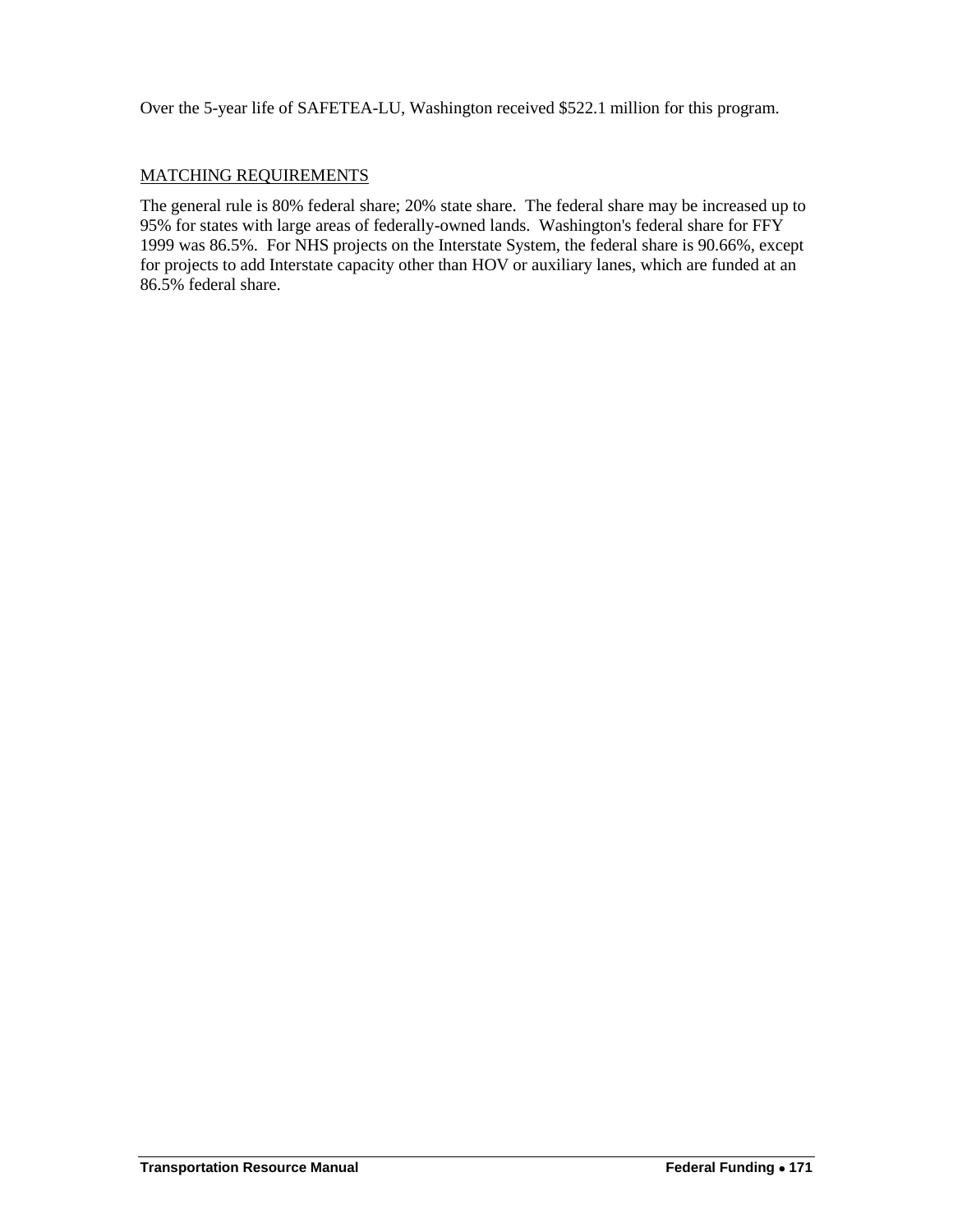### <span id="page-29-0"></span>FEDERAL PROGRAM: **National Scenic Byways Program**

FEDERAL AGENCY: Federal Highway Administration

### PROGRAM DESCRIPTION

The National Scenic Byways Program provides grants to states with scenic highway programs for projects on highways that are designated by the U.S. Secretary of Transportation as All-American Roads or National Scenic Byways, or by the state as scenic byways. These roads are designated for having outstanding scenic, historic, cultural, natural, recreational, and archaeological qualities. Eligible projects include planning, designing, and developing of scenic byways programs; safety improvements to scenic byways; pedestrian and bicyclist facilities; rest areas, turnouts, shoulder improvements, passing lanes, overlooks, and interpretive facilities; improvements that enhance the area for the purpose of recreation; protection of historical and cultural resources; and developing and providing tourist information. TEA-21 expanded the list of eligible activities to include the development and implementation of scenic byway marketing programs.

### STATE RECIPIENTS

WSDOT Program I3 or T.

### **DISTRIBUTIONS**

Grants to states are at the discretion of the U.S. Secretary of Transportation, based on application of the states, or at Congressional direction.

### MATCHING REQUIREMENTS

80% federal share; 20% state share. Federal land management agencies are allowed to provide the nonfederal share for projects on federal or Indian lands.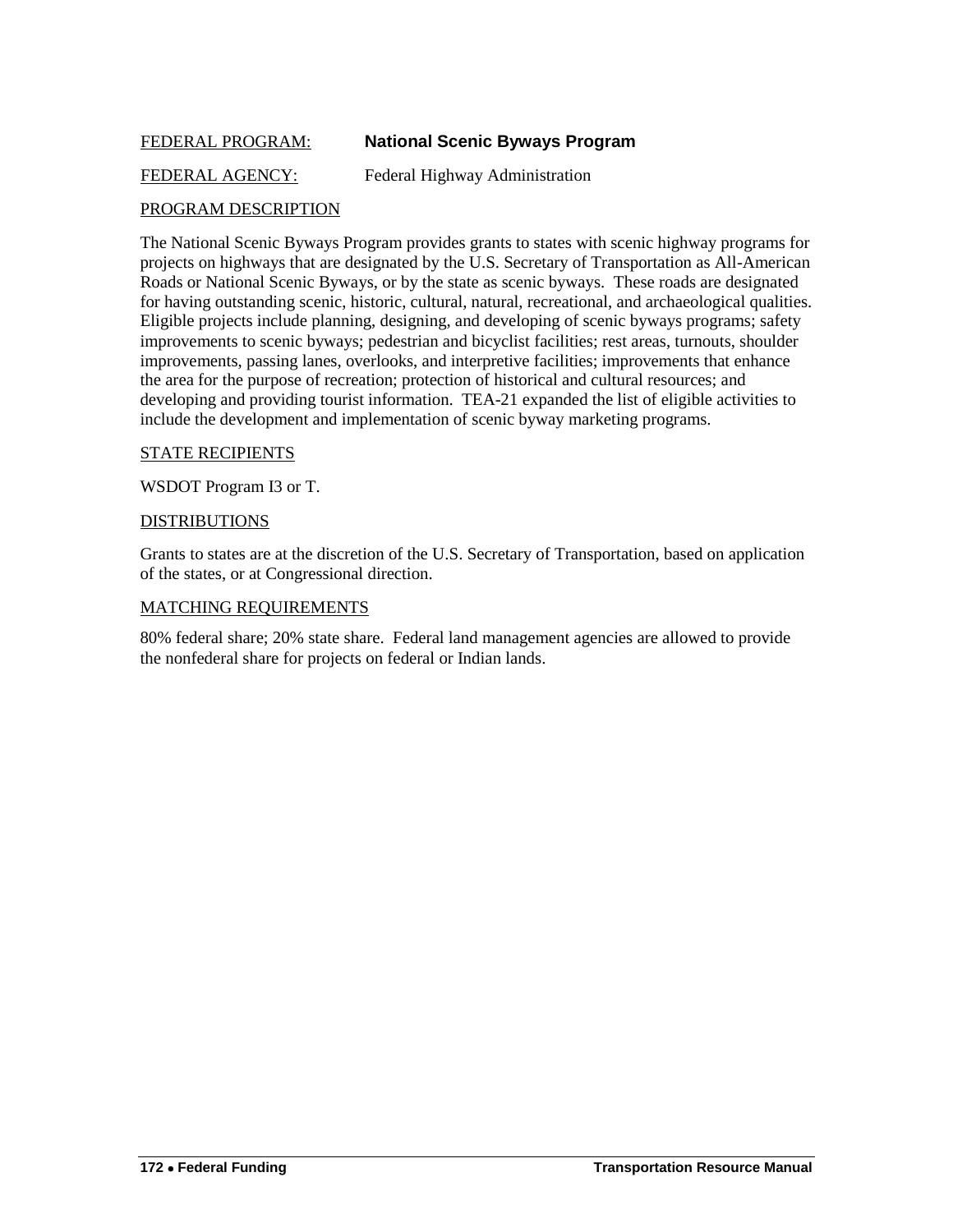### <span id="page-30-0"></span>FEDERAL PROGRAM: **New Freedom Program**

FEDERAL AGENCY: Federal Transit Administration

### PROGRAM DESCRIPTION

This program is designed to encourage services and facility improvements to address the transportation needs of persons with disabilities that go beyond those required by the Americans with Disabilities Act.

### DISTRIBUTIONS

Funds are allocated to states and certain other designated recipients through a formula based on the population of persons with disabilities. 60% of funds are provided to designated recipients in areas over 200,000; 20% to states for use in areas under 200,000; and 20% to states for use in non-urbanized areas. States and designated recipients must then select grantees competitively.

### MATCHING REQUIREMENTS

Up to 80% federal share for capital projects and up to 50% federal share for operating assistance.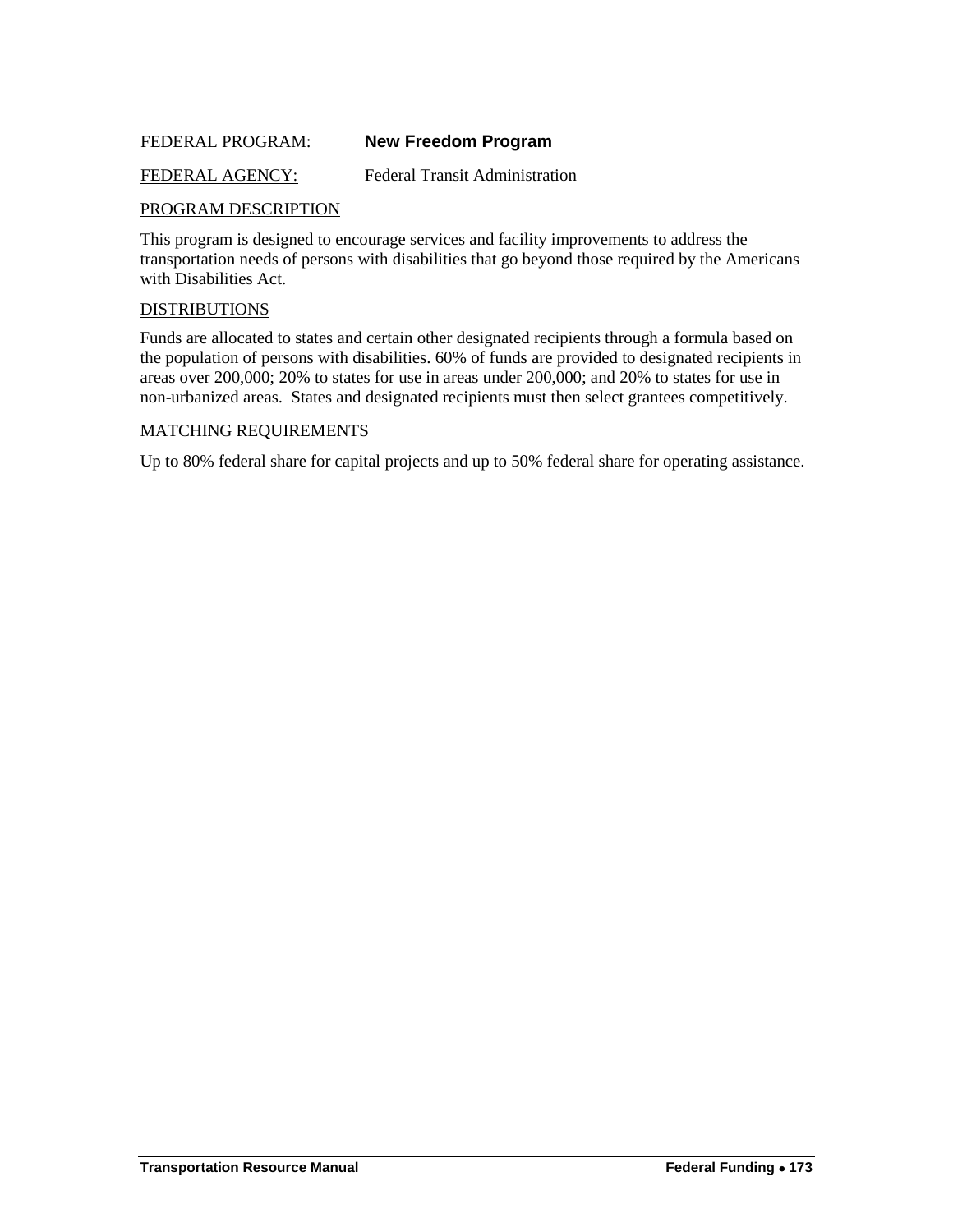### <span id="page-31-0"></span>FEDERAL PROGRAM: **Recreational Trails Program**

FEDERAL AGENCY: Federal Highway Administration

### PROGRAM DESCRIPTION

This program provides funds to develop and maintain recreational trails and trail-related facilities for both non-motorized and motorized recreational trail uses, including hiking, bicycling, in-line skating, equestrian use, cross-country skiing, snowmobiling, off-road motorcycling, all-terrain vehicle riding, four-wheel driving, or using other off-road motorized vehicles.

### **DISTRIBUTIONS**

State apportionments are made by the following formula: 50% will be apportioned equally among eligible states and 50% will be apportioned among eligible states in proportion to the amount of non-highway recreational fuel used in each state during the preceding year.

### MATCHING REQUIREMENTS

At least 80% federal share, except that the combination of USDOT and other federal agency funds may not exceed 95% of total project cost.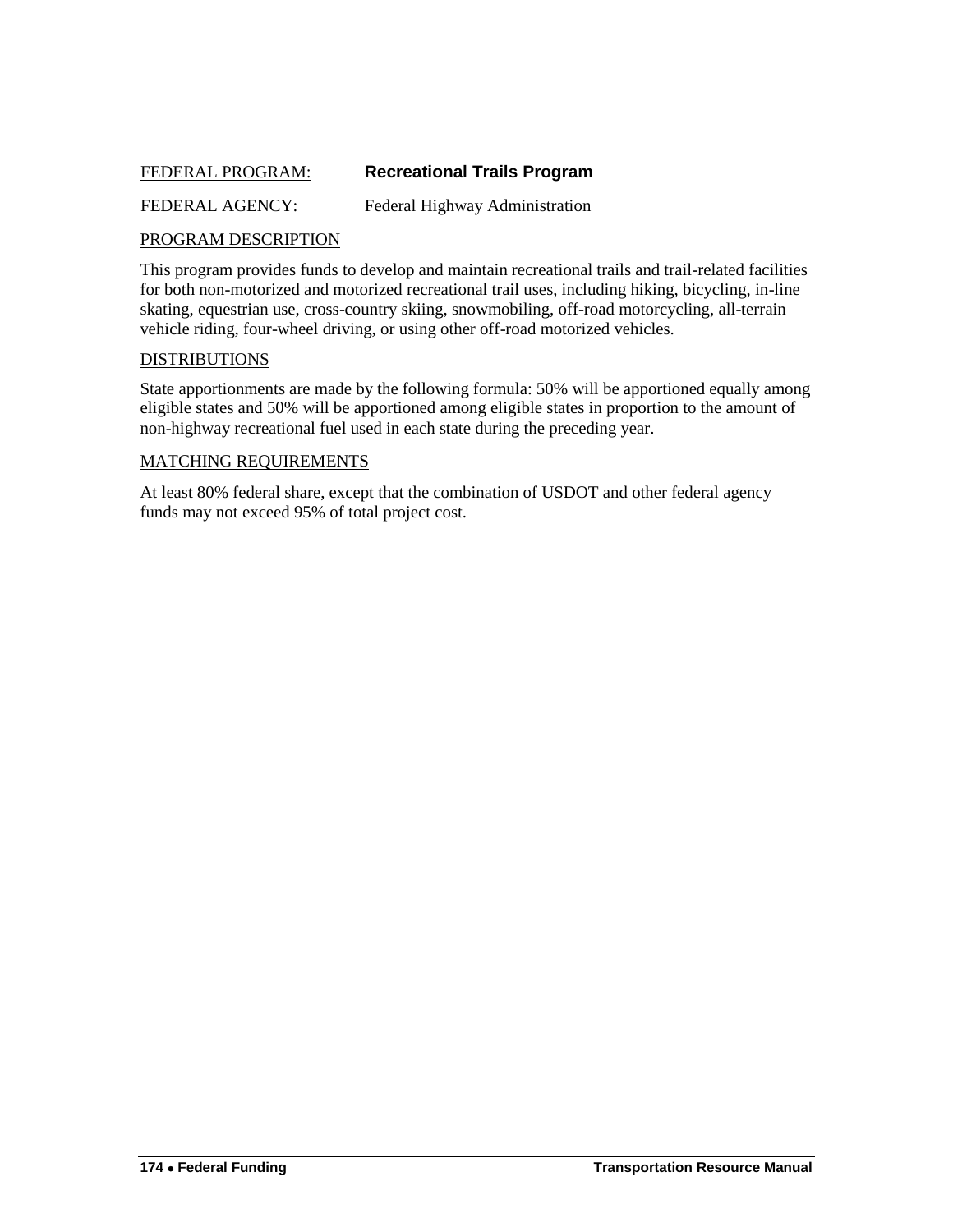### <span id="page-32-0"></span>FEDERAL PROGRAM: **Safe Routes to Schools Program**

### FEDERAL AGENCY: Federal Highway Administration

### PROGRAM DESCRIPTION

This program provides funds to enable and encourage children to walk and bicycle to school; to make walking and bicycling to school more appealing; and to facilitate the planning, development and implementation of projects that will improve safety and reduce traffic, fuel consumption, and air pollution near schools. These include sidewalk improvements; traffic calming and speed reduction efforts; pedestrian and bicycle crossing improvements; bicycle facilities; and traffic diversion improvements in the vicinity of schools. Each state must set aside from its apportionment between 10 and 30% of its funds for non-infrastructure-related activities to encourage walking and bicycling to school.

### **DISTRIBUTIONS**

Funds are apportioned to states based on their relative shares of total enrollment in primary and middle schools, but no state will receive less than \$1 million.

### MATCHING REQUIREMENTS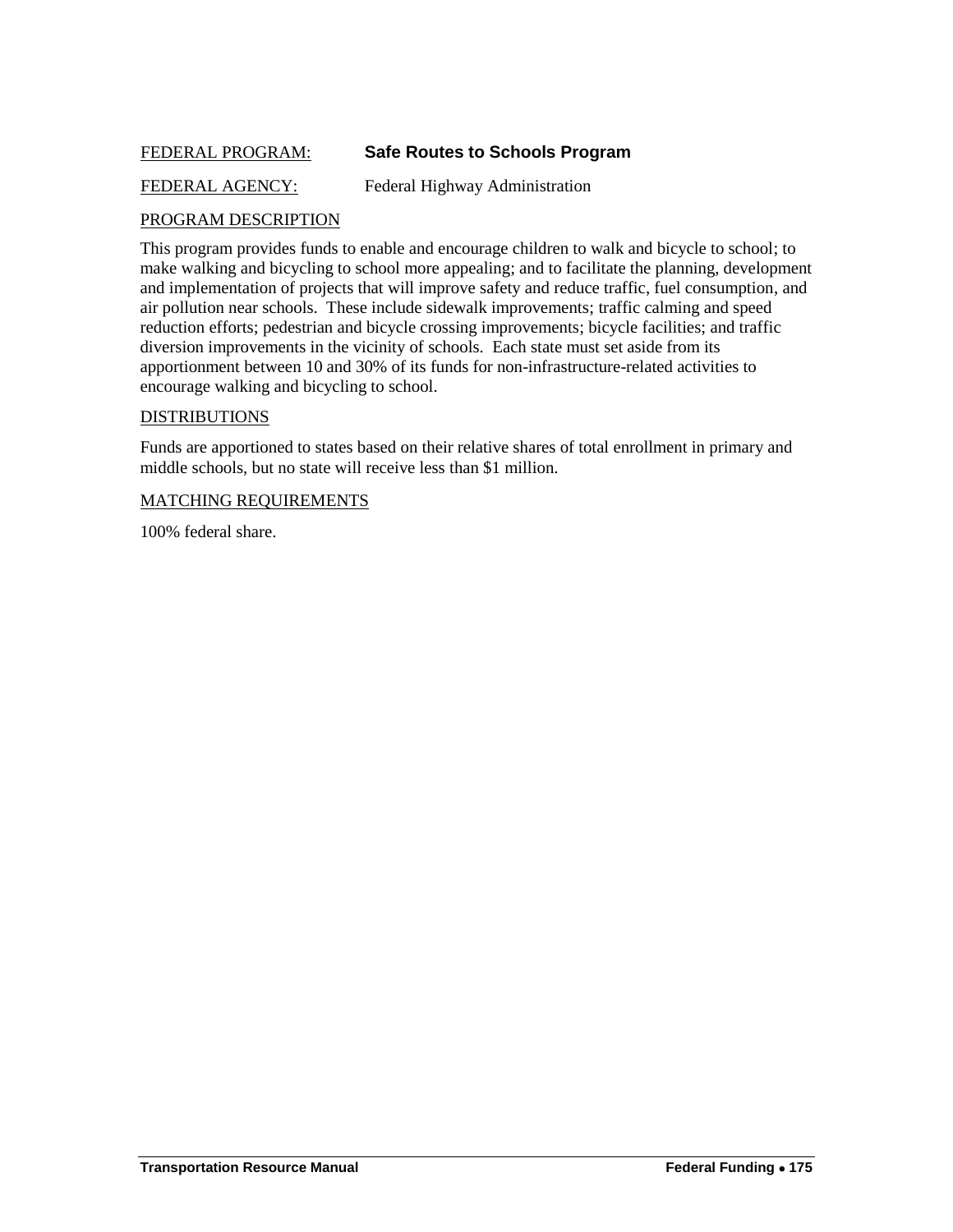### <span id="page-33-0"></span>FEDERAL PROGRAM: **Small Starts Program**

### FEDERAL AGENCY: Federal Transit Administration

### PROGRAM DESCRIPTION

This program provides funds for new fixed guideway systems, extensions and bus corridor improvements where the total project cost is under \$250 million and the federal share is under \$75 million. Such projects will be subject to a simpler, more streamlined review and approval process that the one imposed on larger new start projects.

#### **DISTRIBUTIONS**

Distributions are made at the discretion of the U.S. Secretary of Transportation based on application of transit sponsors or at Congressional direction.

### MATCHING REQUIREMENTS

Up to 80% federal share by statute, but no more than 60% federal share by policy.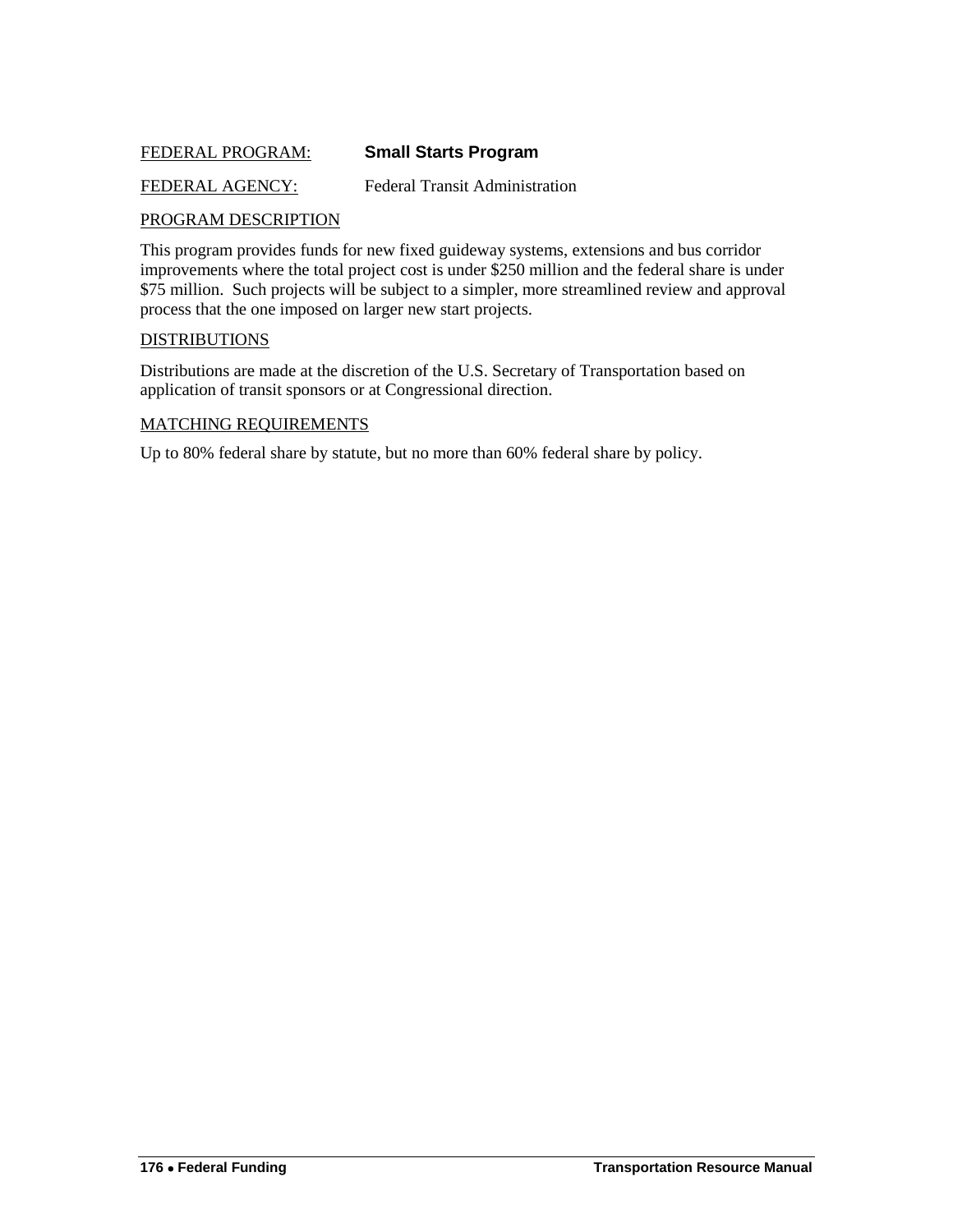### <span id="page-34-0"></span>FEDERAL PROGRAM: **Surface Transportation Program**

### FEDERAL AGENCY: Federal Highway Administration

### PROGRAM DESCRIPTION

The Surface Transportation Program (STP) was originally established under ISTEA. The STP is the most flexible of all federal-aid programs, allowing for the widest array of transportation projects. Examples of such projects are construction, reconstruction, resurfacing, restoration, rehabilitation, and operational improvements for highways (including Interstate highways) and bridges (including Interstate bridges), including any project necessary to accommodate other transportation modes; mitigation of damage to wildlife, habitat, and ecosystems caused by any transportation project; capital cost of transit projects eligible for assistance under the Federal Transit Act; publicly-owned intracity and intercity bus terminals and facilities; highway and transit safety improvements and hazard elimination; surface transportation planning; highway and transit research and planning and technology transfer activities; capital and operating costs for traffic monitoring, management, and control; fringe and corridor parking facilities; carpool and vanpool projects; bicycle and pedestrian facilities; transportation control measures; transportation enhancement activities; development of certain required management systems; and a variety of wetland mitigation efforts.

STP funds are distributed as follows:

- 10% of available funds shall only be available for highway-railway crossing programs and hazard elimination programs.
- 10% of available funds shall only be available for transportation enhancement activities. The term "transportation enhancement activities" means the provision of facilities for pedestrians and bicycles; acquisition of scenic easements and scenic or historic sites; scenic or historic highway programs; landscaping and other scenic beautification; historic preservation, rehabilitation, and operation of historic transportation buildings, structures, or facilities (including historic railroad facilities and canals); preservation of abandoned railway corridors (including conversion and use for pedestrian or bicycle trails); control and removal of outdoor advertising; archaeological planning and research; and mitigation of water pollution due to highway runoff.
- 50% of available funds must be obligated in urbanized areas of the state with an urbanized area population of over 200,000, and other areas of the state in proportion to their relative share of the state's population. Of the amounts required to be obligated in areas under 200,000 population, the state must obligate in areas under 5,000 population not less than 110% of the amount of funds apportioned to the state for the federal-aid secondary system for fiscal year 1991 (TEA-21 permits up to 15% of amounts reserved for rural areas to be spent on rural minor collectors). In Washington, the Seattle-Everett, Tacoma, Spokane, and Vancouver areas qualify as areas over 200,000 population.
- 30% of the available funds may be obligated in any area of the state.

### STATE RECIPIENTS

WSDOT Programs I1, I2, I3, I4, P1, P3, T, W and Z for Local Agencies.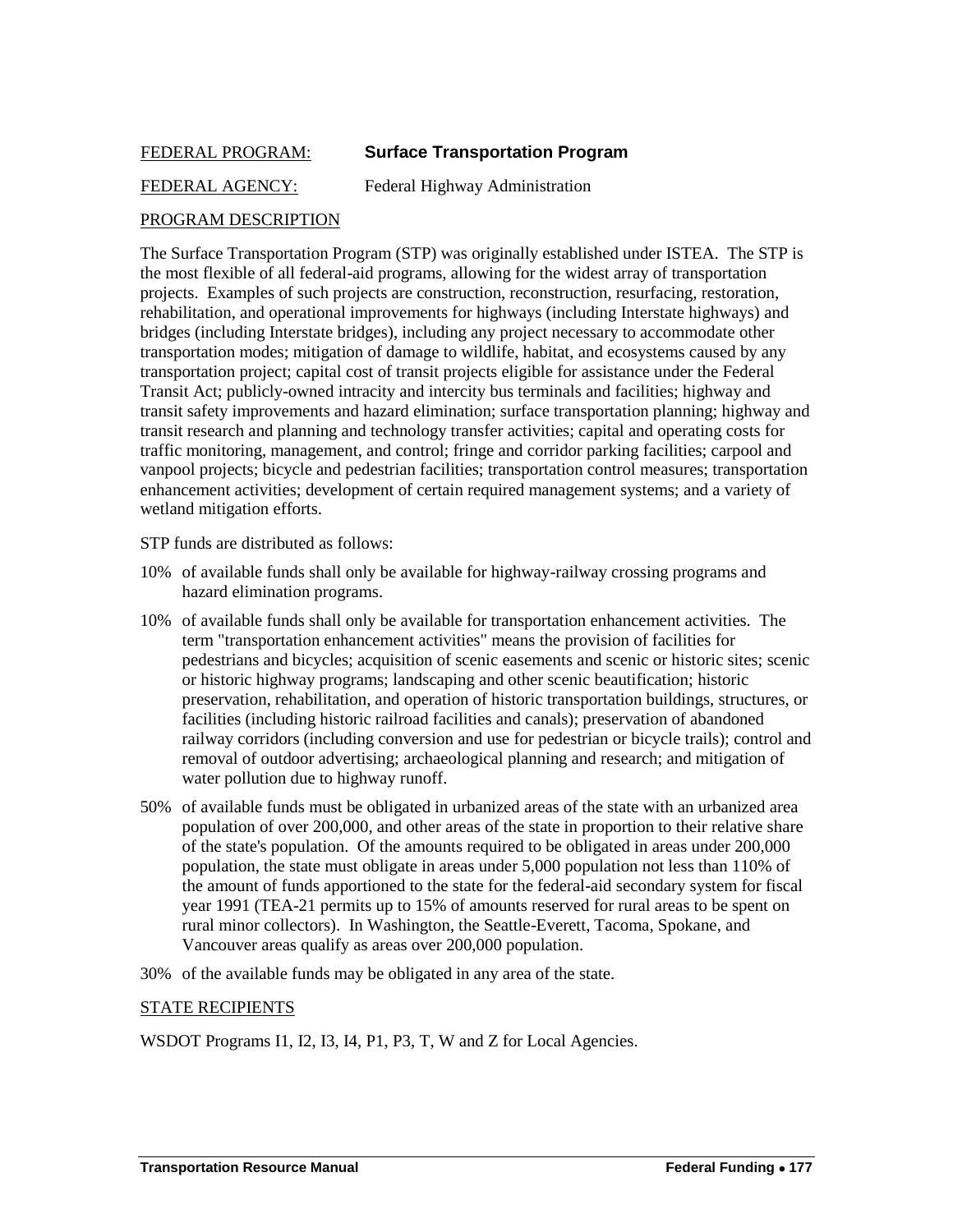### **DISTRIBUTIONS**

State apportionments are based on a three-part formula:

- 25% based on the state's total lane miles of federal-aid highways (FAH) as a percent of total FAH lane miles in all states.
- 40% based on the state's VMT on FAH as a percent of total VMT on FAH in all states.
- 35% based on the state's estimated tax payments attributable to highway users in the state paid into the Highway Account of the Highway Trust Fund in the latest fiscal year for which data are available, as a percent of total such payments by all states.

Over the 5-year life of SAFETEA-LU, Washington received \$610.8 million for this program.

### MATCHING REQUIREMENTS

The general rule is 80% federal share; 20% state share. The federal share is increased up to 95% for states with large areas of federally-owned lands. Washington's federal share for FFY 1999 was 86.5%. For STP projects on the Interstate System, the federal share is 90.66%, except for projects to add Interstate capacity other than HOV or auxiliary lanes, which are funded at an 86.5% federal share.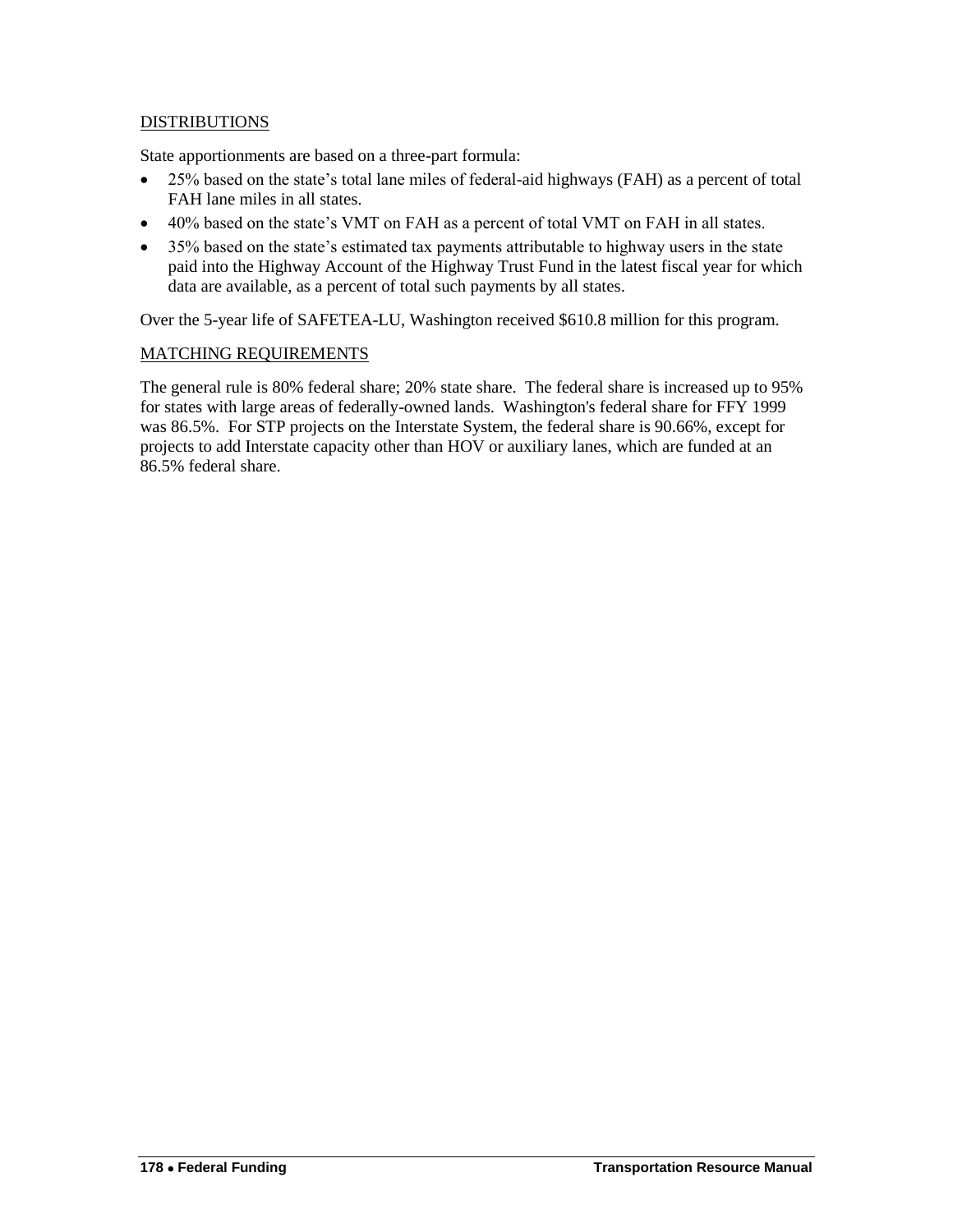### <span id="page-36-0"></span>FEDERAL PROGRAM: **Transportation, Community, and System Preservation Program**

FEDERAL AGENCY: Federal Highway Administration

### PROGRAM DESCRIPTIONS

This program is intended to address the relationship among transportation, community, and system preservation plans and practices and identify private-sector-based initiatives to improve those relationships. Eligible projects should improve the efficiency of the transportation system; reduce the impact of transportation on the environment; reduce the need for costly future investments in public infrastructure; provide efficient access to jobs, services, and centers of trade; and examine community development patterns and identify strategies to encourage private sector development.

### **DISTRIBUTIONS**

Distributions are usually made at Congressional direction, but if funding is available, could be made to state, metropolitan planning organizations, and local and tribal governments at the discretion of the U.S. Secretary of Transportation.

### MATCHING REQUIREMENTS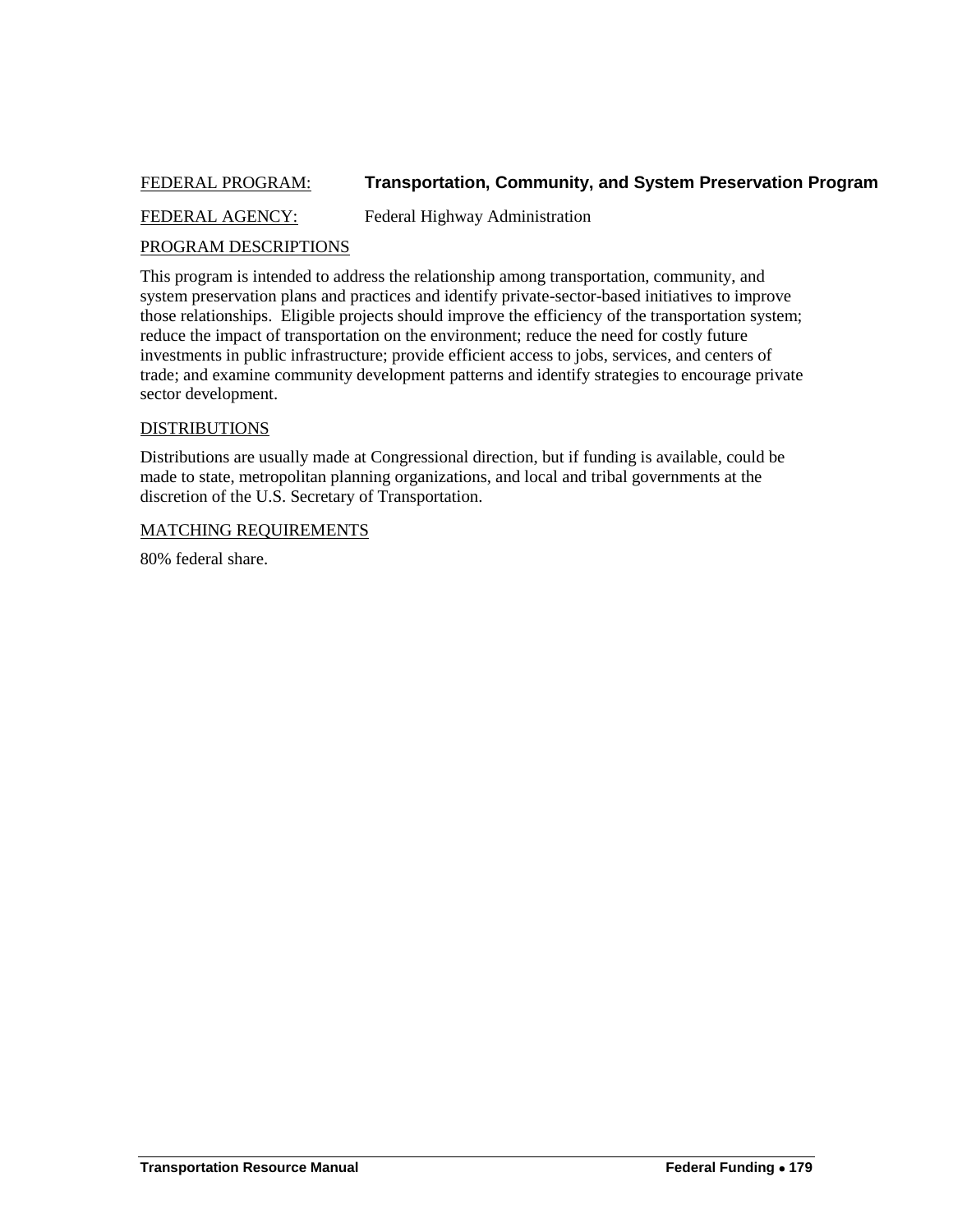### <span id="page-37-0"></span>FEDERAL PROGRAM: **Transportation Improvements**

### FEDERAL AGENCY: Federal Highway Administration

### PROGRAM DESCRIPTIONS

This program provides funds for specified transportation projects, none of which is in Washington State.

### **DISTRIBUTIONS**

To specified states.

### MATCHING REQUIREMENTS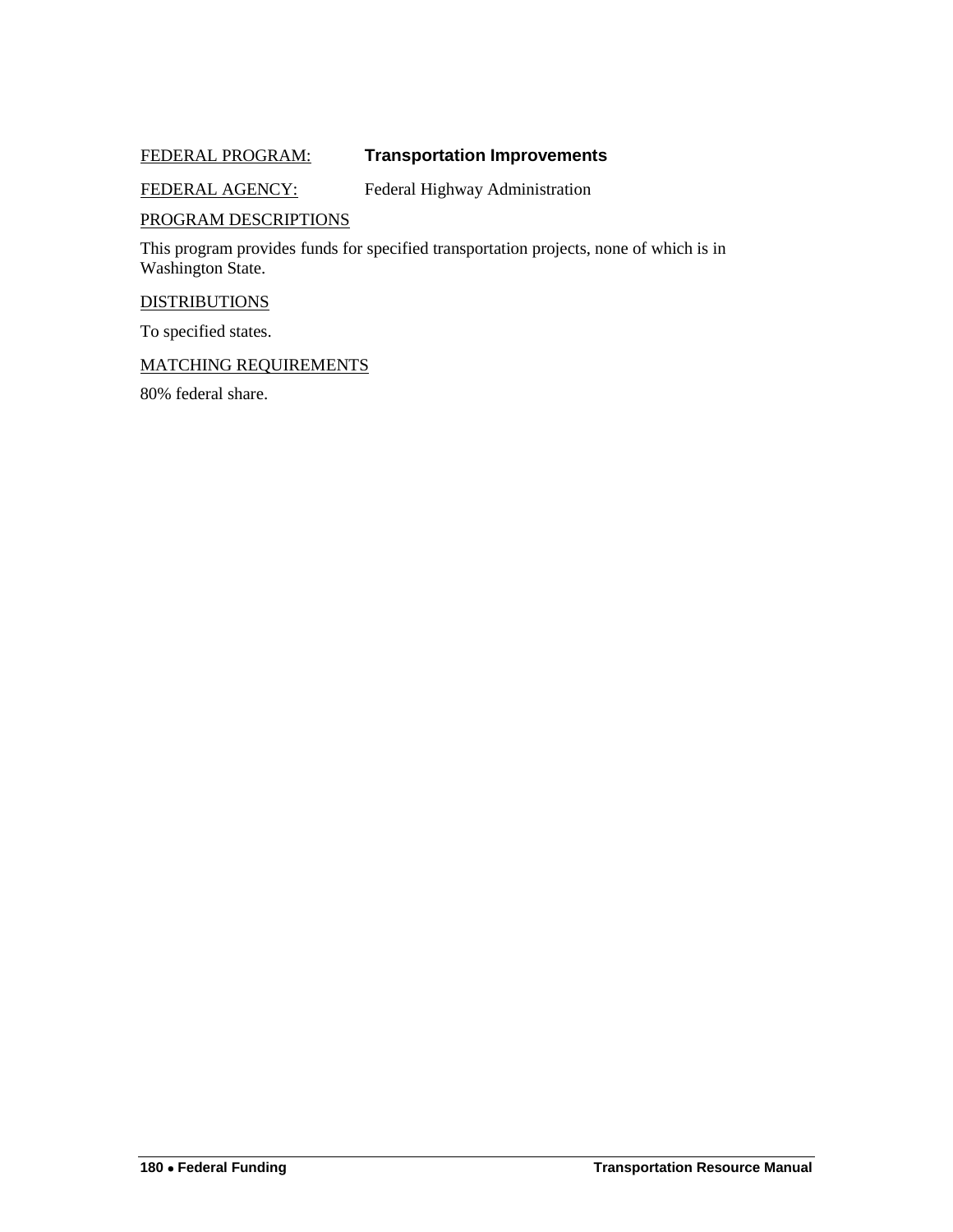### <span id="page-38-0"></span>FEDERAL PROGRAM: **Truck Parking Facilities Program**

### FEDERAL AGENCY: Federal Highway Administration

### PROGRAM DESCRIPTIONS

This program is a pilot program that provides funding to address the shortage of long-term parking for commercial vehicles on the National Highway System. Eligible uses include constructing safety rest areas that include commercial vehicle parking; constructing commercial vehicle parking facilities adjacent to commercial truck stops and travel plazas; opening existing facilities to commercial vehicles; promoting the use of truck parking facilities; constructing turnouts for commercial vehicles; making capital improvements to public commercial vehicle parking facilities to allow year-round use; and improving the geometric design of interchanges to improve access to parking facilities.

#### DISTRIBUTIONS

Distributions are made at the discretion of the U.S. Secretary of Transportation based on the applications of states, MPOs, and local governments.

#### MATCHING REQUIREMENTS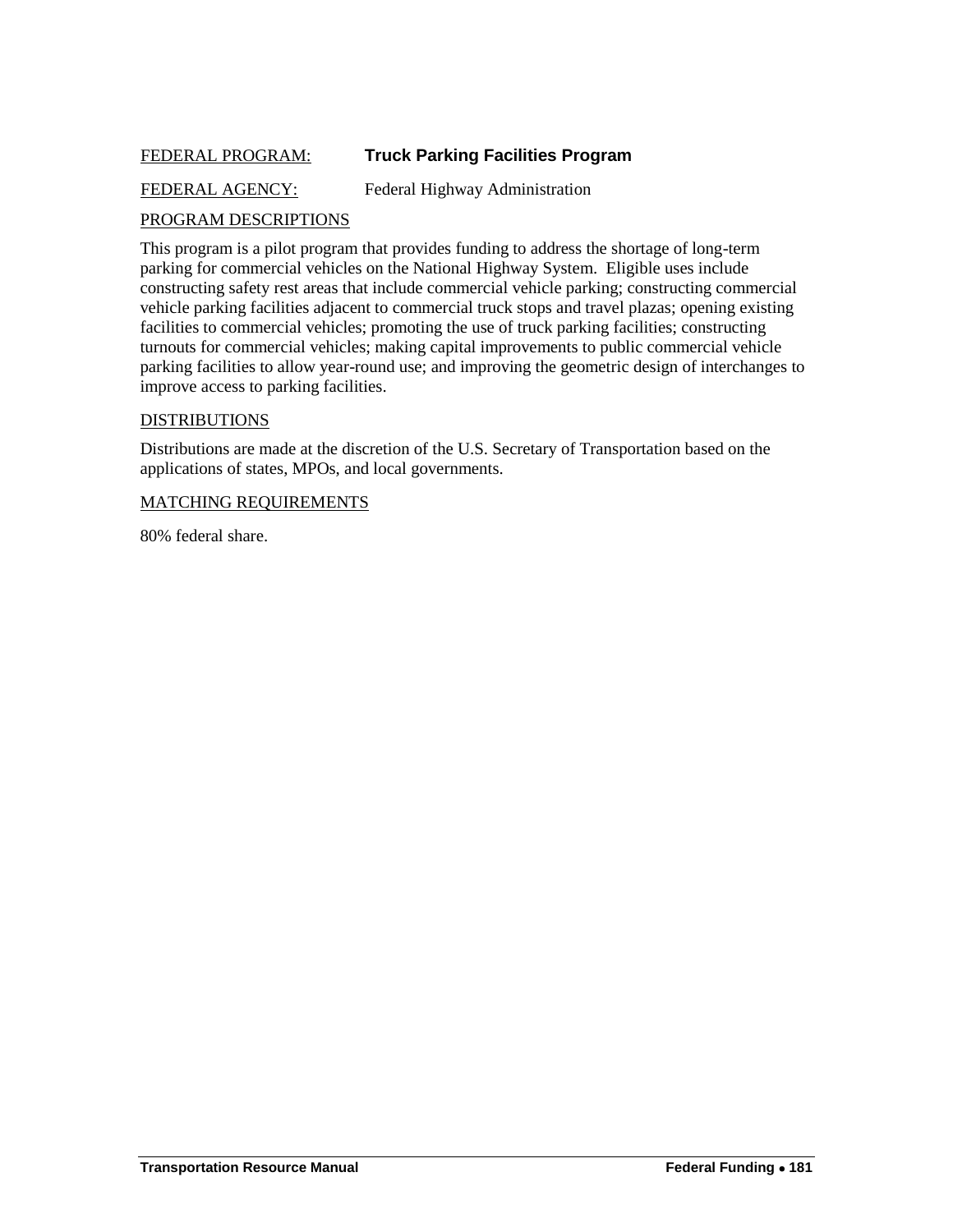### <span id="page-39-0"></span>FEDERAL PROGRAM: **Work Zone Safety Grants**

### FEDERAL AGENCY: Federal Highway Administration

### PROGRAM DESCRIPTIONS

This program provides grants for (1) construction worker training to prevent injuries and fatalities, (2) the development of guidelines to prevent work zone injuries and fatalities, and (3) training for state and local governments, transportation agencies, and other groups to implement those guidelines.

### **DISTRIBUTIONS**

Distributions are made at the discretion of the U.S. Secretary of Transportation to nonprofit and not-for-profit organizations based on their applications.

### MATCHING REQUIREMENTS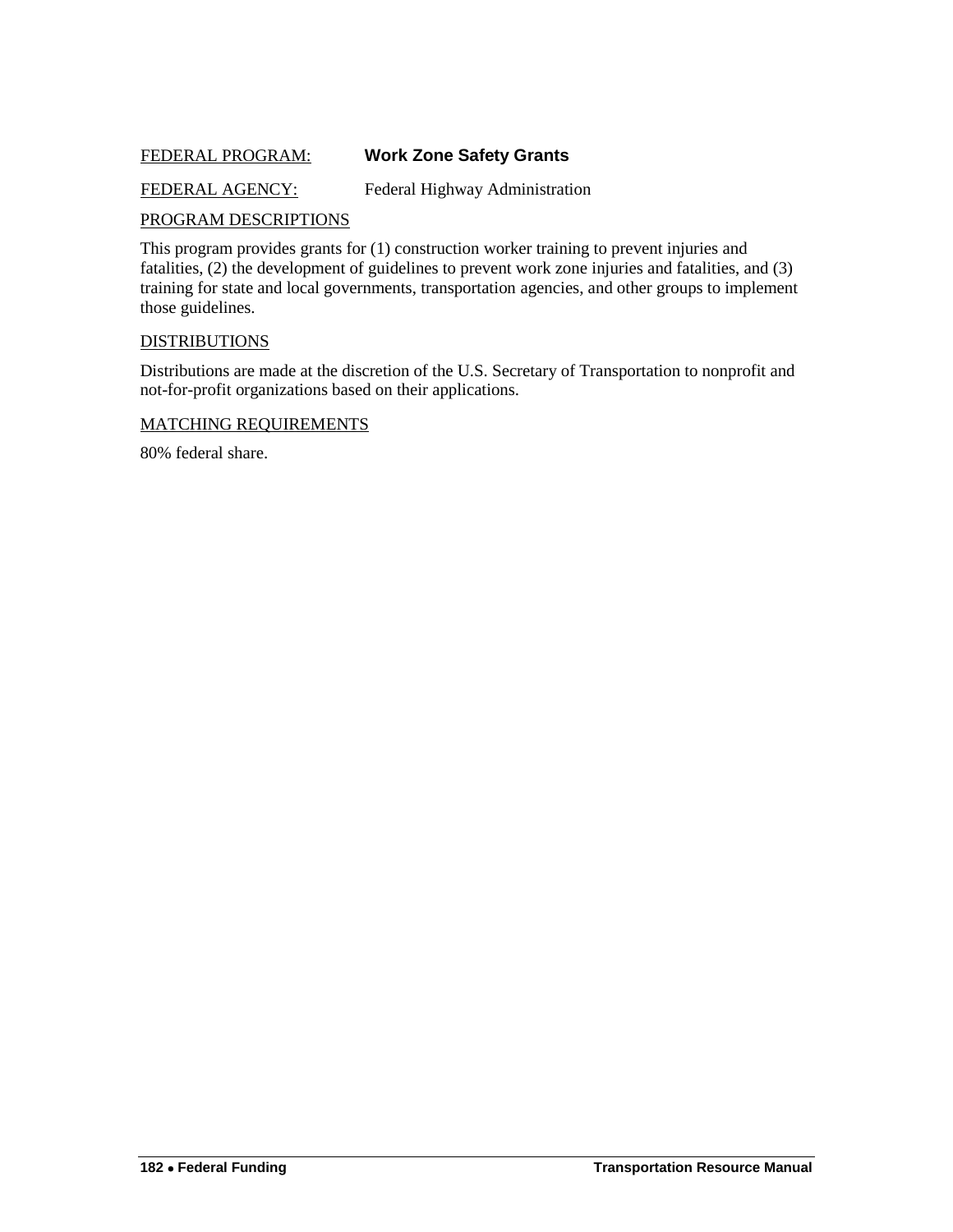<span id="page-40-0"></span>**Federal Transportation Programs –Traffic Safety**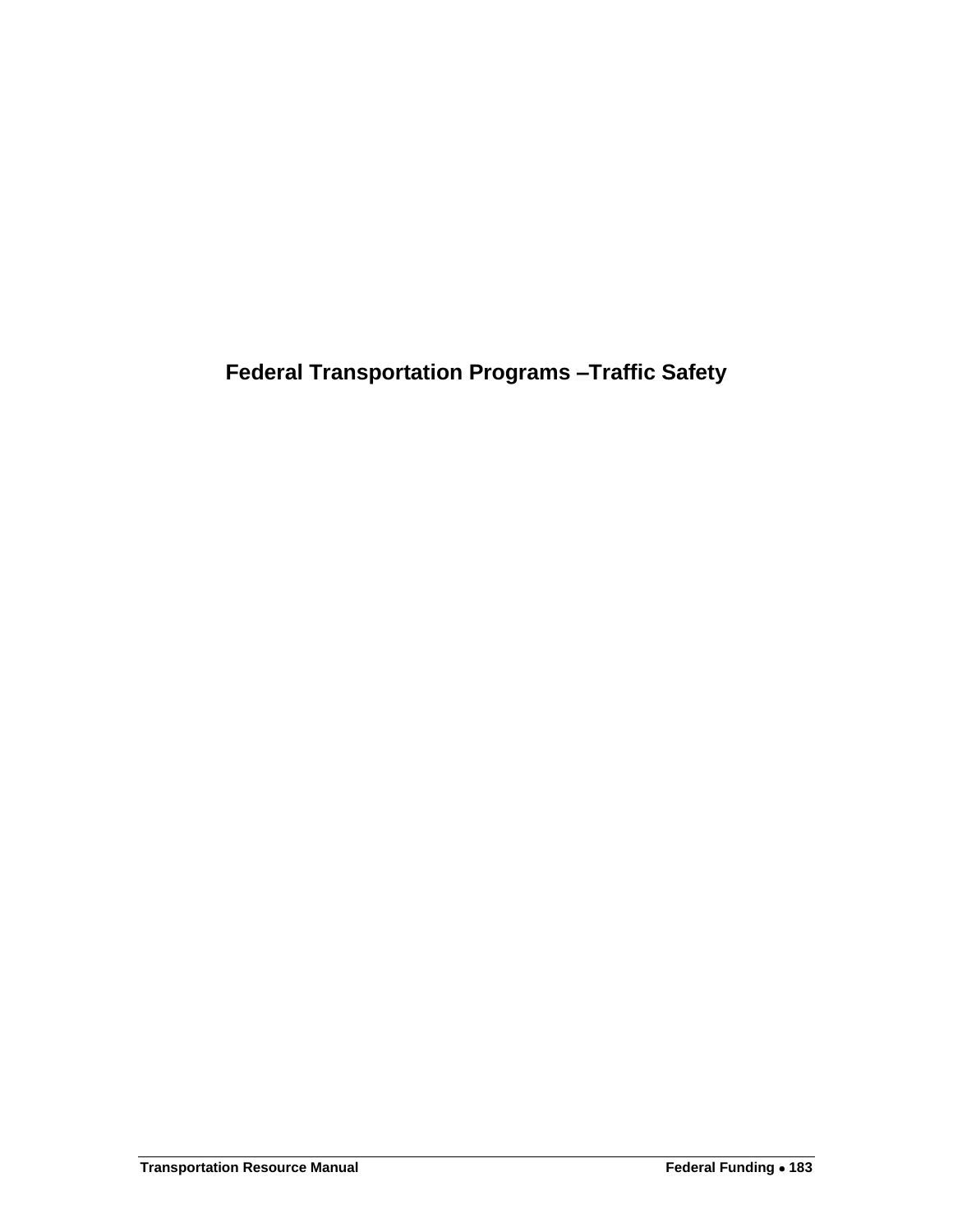### <span id="page-41-0"></span>FEDERAL PROGRAM: **Motor Carrier Safety Assistance Program (MCSAP)**

### FEDERAL AGENCY: Federal Motor Carrier Safety Administration

### PROGRAM DESCRIPTION

The National Motor Carrier Safety Assistance Program (MCSAP) is a grant program that provides financial assistance to states to reduce the number and severity of crashes and hazardous materials incidents involving commercial motor vehicles (CMV) on Washington State roadways. MCSAP gives the state the ability to have structured focus on strategic safety investments, increased flexibility for grantees by eliminating earmarks, strengthened federal and state enforcement capabilities, and greater administrative flexibility to promote innovative approaches to improving motor carrier safety. The goal of the MCSAP program is to reduce CMV-involved crashes, fatalities, and injuries through consistent, uniform, and effective CMV safety programs. Additional emphasis is given to targeting unsafe carriers; improving information systems and analyses that underlie all national motor carrier safety activities.

### **State Grants**

- Eligible activities include uniform roadside driver and vehicle safety inspections, traffic enforcement, compliance reviews, safety audits, Northern Border safety enforcement, and other complementary activities. All states were required to adopt and implement a performance-based program by the year 2000 (Washington already had a plan in place).
- Up to 5% of federal allocated MCSAP funds may be distributed for high-priority activities and projects at the discretion of the program Administrator.

### **Information Systems**

Establishes a permanent funding source for information and analysis. Funds may be used for grants, cooperative agreements, or contracts. This program will fund:

- Improvements to electronic vehicle-based information systems containing carrier, vehicle, and driver safety records; and development of new databases.
- Expanded data analysis capacity and programs.
- Improvements to driver programs.

### **Partnering With Other State Agencies to Enhance MCSAP**

• The State Patrol will be partnering with the Utilities and Transportation Commission on compliance reviews conducted for solid waste companies, household goods movers, and motor carriers of passengers. This will decrease the list of high-risk carriers and improve safety ratings.

### **RECIPIENTS**

Washington State Patrol.

### DISTRIBUTIONS

The federal funding is distributed to states based on a complicated formula that includes factors such as the number of commercial vehicles, miles driven, etc. These funds are appropriated from the State Patrol Highway Account.

### MATCHING REQUIREMENTS

Up to 80% federal funding; 20% state match is required.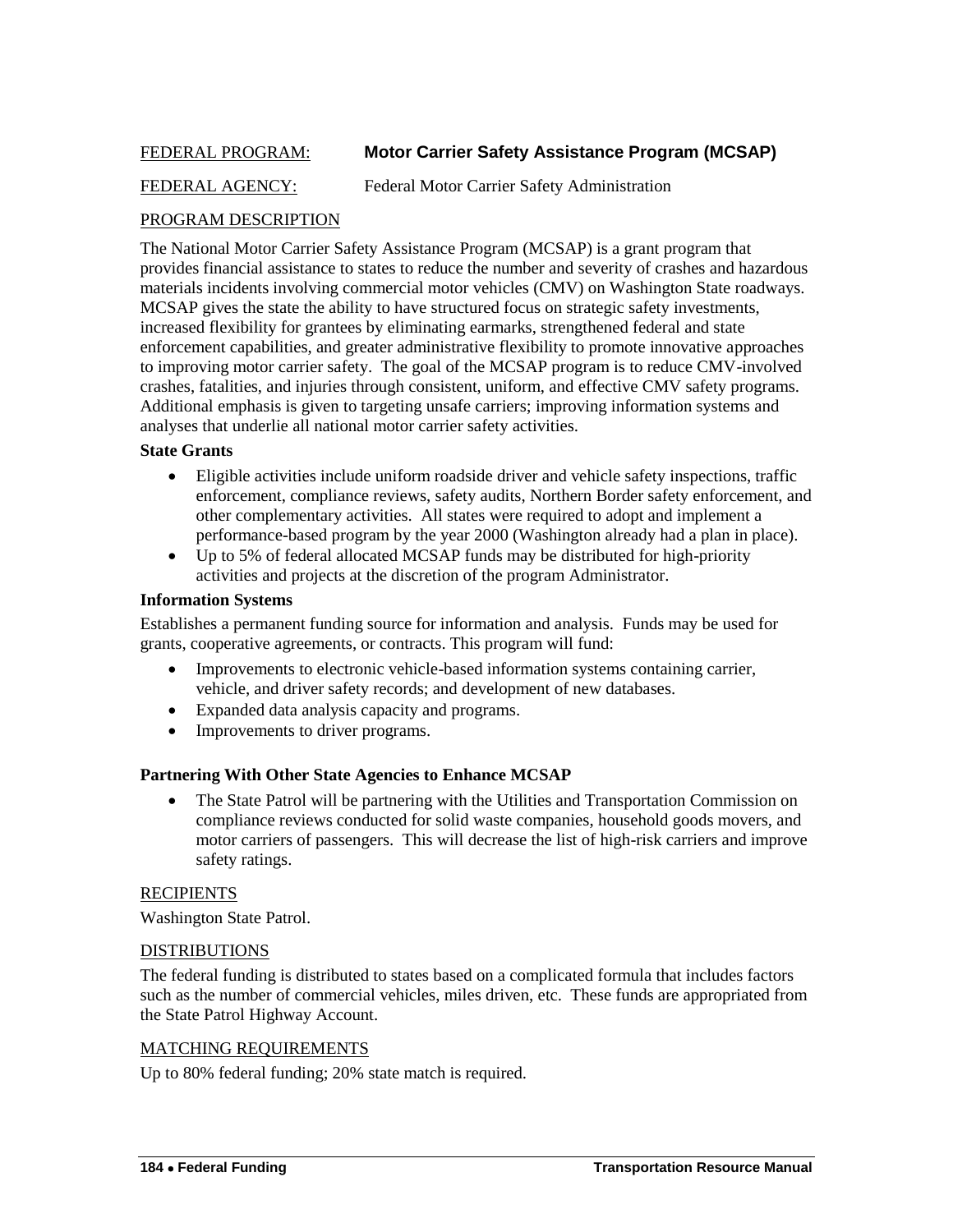### <span id="page-42-0"></span>FEDERAL PROGRAM: **State and Community Highway Safety Grants (Section 402)**

### FEDERAL AGENCY: National Highway Traffic Safety Administration

### PROGRAM DESCRIPTION

The Washington Traffic Safety Commission (and similar agencies in other states) prepares an annual Highway Safety Plan (HSP) in which the state's traffic safety problems are identified and countermeasures and cost estimates are developed. The plan is jointly developed by the WTSC member agencies, their subcommittees, and staff. WTSC projects are developed that are consistent with priorities and proven strategies identified in the State Strategic Highway Safety Plan: Target Zero. High priorities include impaired driving, speeding, occupant protection, run off the road crashes, intersection crashes and traffic data system improvements.

Section 402 grants are provided to support state highway safety programs designed to reduce traffic crashes and resulting deaths, injuries, and property damage. The current federal transportation authorization, SAFETEA-LU, authorizes section 402 grant funds that the states are to use exclusively for behavioral traffic safety purposes At least 40% of these funds are to be used to address local traffic safety problems.

### STATE RECIPIENTS

### Traffic Safety Commission

State agencies, non-profit organizations and political subdivisions of the state are eligible to apply for a federal grant from the Washington Traffic Safety Commission to support projects to improve traffic safety

### DISTRIBUTIONS

The Section 402 formula is:

- 75% based on the ratio of the state's population in the latest federal census to the total population in all states.
- 25% based on the ratio of the public road miles in the state to the total public road miles in all states.

Under this program WTSC receives approximately \$4.2 million (about 2% of the total 402 funds available nationally) in each federal fiscal year.

### MATCHING REQUIREMENTS

WTSC planning and administration expenses (building overhead, accounting, etc.) require a 50% state cash match. The state's share is typically less than \$500K/biennium. No more than 10% of the federal funds can be used for planning and administration. Money for program operations is matched 75% federal and 25% state with a "soft" match at the state level (for Washington, WSP Field Force expenditures). Soft match can be an existing expenditure that fulfills the program requirement.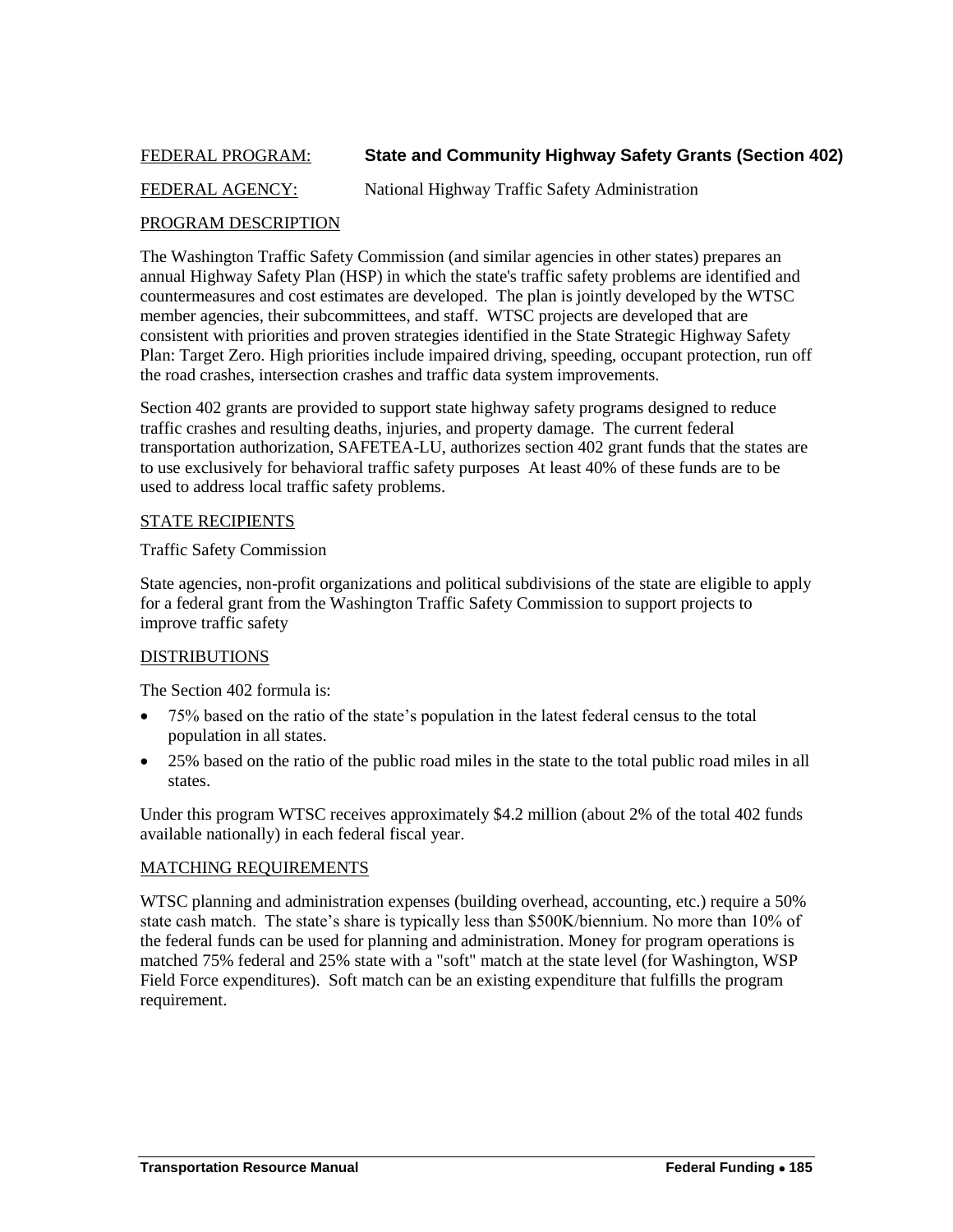### <span id="page-43-0"></span>FEDERAL PROGRAM: **Alcohol-Impaired Driving Countermeasures Incentive Grants (Section 410)**

### FEDERAL AGENCY: National Highway Traffic Safety Administration

### PROGRAM DESCRIPTION

Section 410 grants are awarded as an incentive to improve the DUI countermeasures system. The state must qualify each year by meeting nationally established performance criteria and the monies are to be spent on DUI programs. Programs initiated with these funds range from statewide high-visibility enforcement projects such as "Drive Hammered, Get Nailed" and "X-52‖ to smaller locally implemented projects to reduce impaired driving. Reducing impaired driving crashes is one of two of the top priorities found in the state SHSP: Target Zero.

The Traffic Safety Commission prepares an annual Alcohol Traffic Safety Plan that identifies problems and deficiencies within the DUI arena. Countermeasures with cost estimates are developed. The plan is developed by WTSC staff members with assistance from our Impaired Driving Advisory Committee and the executive level Impaired Driving Advisory Council. The plan is aligned with the goals and proven strategies identified in Target Zero.

### STATE RECIPIENTS

Traffic Safety Commission

State agencies, non-profit organizations and political subdivisions of the state are eligible to apply for a federal grant from the Washington Traffic Safety Commission to support projects to improve traffic safety

### DISTRIBUTIONS

States that qualify by meeting several DUI-related performance criteria receive an amount based on a percentage applied to their Section 402 apportionment. The WTSC receives approximately \$2.2 million in each federal fiscal year.

### MATCHING REQUIREMENTS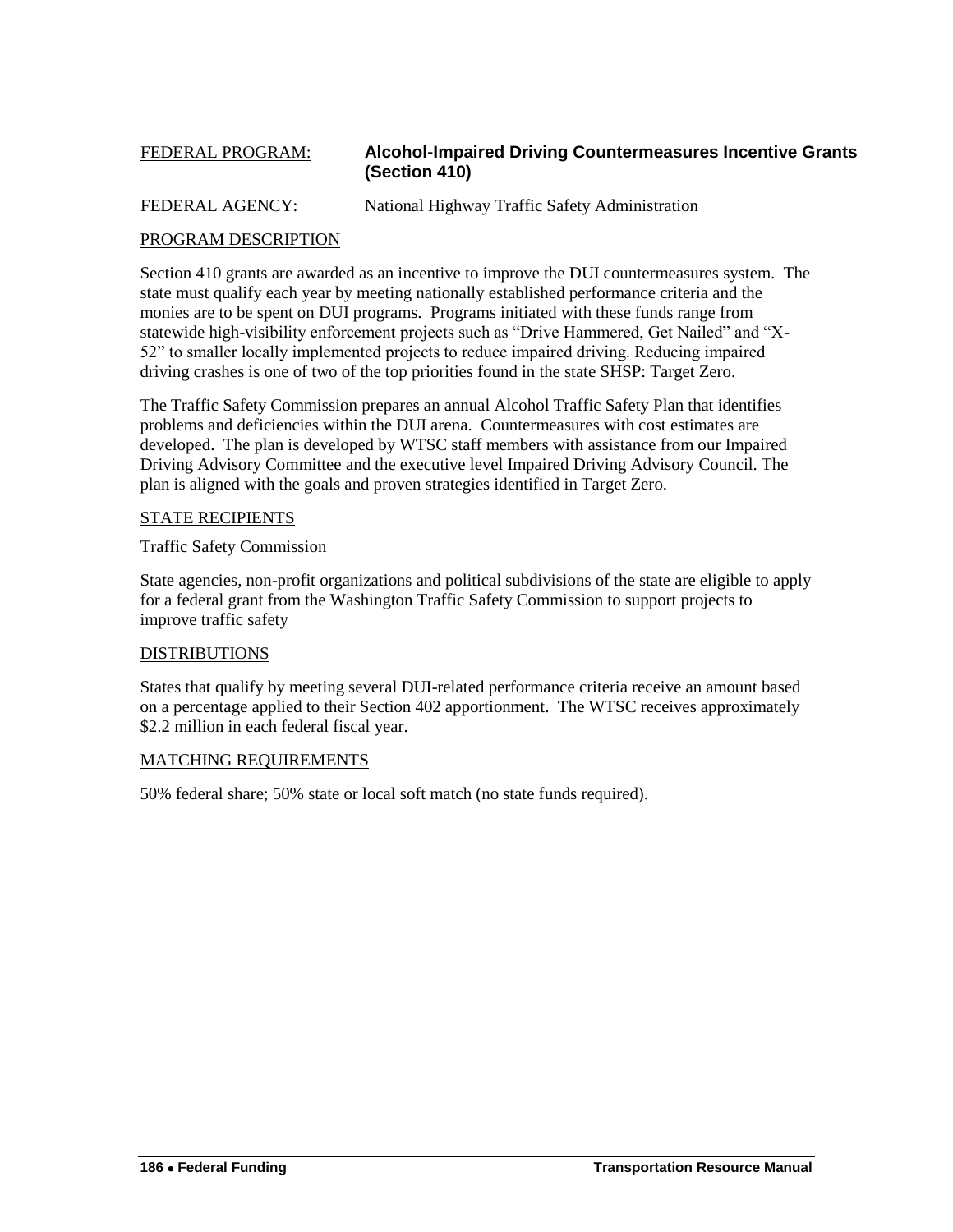### <span id="page-44-0"></span>FEDERAL PROGRAM: **Occupant Protection Incentive Grants (Section 405)**

### FEDERAL AGENCY: National Highway Traffic Safety Administration

### PROGRAM DESCRIPTION

Section 405 grants are provided to encourage states to adopt and implement effective programs to reduce highway deaths and injuries resulting from individuals riding unrestrained or improperly restrained in motor vehicles. A state may use these grant funds only to implement and enforce occupant protection programs.

### STATE RECIPIENTS

Traffic Safety Commission

State agencies, non-profit organizations and political subdivisions of the state are eligible to apply for a federal grant from the Washington Traffic Safety Commission to support projects to improve traffic safety

### DISTRIBUTIONS

A state is eligible for an incentive grant by demonstrating that it has implemented a number of criteria. US total is \$25M each year of the authorization, with Washington state receiving approximately 2%, or \$500,000 each year.

#### MATCHING REQUIREMENTS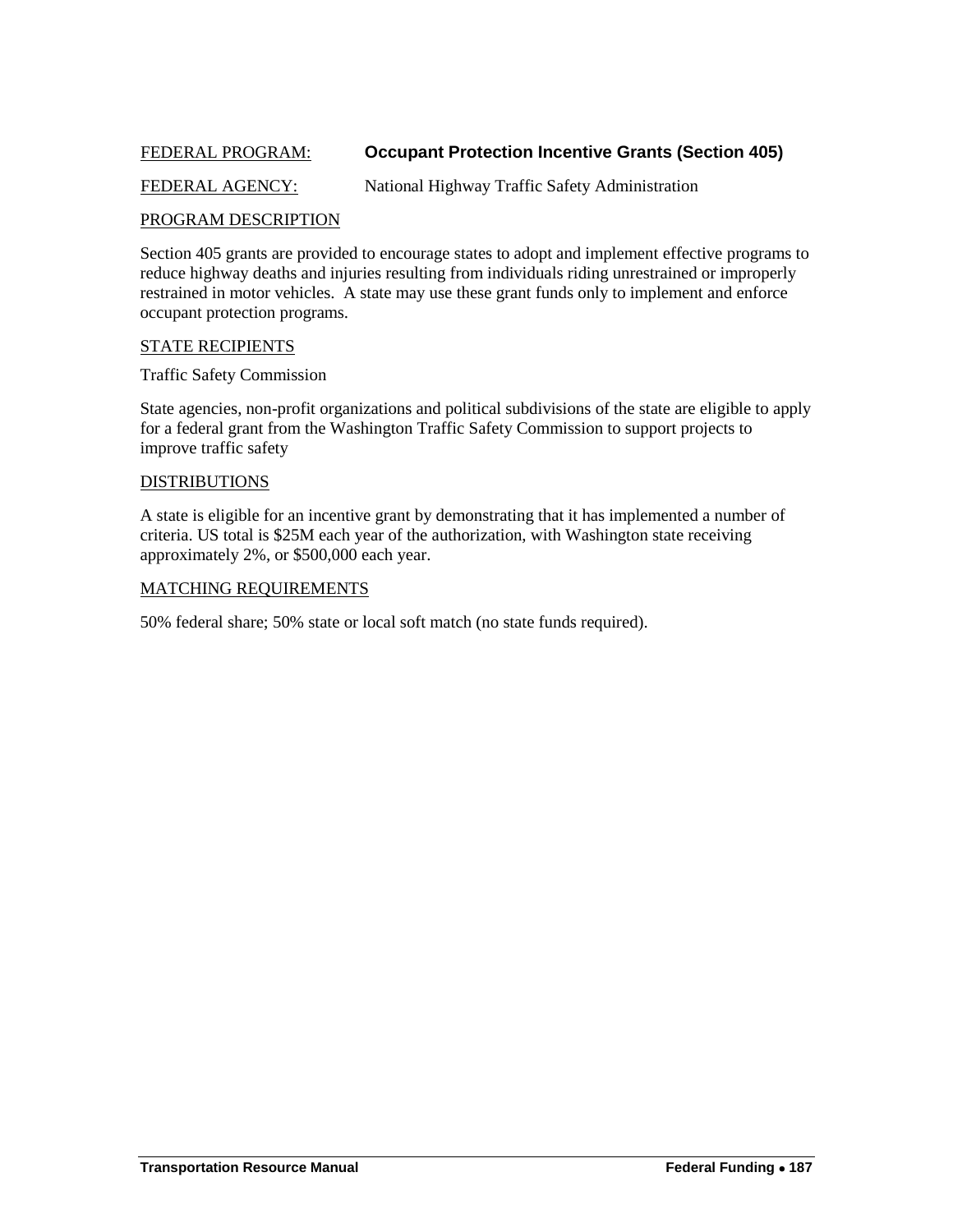### <span id="page-45-0"></span>FEDERAL PROGRAM: **Safety Incentive Grants for Use of Seat Belts (Section 406)**

### FEDERAL AGENCY: National Highway Traffic Safety Administration

### PROGRAM DESCRIPTION

Section 406 grants are provided to encourage states to pass primary enforcement seat belt use laws. A state may use these grant funds for any project eligible for assistance under Title 23 of the US Code. The amount of funding each state is awarded will be based on the date a state enacted a primary enforcement seat belt law. The longer a state has had a primary law in effect, the less they receive in federal funding under this grant.

### STATE RECIPIENTS

Traffic Safety Commission

State agencies, non-profit organizations and political subdivisions of the state are eligible to apply for a federal grant from the Washington Traffic Safety Commission to support projects to improve traffic safety

#### DISTRIBUTIONS

Washington State expects to receive a total of \$6 million in section 406 funding over the entire SAFETEA-LU authorization that runs through FFY 2009.

### MATCHING REQUIREMENTS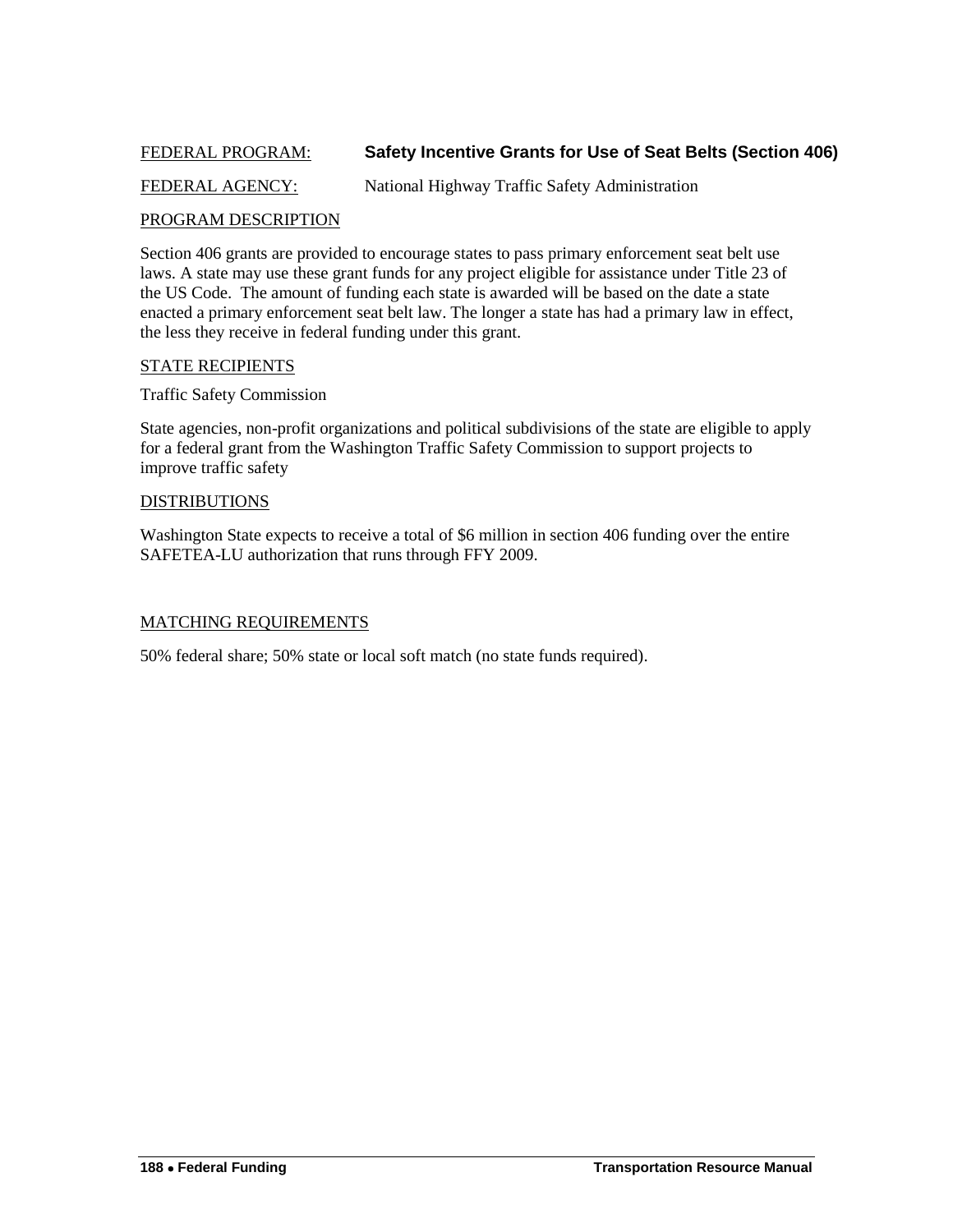### <span id="page-46-0"></span>FEDERAL PROGRAM: **State Highway Safety Data Improvements Incentive Grants (Section 408)**

FEDERAL AGENCY: National Highway Traffic Safety Administration

### PROGRAM DESCRIPTION

Section 408 grants are provided to encourage states to adopt and implement effective programs to improve the timeliness, accuracy, completeness, uniformity, and accessibility of state data that is needed to identify priorities for national, state, and local highway and traffic safety programs; to evaluate the effectiveness of efforts to make such improvements; to link these state data systems, including traffic records, with other data systems within the state; and to improve the compatibility of the state data system with national data systems and data systems of other states to enhance the ability to observe and analyze national trends in crash occurrences, rates, outcomes, and circumstances. A state may use these grant funds only to implement such data improvement programs. Washington State uses these funds to fund priority projects from our state traffic records strategic plan, including eTRIP (electronic ticketing and crash reporting.)

### STATE RECIPIENTS

Traffic Safety Commission

State agencies, non-profit organizations and political subdivisions of the state are eligible to apply for a federal grant from the Washington Traffic Safety Commission to support projects to improve traffic safety

### DISTRIBUTIONS

Washington State has qualified for approximately \$500K in 408 funding each year of SAFETEA-LU.

### MATCHING REQUIREMENTS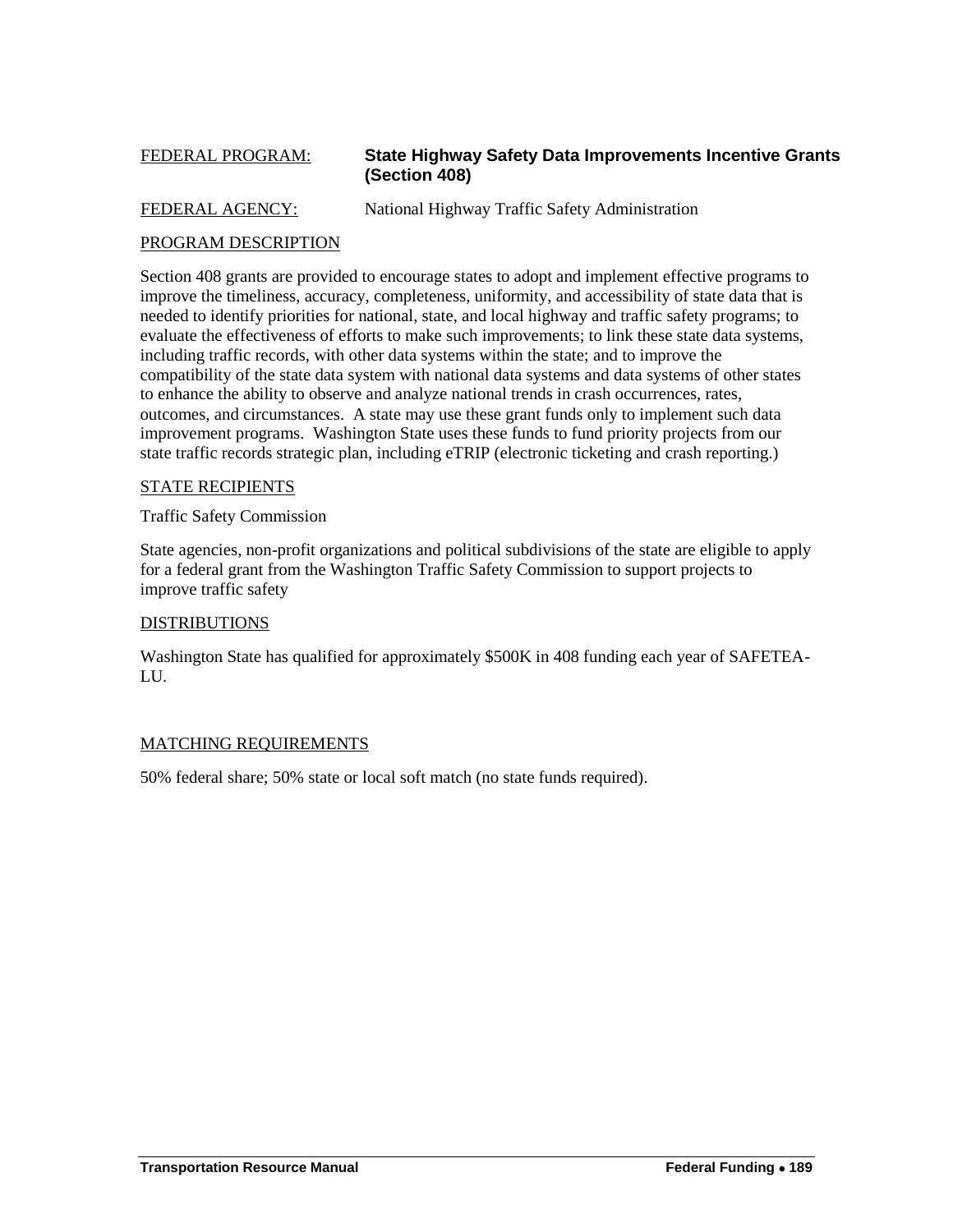<span id="page-47-0"></span>**Federal Transportation Programs – Transit**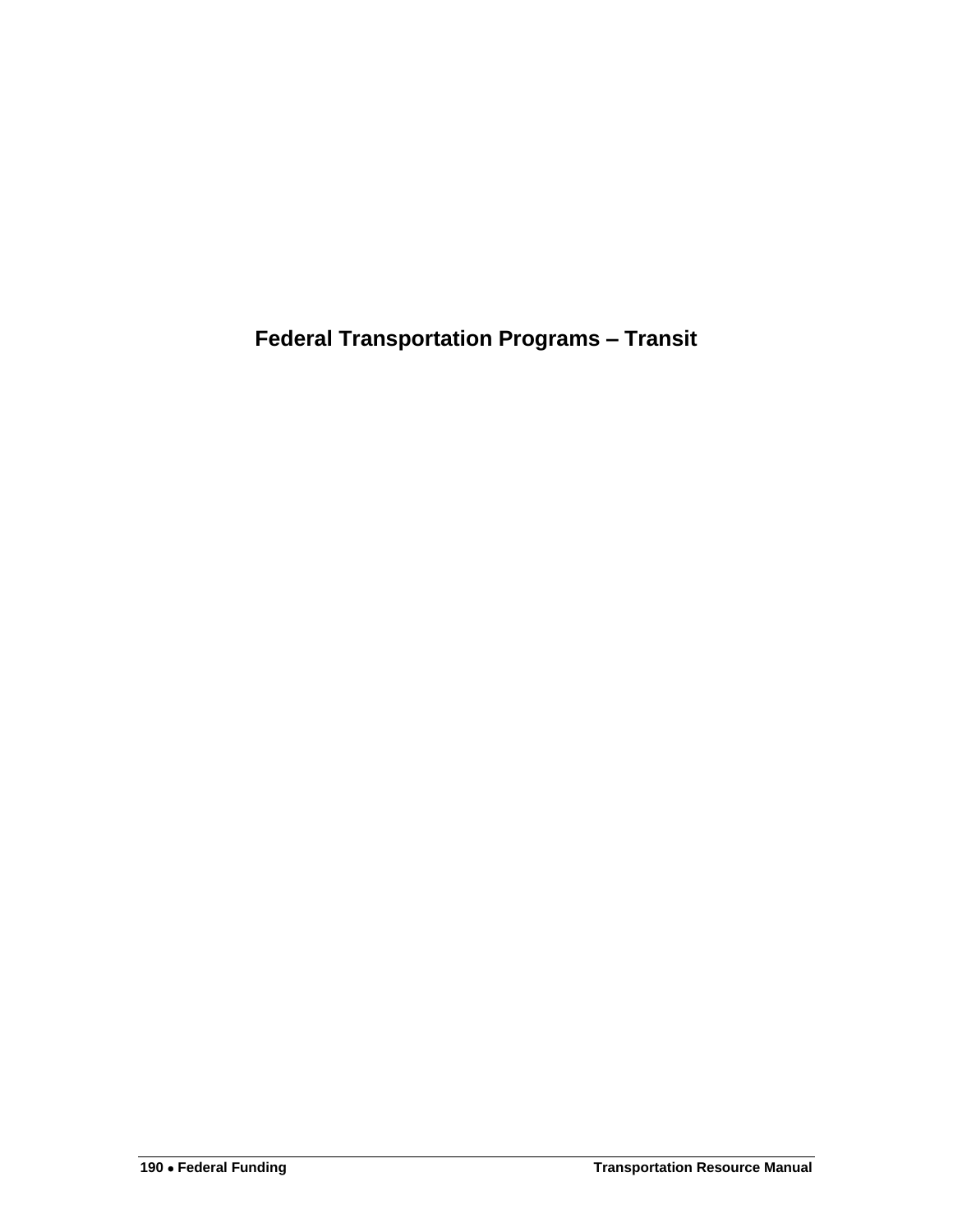### <span id="page-48-0"></span>FEDERAL PROGRAM: **Alternatives Analysis Program**

FEDERAL AGENCY: Federal Transit Administration

### PROGRAM DESCRIPTION

This program provides funds to states, authorities of the states, metropolitan planning organizations, and local governmental authorities to develop alternatives analyses for potential transit "new starts" projects.

#### DISTRIBUTIONS

Distributions are made at the discretion of the U.S. Secretary of Transportation based on application of transit sponsors or at Congressional direction.

#### MATCHING REQUIREMENTS

Up to 80% federal share.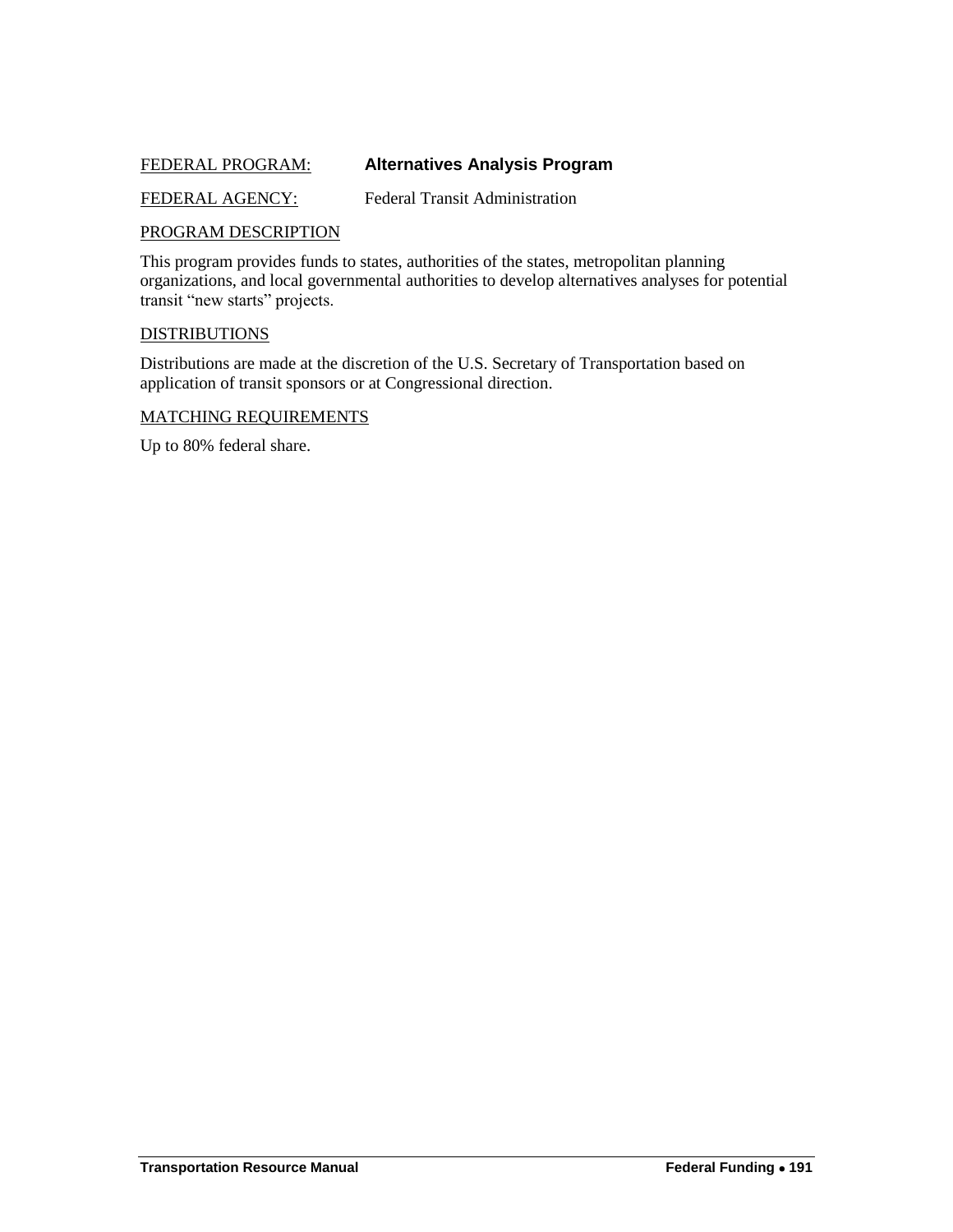### <span id="page-49-0"></span>FEDERAL PROGRAM: **Capital Grants (Section 5309)**

### FEDERAL AGENCY: Federal Transit Administration

### PROGRAM DESCRIPTION

The FTA Section 5309 Capital Grants Program consists of three separate parts: formula apportionments for fixed guideway modernization; discretionary allocations for the construction of new fixed guideway systems and extensions to existing systems (new starts); and discretionary allocations for buses and bus facilities.

#### STATE RECIPIENTS

Fixed Guideway Modernization: Seattle New Starts: Sound Transit Buses and Bus Facilities: Varies from year to year

#### DISTRIBUTIONS

Distributions for fixed guideway modernization are pursuant to formula. Distributions for new starts and buses and bus facilities are at the discretion of Congress.

Allocations of Section 5309 funds for FFY 2006 and 2007 were as follows:

|                                      | <b>FFY 2007</b> | <b>FFY 2006</b>           |
|--------------------------------------|-----------------|---------------------------|
| <b>Fixed Guideway Modernization:</b> |                 |                           |
| Seattle                              |                 | \$31,857,041 \$26,274,605 |
| <b>New Starts:</b>                   |                 |                           |
| Seattle Sound Transit Central Link   | 80,000,000      | 78.408.000                |
| Sounder Commuter Rail                |                 | 4.900.500                 |

#### **Buses & Bus Facilities:**

| Seattle – Multimodal Terminal Redevelopment and   |            |           |
|---------------------------------------------------|------------|-----------|
| Expansion                                         | 900,000    |           |
| Seattle - Urban Partnership Agreement             | 41,000,000 |           |
| Ben Franklin Transit, Maint & Operations Facility |            | 495,000   |
| Clallam Transit                                   |            | 217,800   |
| <b>Everett Transit Vehicle Replacement</b>        |            | 816,750   |
| <b>Grant Transit Buses</b>                        |            | 222,750   |
| Grays Harbor Transit, Transit Center Expansion    |            | 772,200   |
| <b>Grays Harbor Transit Buses</b>                 |            | 64,350    |
| Ilwaco Park and Ride Lot                          | 20,064     | 19,036    |
| <b>Ilwaco Shuttle Vehicles</b>                    | 20,064     | 19,036    |
| <b>Island Transit Buses</b>                       | 481,536    | 475,200   |
| Island Transit Operations Base Facility Project   |            | 456,857   |
| Jefferson Transit Facility                        |            | 361,350   |
| King County Airfield Transfer Area                |            | 1,188,000 |
| King County Metro Park and Ride on First Hill     |            | 1,188,000 |
| King County Metro Bus Radio Replacement           |            |           |
| Program                                           |            | 1,980,000 |
| <b>Link Transit Low Floor Coaches</b>             |            | 495,000   |
| <b>Mason Transit Buses</b>                        |            | 148,500   |
|                                                   |            |           |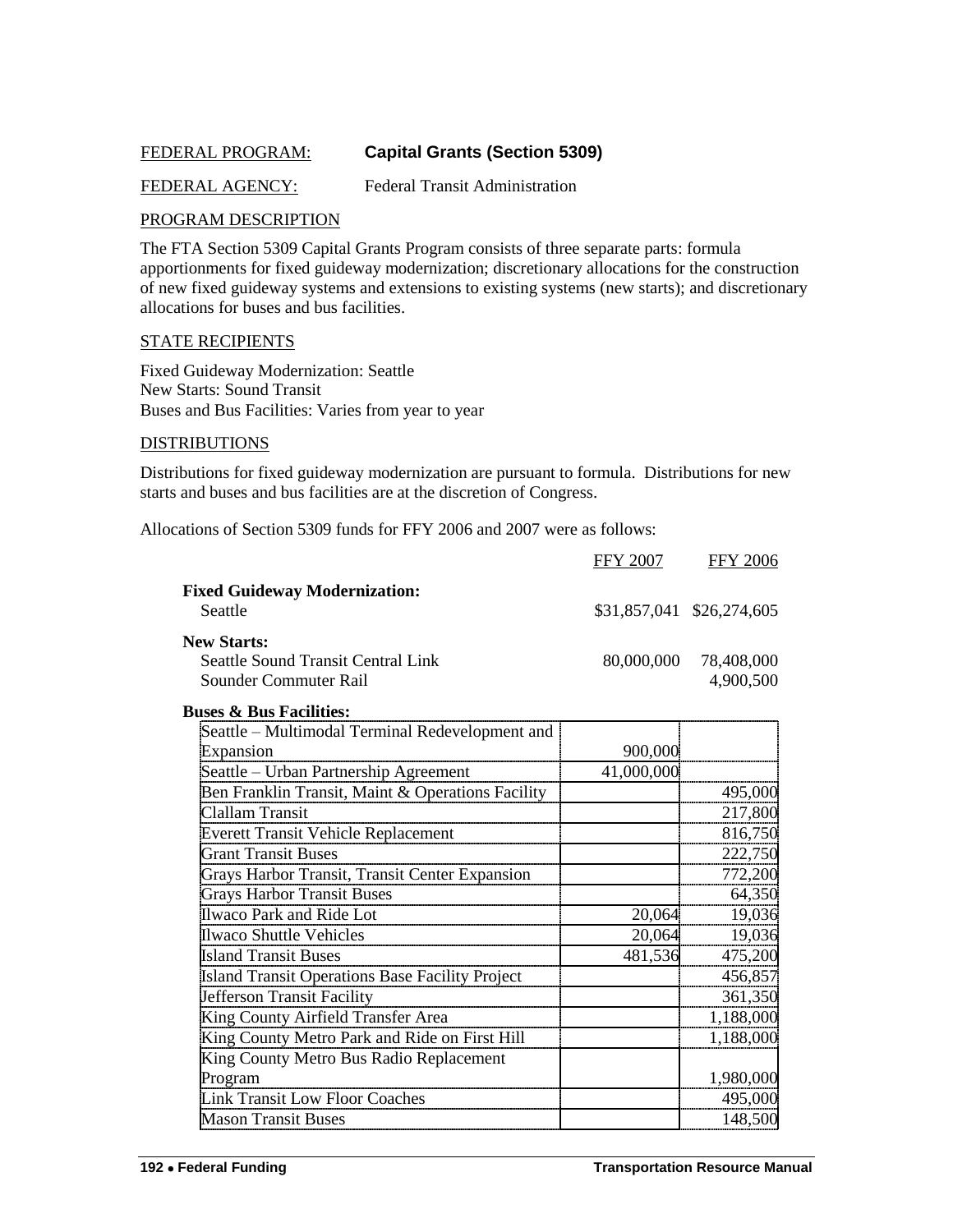| Mukilteo Multi-Modal Terminal                | 1,163,712 | 1,104,072 |
|----------------------------------------------|-----------|-----------|
| North Bend Park and Ride Lot                 | 160,512   | 152,286   |
| Oak Harbor Multimodal Facility               | 200,640   | 190,357   |
| Port Angeles International Gateway Project   |           | 792,000   |
| <b>Pullman Transit Buses</b>                 |           | 49,500    |
| Puyallup Transit Center Park and Ride        |           | 772,200   |
| Seattle Multimodal Terminal Redevelopment    |           | 792,000   |
| <b>Skagit Transit Bus Acquisition</b>        |           | 420,750   |
| Skagit Transit Chuckanut Drive Station       |           | 297,000   |
| <b>Community Transit Buses and Facility</b>  |           |           |
| Enhancement                                  | 601,920   | 571,072   |
| Sound Transit Eastgate Transit Access        |           | 1,485,000 |
| SW King Co-Highline CC Intermodal Transit    |           |           |
| Facility                                     |           | 841,500   |
| Thurston County Bus Replacement              | 180,576   | 171,321   |
| <b>Twin Transit Buses</b>                    |           | 158,400   |
| <b>Valley Transit Buses</b>                  |           | 272,250   |
| Washington Southworth Terminal Redevelopment | 1,150,000 | 990,000   |
| King Street Center-Intercity Bus Terminal    | 60,000    | 49,500    |

### MATCHING REQUIREMENTS

The federal share of any project financed under Section 5309 is a maximum of 80% of the "net project cost." Net project cost is defined as the portion of the cost of a project that cannot reasonably be financed from revenues.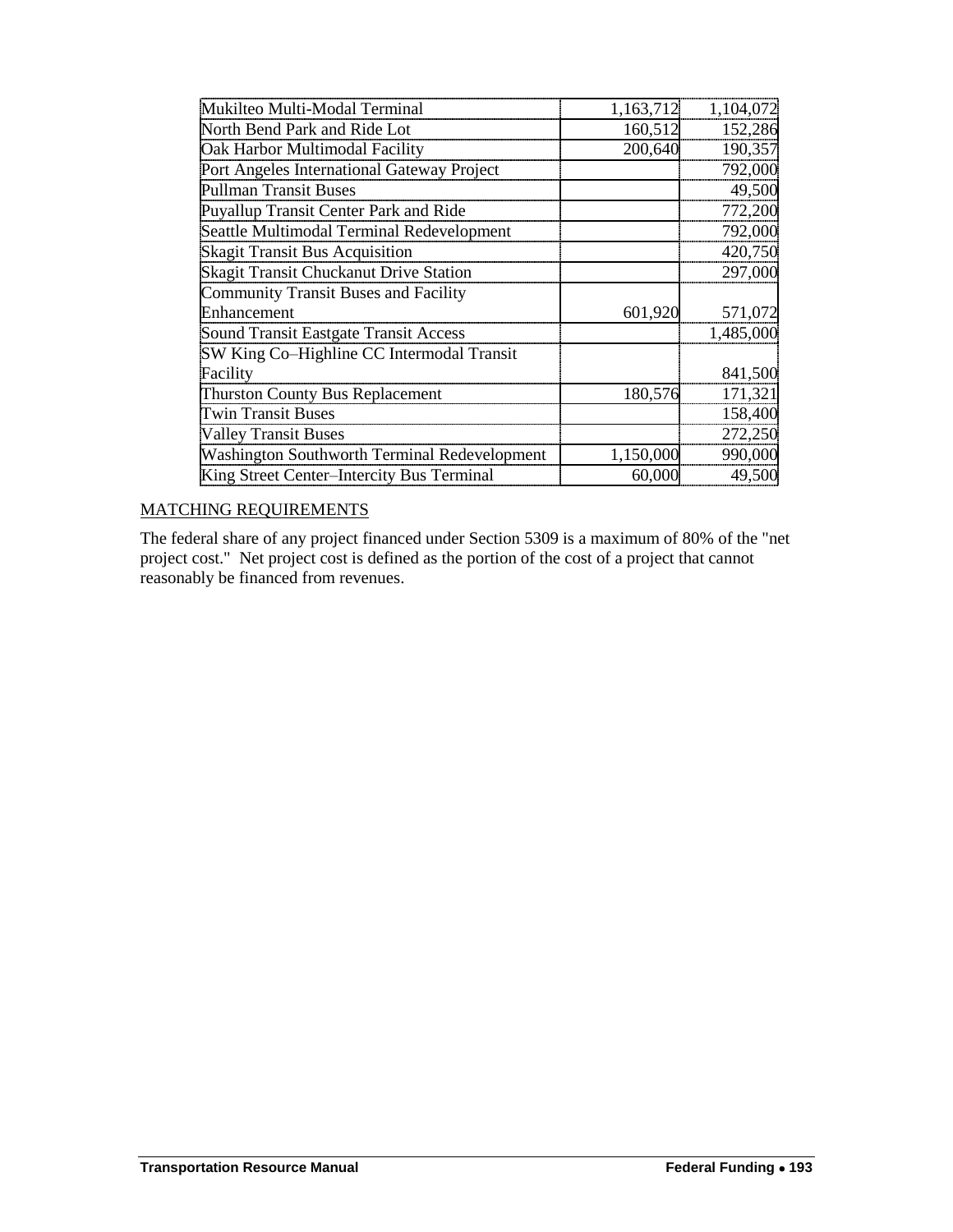### <span id="page-51-0"></span>FEDERAL PROGRAM: **Formula Capital and Operating Grants (Section 5307)**

### FEDERAL AGENCY: Federal Transit Administration

#### PROGRAM DESCRIPTION

This program provides grants that may be used to finance the planning, acquisition, construction, improvement, preventative maintenance, and operating costs (in Metropolitan areas under 200,000) of mass transportation services.

### STATE RECIPIENTS

Recipients of Section 5307 funds in Vancouver, Seattle-Tacoma-Everett-Bremerton, and Spokane, are determined by the state's three Transportation Management Areas (TMAs). The Governor delegated authority to the Department of Transportation the apportioned amounts for distribution to the state's urbanized areas under 200,000 population: Bellingham, Longview, Marysville, Olympia, Richland-Kennewick-Pasco, Wenatchee, Mount Vernon, Yakima, and Lewiston, ID-WA. Washington State Ferries receives funding through Seattle-Everett and Tacoma TMA.

#### DISTRIBUTIONS

FFY 2007 and 2006 apportionments for Washington State were:

|                                  | <b>FFY 2007</b> | <b>FFY 2006</b> |
|----------------------------------|-----------------|-----------------|
| Portland-Vancouver               | \$33,570,887    | \$32,160,503    |
| Seattle-Tacoma-Everett-Bremerton | 83,578,906      | 77,887,348      |
| Spokane                          | 6.434.323       | 6.090.846       |
| Smaller Areas*                   | 12,009,496      | 12.956.985      |

\*Includes apportionments for Bellingham, Longview, Olympia-Lacey, Richland-Kennewick-Pasco, Yakima, Marysville Wenatchee, Mount Vernon, and Lewiston, ID-WA.

#### MATCHING REQUIREMENTS

80% federal share for capital projects, including preventative maintenance. 50% federal share for operating expenses for projects in the six smaller areas only.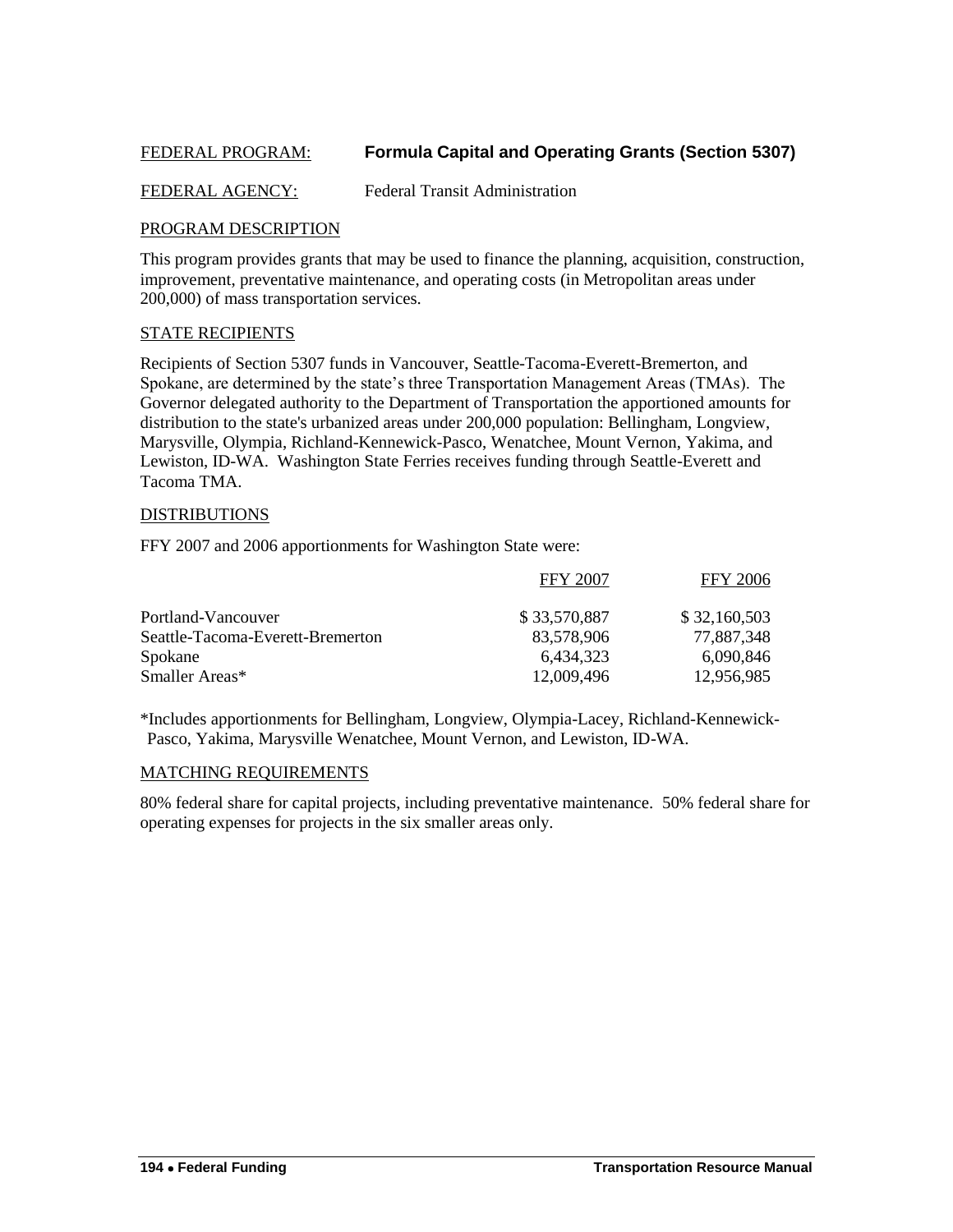### <span id="page-52-0"></span>FEDERAL PROGRAM: **Grants for Transportation to Meet Special Needs of Elderly and Persons with Disabilities (Section 5310)**

### FEDERAL AGENCY: Federal Transit Administration

### PROGRAM DESCRIPTION

The U.S. Secretary of Transportation is authorized to make grants to states and public bodies for the purpose of assisting them in providing mass transportation services to meet the special needs of the elderly and persons with disabilities. The Secretary also authorizes states to make grants to private nonprofit corporations and associations for the purpose of assisting them in providing mass transportation services to meet the special needs of the elderly and persons with disabilities for whom services carried out by public entities are not available, not sufficient, or inappropriate. SAFETEA-LU allows funds to be used by public bodies to coordinate services or to provide services where no private or nonprofit corporation or association is readily available for such purposes.

All funds for this program are distributed by the WSDOT Public Transportation Division on a competitive grant application basis.

### STATE RECIPIENTS

WSDOT provides grants to local providers.

#### DISTRIBUTIONS

Formula apportionments to states are prescribed in law. To be eligible for apportionments, states are required to submit an annual program of projects for elderly and disabled services that considers the number of such persons within the state.

### MATCHING REQUIREMENTS

80% federal share; 20% state and local.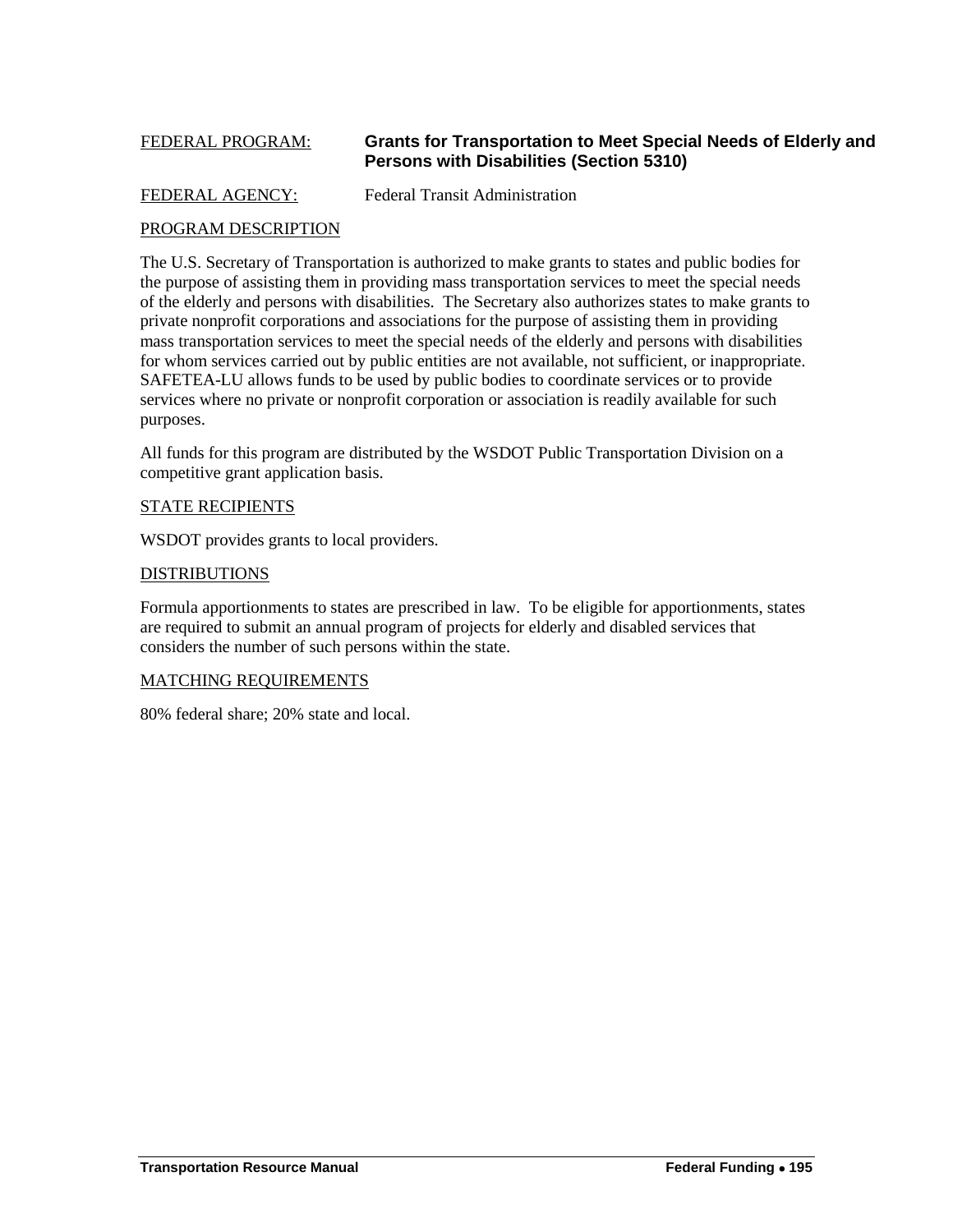### <span id="page-53-0"></span>FEDERAL PROGRAM: **Non-Urbanized Area Formula Assistance (Section 5311) (Rural Assistance)**

### FEDERAL AGENCY: Federal Transit Administration

### PROGRAM DESCRIPTION

This program provides funding for public transportation projects in rural areas (areas over 50,000 population are provided assistance under Section 5307). Projects are to be in the annual program of projects for public transportation services in rural areas. The program must provide a fair and equitable distribution of funds within the state, including Indian reservations, and provides the maximum feasible coordination of public transportation services assisted by this program and other federal sources.

Up to 15% of the apportioned funds may be used for state administration of the program and for providing technical assistance to recipients.

A state must expend not less than 15% of amounts made available under Section 5311 for a program for the development and support of intercity bus transportation. Eligible activities include operating grants through purchase-of-service agreements and user-side subsidies.

In addition, Congress appropriates funds for the Rural Transit Assistance Program (RTAP) to assist states in providing training and technical assistance.

#### STATE RECIPIENTS

WSDOT provides grants to local providers.

### DISTRIBUTIONS

Funds are apportioned to the Governor based on populations in rural areas. The formula is updated using population estimates prepared following the fourth or eighth years after the publication of the Census. All funds for this program are distributed by the WSDOT Public Transportation Division on a competitive grant application basis.

### MATCHING REQUIREMENTS

The federal share for administration is 100%. The federal share of any capital project is 80% of the net project cost. The maximum federal share for any payment of subsidies of operating expenses is 50%.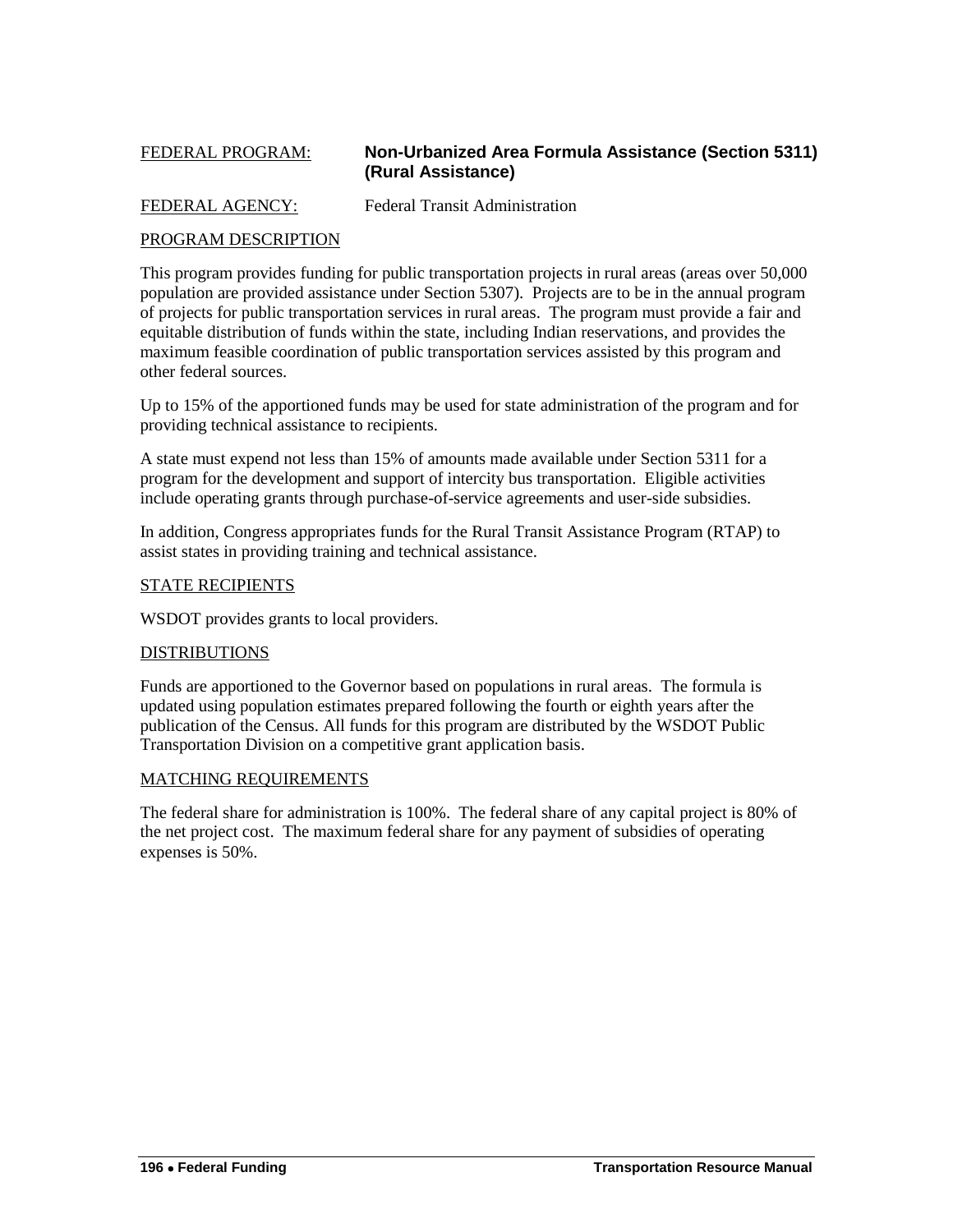### <span id="page-54-0"></span>FEDERAL PROGRAM: **Metropolitan Planning Grants (Section 5303)**

### FEDERAL AGENCY: Federal Transit Administration

### PROGRAM DESCRIPTION

The U.S. Secretary of Transportation is authorized to make grants to states for Metropolitan Planning Organizations (MPOs). MPOs use these funds for planning, engineering, designing and evaluating public transportation projects and in performing other technical studies. Before receiving funds, MPOs are required to submit an annual Unified Planning Work Program (UPWP).

#### STATE RECIPIENTS

WSDOT Program T. Metropolitan Planning Organizations. Transportation Management Areas.

#### DISTRIBUTIONS

80% of program revenue is distributed to the states based on urbanized area population. A supplemental allocation of the remaining 20% is provided based on an FTA administrative formula to address planning needs in the larger, more complex urbanized areas. Further, WSDOT has developed a formula to distribute funds to MPOs in Washington.

#### MATCHING REQUIREMENTS

80% federal share; 20% local.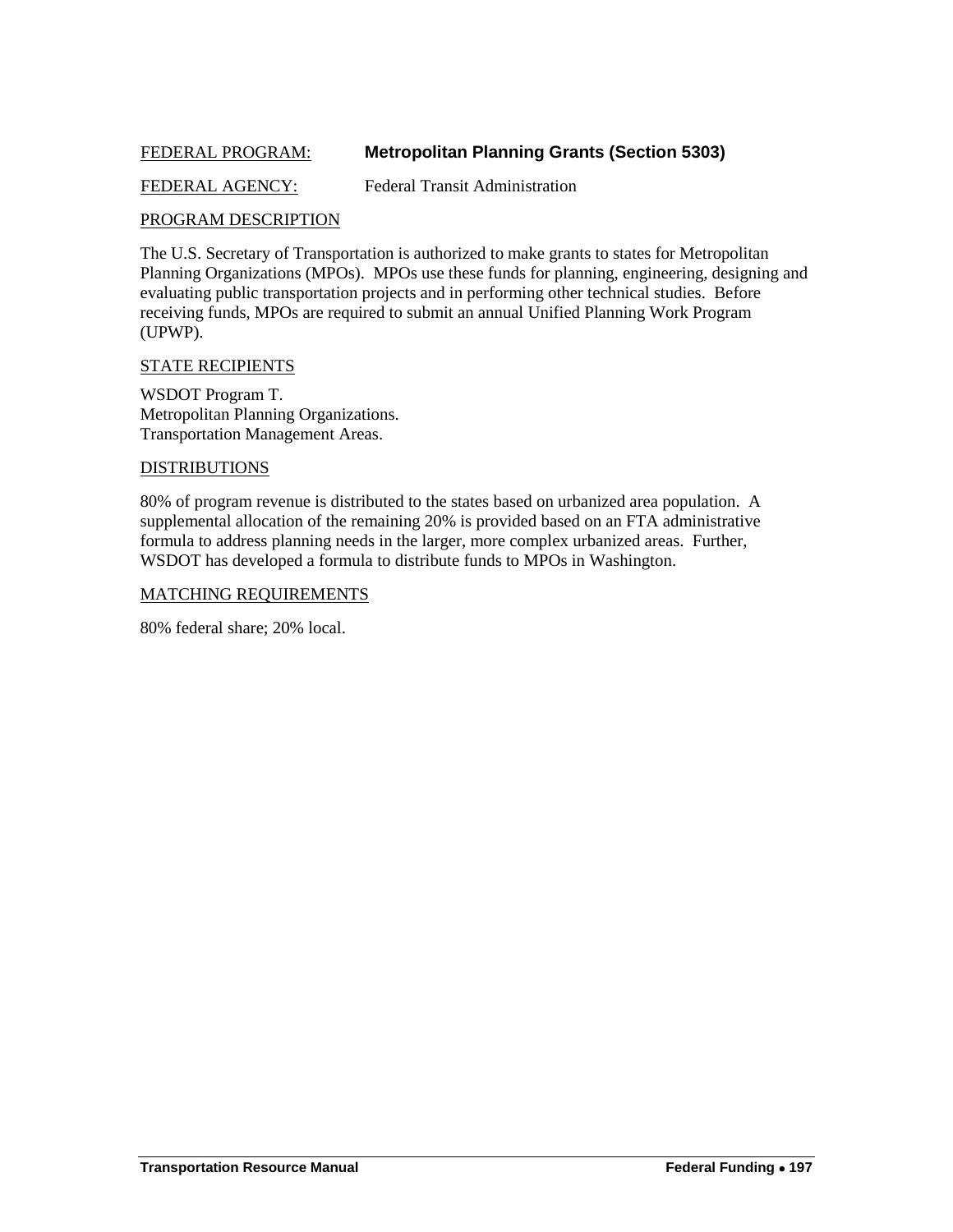### <span id="page-55-0"></span>FEDERAL PROGRAM: **State Planning Grants (Section 5304)**

### FEDERAL AGENCY: Federal Transit Administration

### PROGRAM DESCRIPTION

Section 5304 grants provide funding to states for state planning efforts.

#### STATE RECIPIENTS

WSDOT Program Y.

#### **DISTRIBUTIONS**

Amounts are apportioned to states on the basis of population in urbanized areas as shown in the most recent census, except no state shall receive less than 1/2% of the available funds.

#### MATCHING REQUIREMENTS

80% federal share; 20% state share.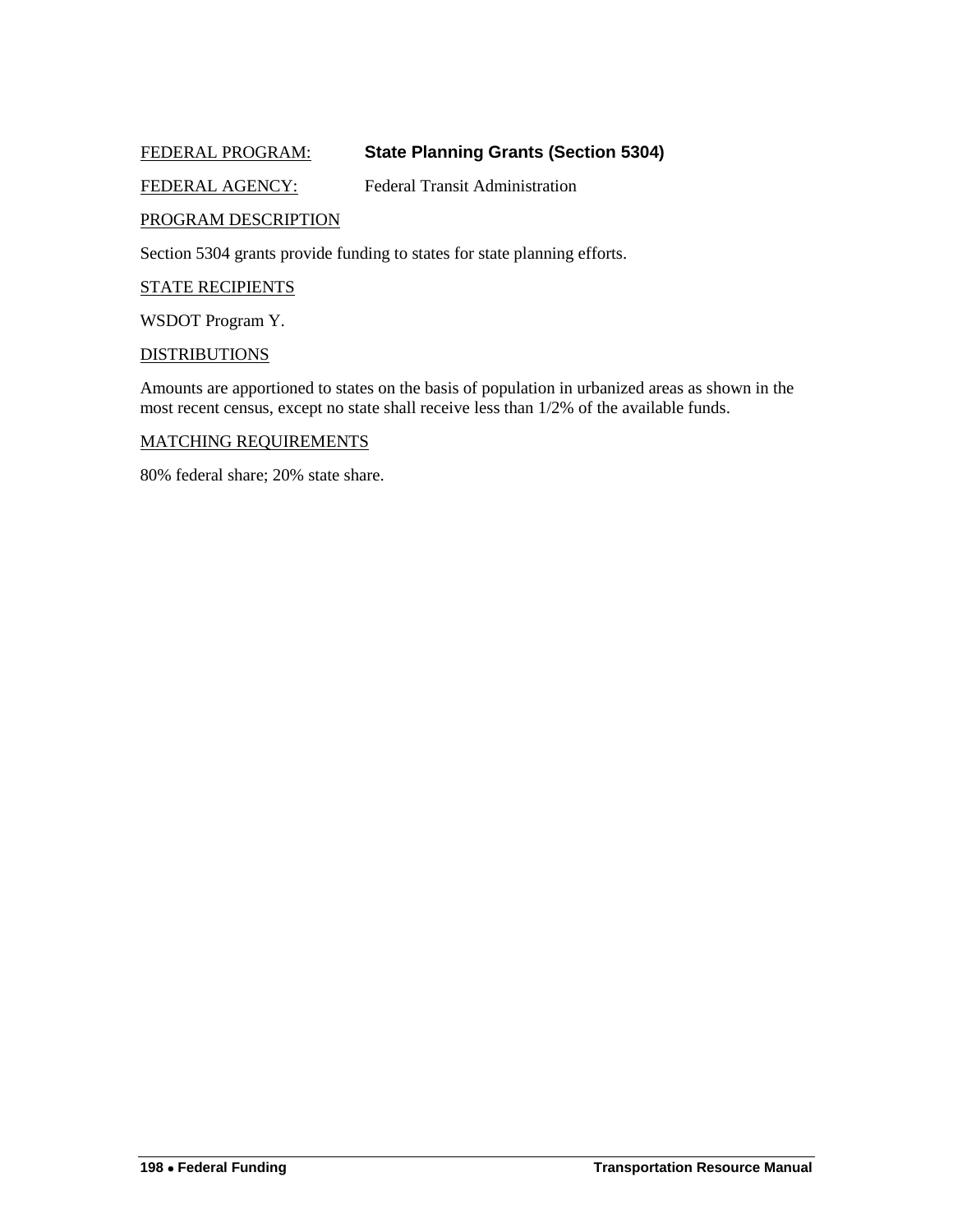<span id="page-56-0"></span>**Federal Transportation Programs – Rail**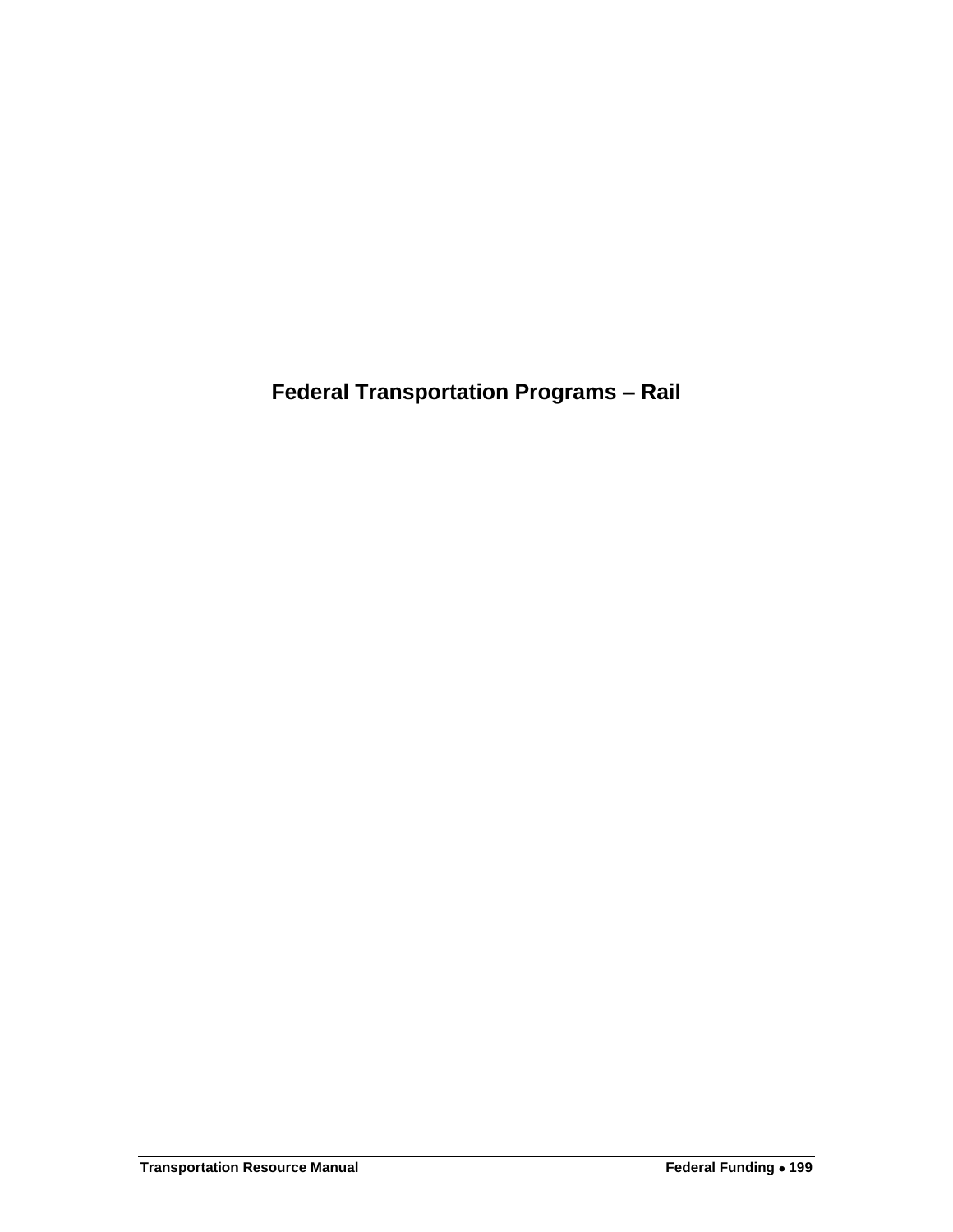### <span id="page-57-0"></span>FEDERAL PROGRAM: **High Speed Rail Grade Crossing Improvement Program**

### FEDERAL AGENCY: Federal Highway Administration and Federal Railroad Administration

### PROGRAM DESCRIPTION

This program was originally established in ISTEA for the installation or improvement of warning devices, improvements of track circuitry, and other crossing improvements, closure of crossings, grade separation construction or reconstruction and combined crossing warning systems with advanced train control. Congress had reauthorized this program in TEA-21 and then again in SAFETEA-LU. Current authorization is \$5 million annually nationwide.

#### STATE RECIPIENTS

WSDOT Program Y.

#### DISTRIBUTIONS

Grants to states are at the discretion of the U.S. Secretary of Transportation based on application.

#### MATCHING REQUIREMENTS

None. 100% federal funding.